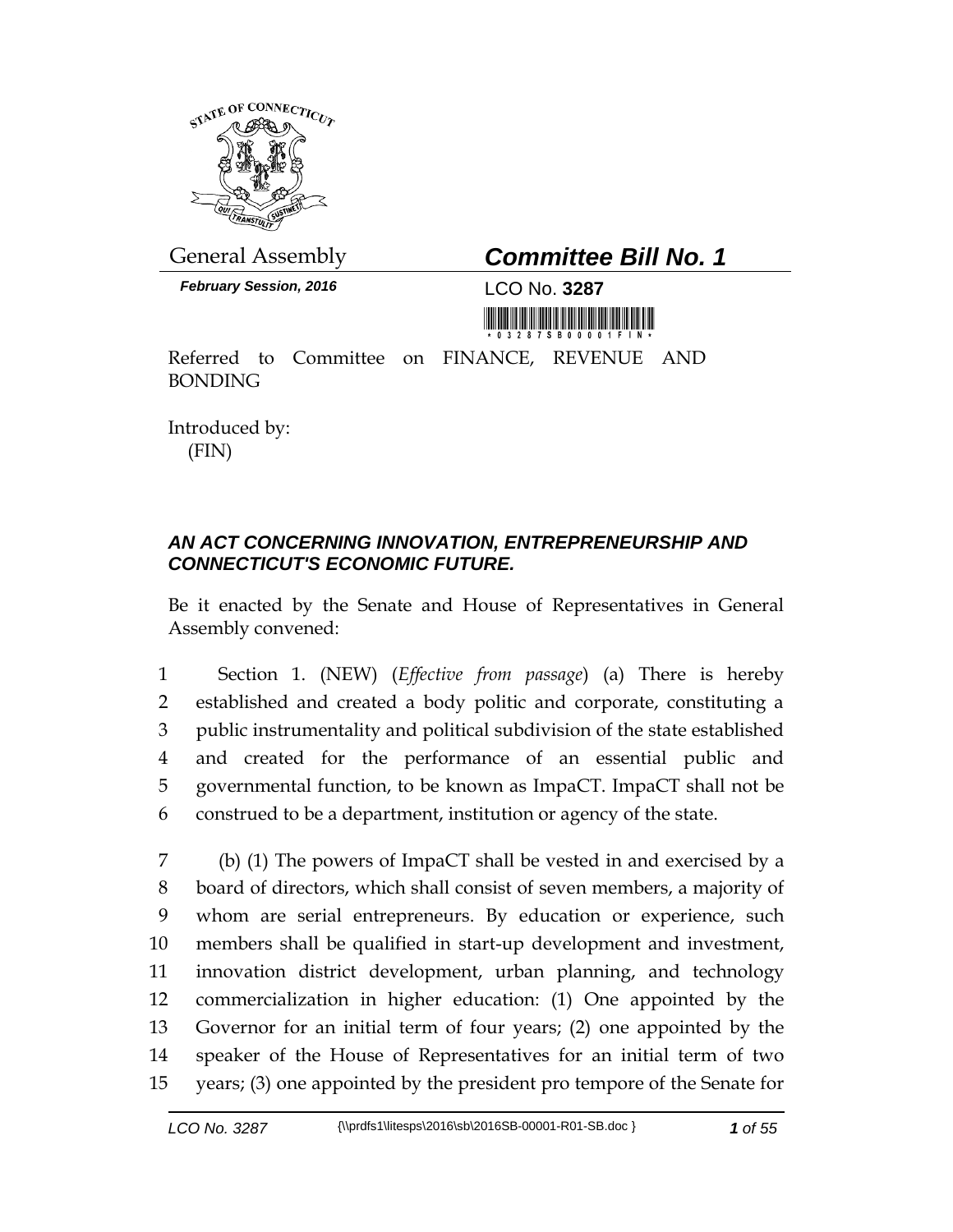*Committee Bill No. 1*

 an initial term of two years; (4) one appointed by the minority leader of the House of Representatives for an initial term of two years; (5) one appointed by the minority leader of the Senate for an initial term of two years; and (6) two jointly appointed by the chairpersons of the joint standing committee of the General Assembly having cognizance of matters relating to finance, revenue and bonding for an initial term of four years. Thereafter, all members shall be appointed by the original appointing authority for four-year terms. Any member of the board shall be eligible for reappointment. Any vacancy occurring other than by expiration of term shall be filled in the same manner as the original appointment for the balance of the unexpired term. The appointing authority for any member may remove such member for misfeasance, malfeasance or wilful neglect of duty.

 (c) The board of directors shall designate the chairperson of the board from among its voting members. All initial appointments shall be made not later than July 1, 2016. Such chairperson shall schedule the first meeting of the board, which shall be held not later than July 15, 2016.

 (d) Members of the board of directors may not designate a representative to perform in their absence their respective duties under this section and section 2 of this act.

 (e) The chairperson shall, with the approval of the members of the board of directors, appoint an executive director of ImpaCT who shall be an employee of ImpaCT and paid a salary prescribed by the members. The executive director shall supervise the administrative affairs and technical activities of ImpaCT in accordance with the directives of the board.

 (f) Each member of the board of directors shall be entitled to reimbursement for such member's actual and necessary expenses incurred during the performance of such member's official duties.

(g) Members may engage in private employment, or in a profession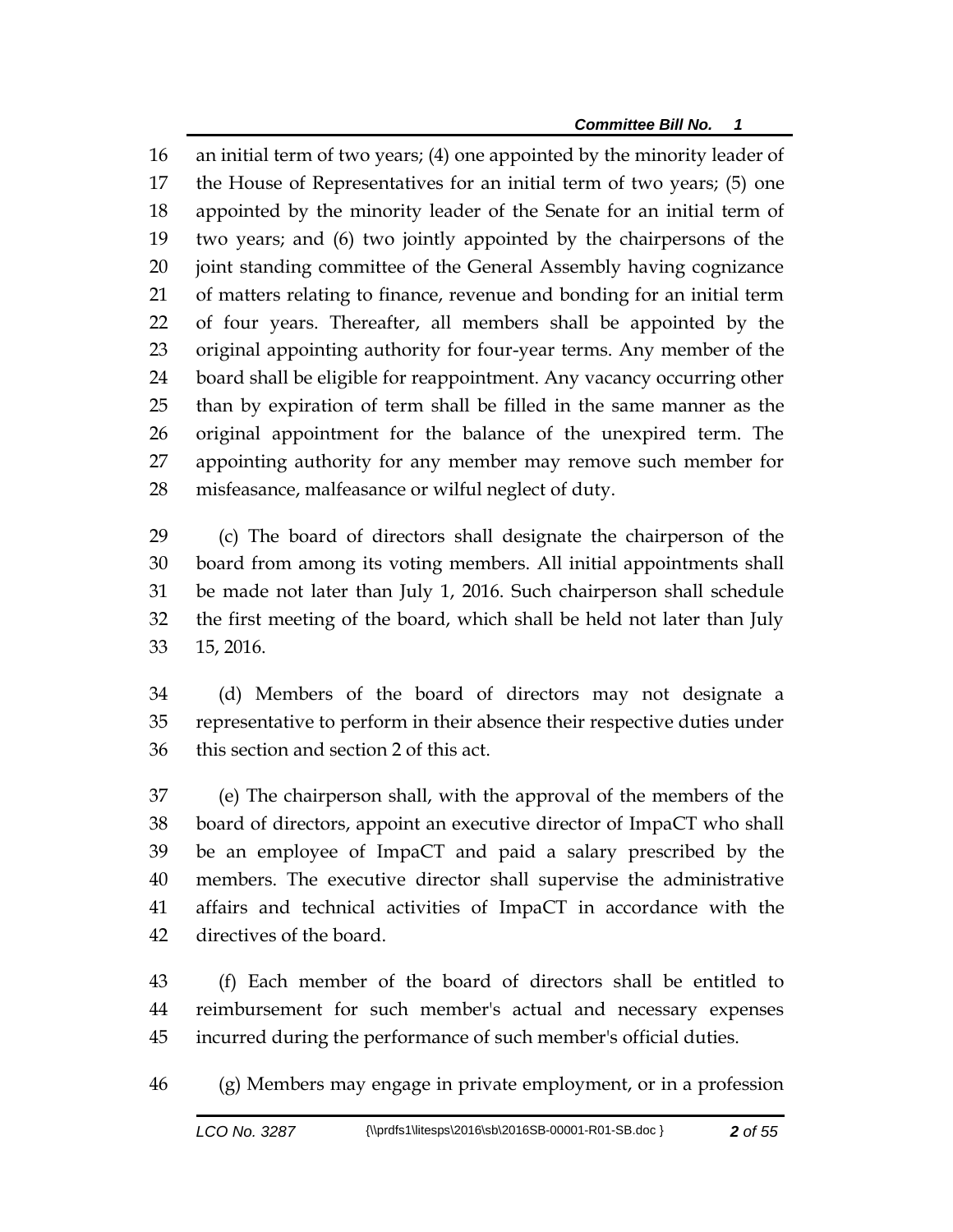or business, subject to any applicable laws, rules and regulations of the state regarding official ethics or conflict of interest.

 (h) Five members of the board of directors of ImpaCT shall constitute a quorum for the transaction of any business or the exercise of any power of ImpaCT. For the transaction of any business or the exercise of any power of the authority, and except as otherwise provided in this section and section 2 of this act, ImpaCT may act by a majority of the members present at any meeting at which a quorum is in attendance.

 (i) ImpaCT shall continue as long as it has bonds or other obligations outstanding and until its existence is terminated by law, provided no such termination shall affect any outstanding contractual obligation of ImpaCT and the state shall succeed to the obligations of ImpaCT under any contract. Upon the termination of the existence of ImpaCT, all its rights and properties shall pass to and be vested in the state of Connecticut.

 (j) It shall not constitute a conflict of interest for a trustee, director, partner or officer of any person, firm or corporation, or any individual having a financial interest in a person, firm or corporation, to serve as a member of the board of directors of ImpaCT, provided such trustee, director, partner, officer or individual shall comply with all applicable provisions of chapter 10 of the general statutes.

 Sec. 2. (NEW) (*Effective from passage*) (a) The purposes of the ImpaCT shall be to foster innovation, start-up businesses and entrepreneur community building; to serve as a catalyst to protect and enhance the innovation ecosystem; to connect start-up entrepreneurs with one another and state, federal and private resources; to facilitate the establishment of innovation districts; to facilitate mentorship for start- up entrepreneurs; and to provide technical training and resources to start-up businesses and entrepreneurs.

(b) For the purposes enumerated in subsection (a) of this section,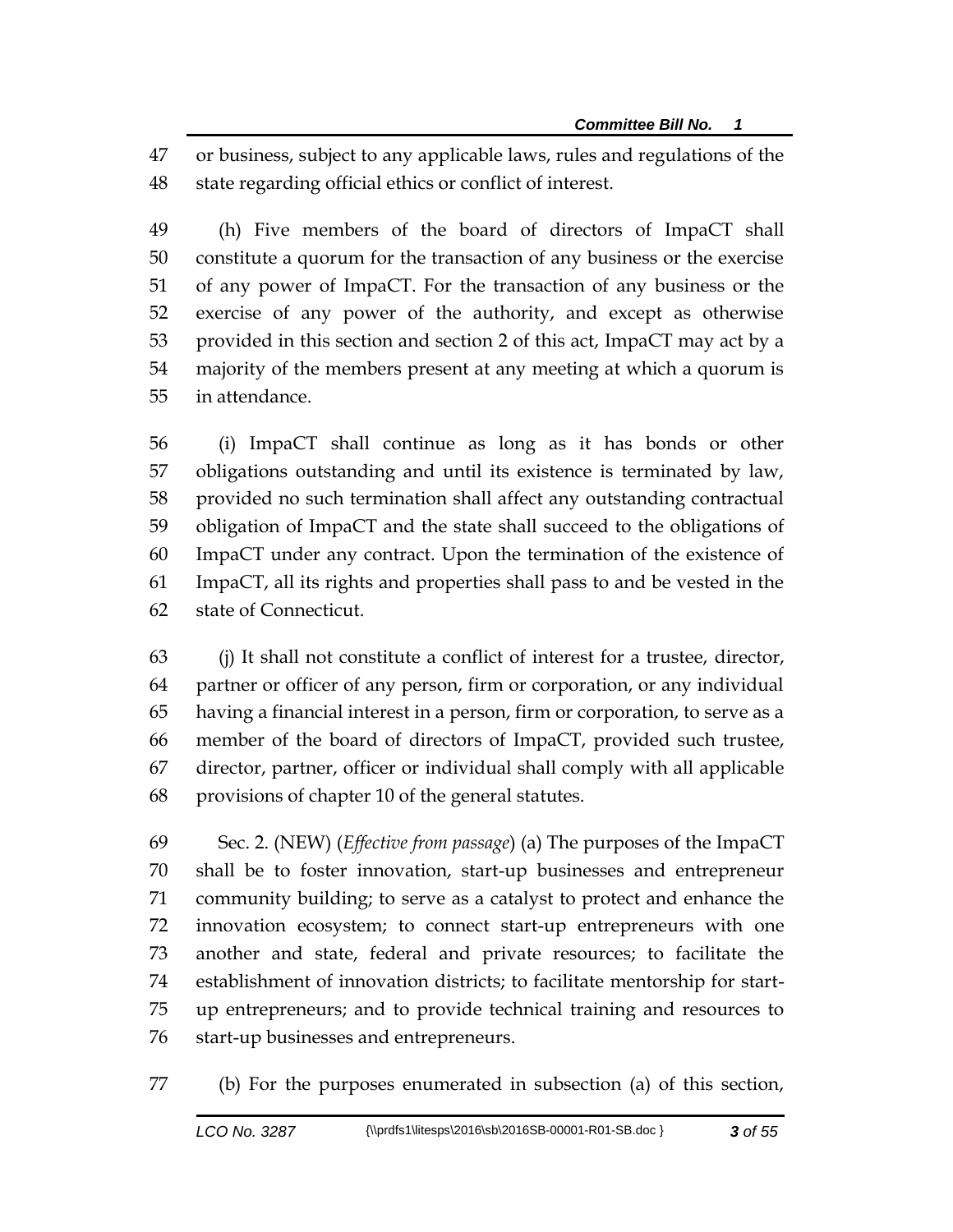ImpaCT is authorized and empowered to:

 (1) Have perpetual succession as a body politic and corporate and to adopt bylaws for the regulation of its affairs and the conduct of its business;

(2) Adopt an official seal and alter the same at pleasure;

(3) Maintain an office at such place or places as it may designate;

(4) Sue and be sued in its own name, and plead and be impleaded;

 (5) (A) Employ such assistants, agents and other employees as may be necessary or desirable who shall not be employees, as defined in subsection (b) of section 5-270 of the general statutes; (B) establish all necessary or appropriate personnel practices and policies, including those relating to hiring, promotion, compensation, retirement and collective bargaining, which need not be in accordance with chapter 68 of the general statutes, and ImpaCT shall not be an employer as defined in subsection (a) of section 5-270 of the general statutes; and (C) engage consultants, attorneys and appraisers as may be necessary or desirable to carry out its purposes in accordance with this section;

 (6) Issue bonds, bond anticipation notes and other obligations of ImpaCT for any of its corporate purposes, and to fund or refund the same, all as provided in this section;

 (7) Receive and accept aid or contributions from any source of money, property, labor or other things of value, to be held, used and applied to carry out the purposes of this section subject to such conditions upon which such grants and contributions may be made, including, but not limited to, gifts or grants from any department, agency or instrumentality of the United States or this state for any purpose consistent with this section;

(8) Borrow money for the purpose of obtaining working capital;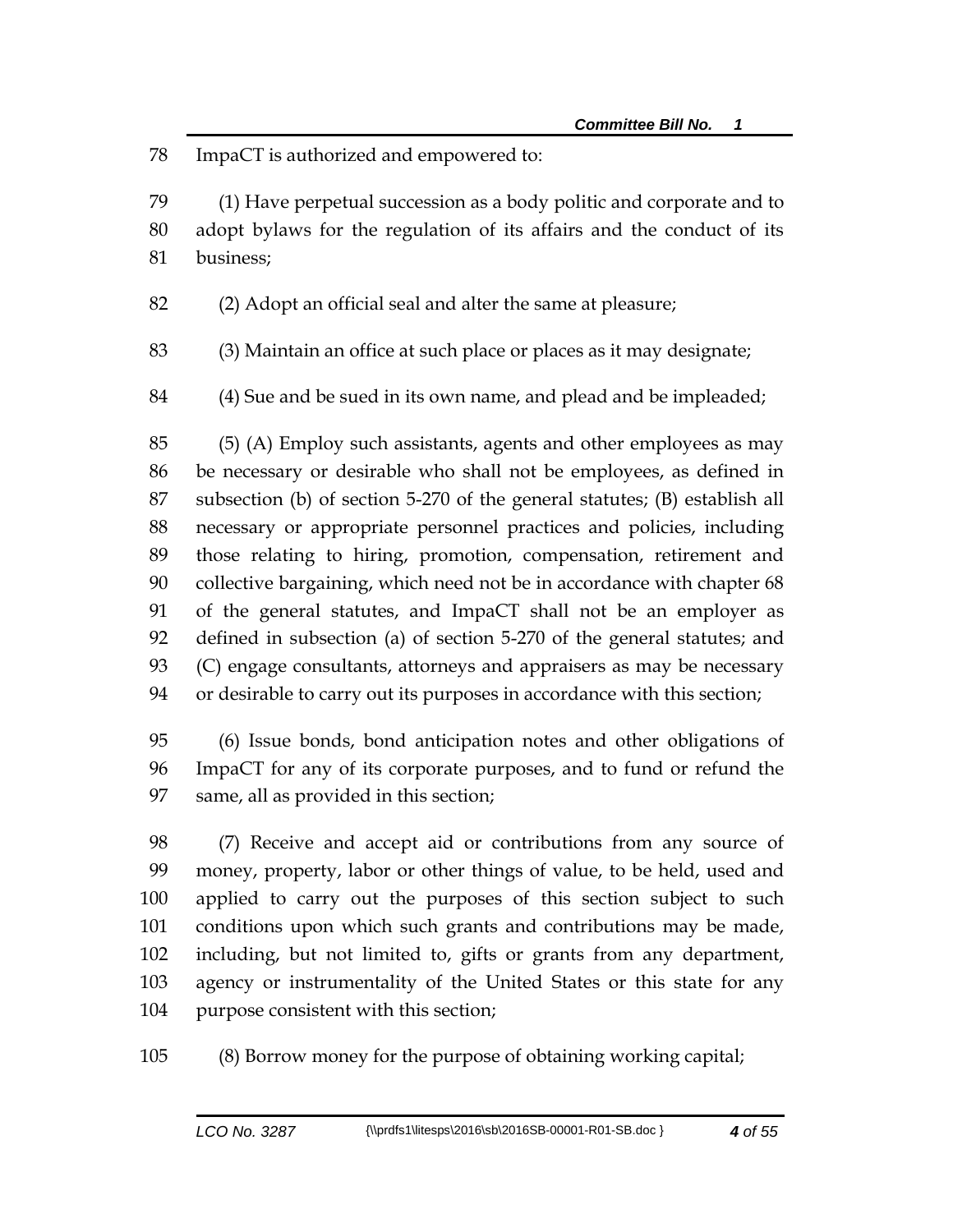(9) Make and enter into all contracts and agreements necessary or incidental to the performance of its duties and the execution of its powers under this section, including contracts and agreements for such professional services as the authority deems necessary, including, but not limited to, financial consultants, bond counsel, underwriters and technical specialists;

 (10) Acquire, lease, purchase, own, manage, hold and dispose of personal property, and lease, convey or deal in or enter into agreements with respect to such property on any terms necessary or incidental to the carrying out of these purposes;

 (11) Invest in, acquire, lease, purchase, own, manage, hold and dispose of real property and lease, convey or deal in or enter into agreements with respect to such property on any terms necessary or incidental to carrying out the purposes of this section, provided such transactions shall not be subject to approval, review or regulation by any state agency pursuant to title 4b of the general statutes or any other provision of the general statutes;

 (12) Procure insurance against any liability or loss in connection with its property and other assets, in such amounts and from such insurers as it deems desirable and to procure insurance for employees;

 (13) Account for and audit funds of ImpaCT and funds of any recipients of funds from ImpaCT;

 (14) Hold patents, copyrights, trademarks, marketing rights, licenses, or any other evidences of protection or exclusivity as to any products as defined in this section, issued under the laws of the United States or any state or any nation;

 (15) Establish advisory committees to assist in accomplishing its duties under this section, which may include one or more members of the board of directors and persons other than members;

(16) Serve as a resource to start-up entrepreneurs in this state by (A)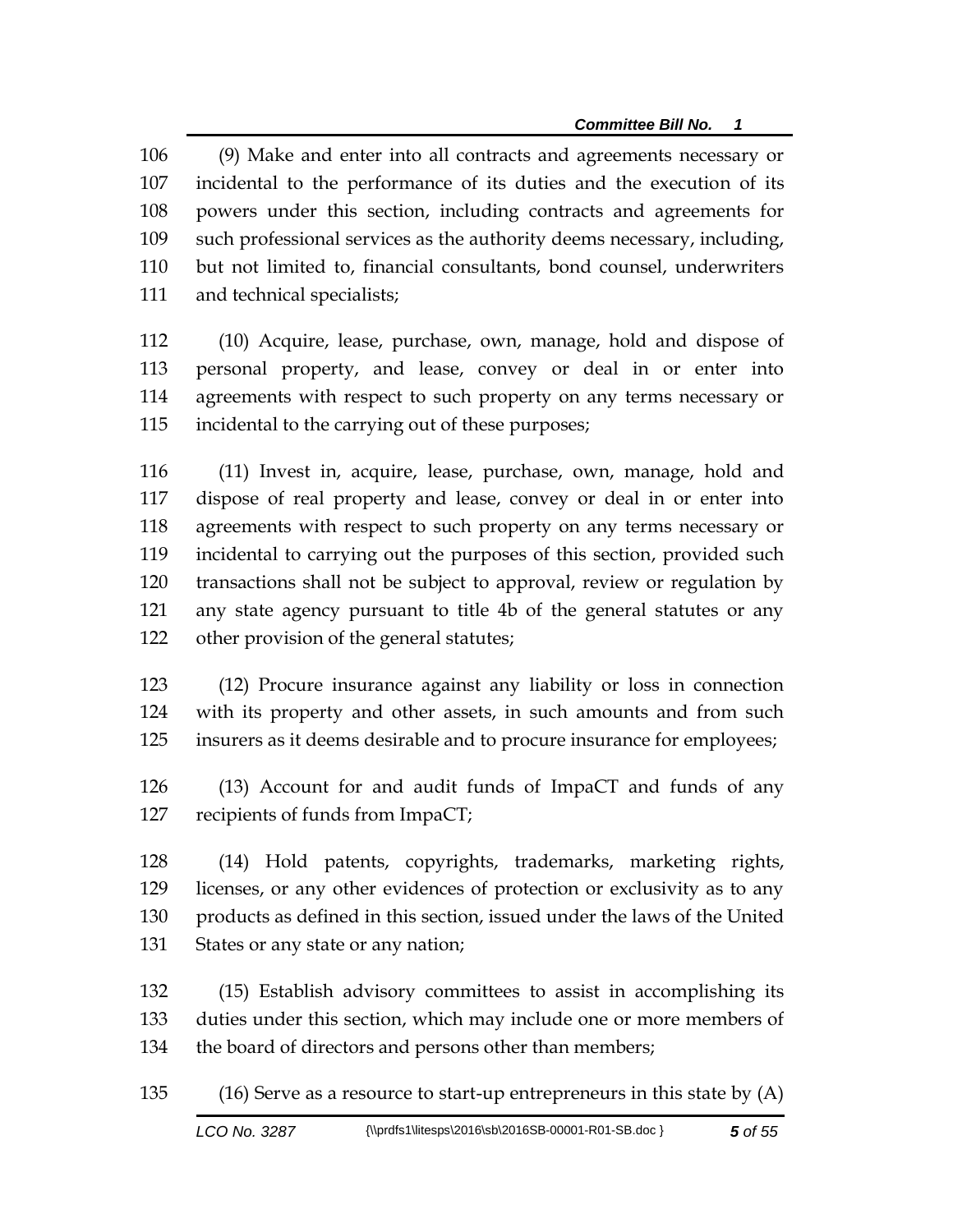providing counseling and technical assistance in the areas of entrepreneurial business planning and management, financing and marketing for start-up businesses; and (B) conducting business workshops, seminars and conferences with local partners, including, but not limited to, public and private institutions of higher education, municipal governments, regional economic development districts, private industry, chambers of commerce, small business development organizations and economic development organizations;

 (17) Facilitate partnerships between innovative start-up businesses, research institutions and venture capitalists or financial institutions;

 (18) Increase the quantity and availability of capital for entrepreneurs and start-up companies, including, but not limited to, angel investors and venture capitalists;

(19) Promote technology-based development in the state;

 (20) Encourage and promote the establishment of and, within available resources, provide financial aid to advanced technology centers;

 (21) Maintain an inventory of data and information concerning state and federal programs that are related to the purposes of this section and to serve as a clearinghouse and referral service for such data and information;

 (22) Promote and encourage and, within available resources, to provide financial aid for the establishment, maintenance and operation of incubator facilities;

 (23) Promote and encourage the coordination of public and private resources and activities within the state in order to assist technology-based entrepreneurs and business enterprises;

 (24) Promote science, engineering, mathematics and other disciplines that are essential to the development and application of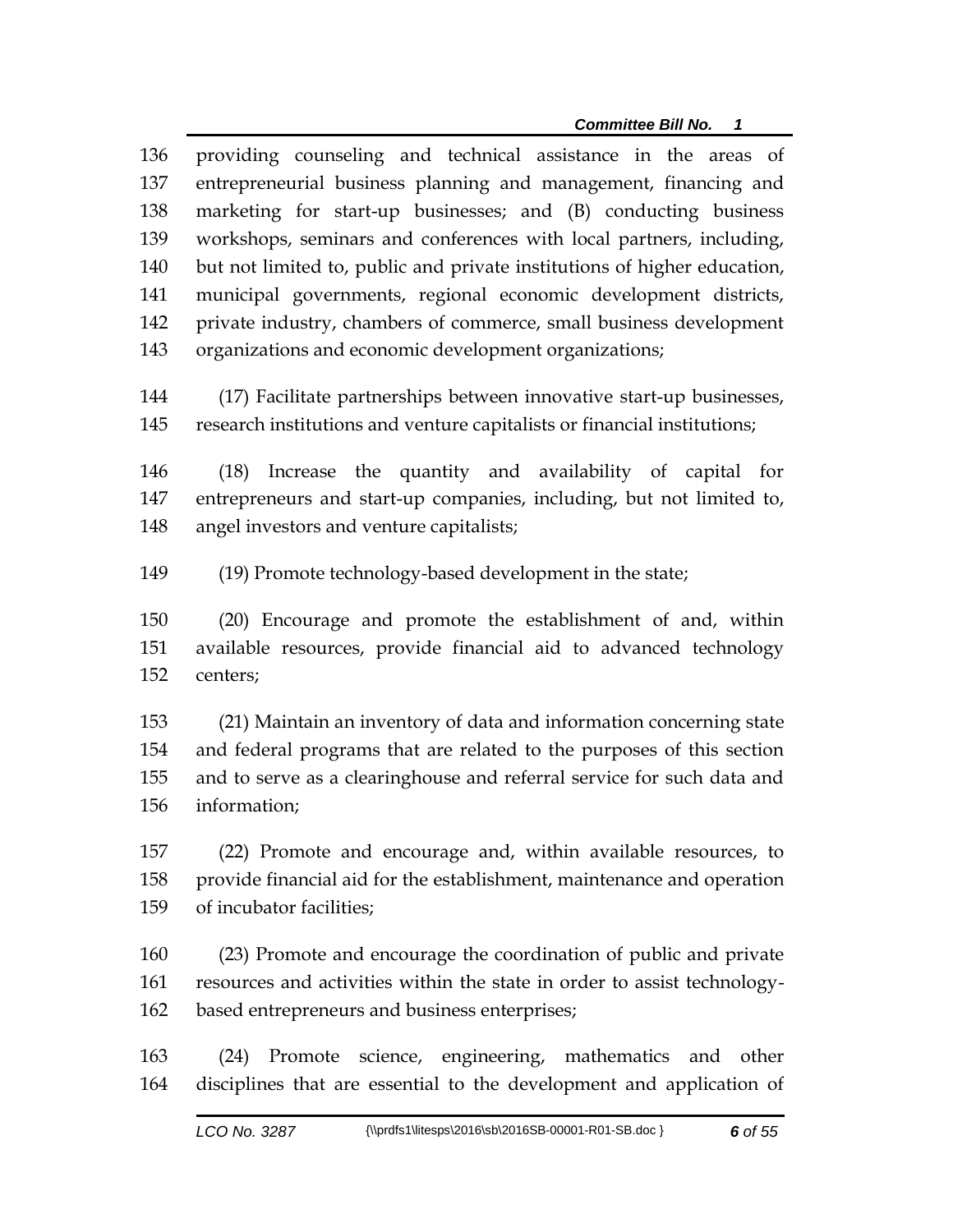technology;

 (25) Coordinate its efforts with existing business outreach centers, as described in section 32-9qq of the general statutes;

 (26) Provide financial aid to persons developing smart buildings, as defined in section 32-23d of the general statutes, incubator facilities or other information technology intensive office and laboratory space;

 (27) Coordinate the development and implementation of strategies regarding technology-based talent and innovation among state and quasi-public agencies, including the creation and administration of the Connecticut Small Business Innovation Research Office to act as a centralized clearinghouse and provide technical assistance to applicants in developing small business innovation research programs in conformity with the federal program established pursuant to the Small Business Research and Development Enhancement Act of 1992, P.L. 102-564, as amended from time to time, and other proposals;

 (28) Encourage the retention of younger generation start-up entrepreneurs in the state;

 (29) Promote entrepreneurship among students of institutions of higher education;

 (30) Make planning grants to entities seeking to apply for innovation district status pursuant to section 11 of this act, provided such entity demonstrates that its proposed innovation district meets the purposes set forth in section 10 of this act; and

 (31) Do all acts and things necessary or convenient to carry out the purposes of this section and the powers expressly granted by this section.

(c) The board shall:

(1) Develop a plan to facilitate stronger relationships between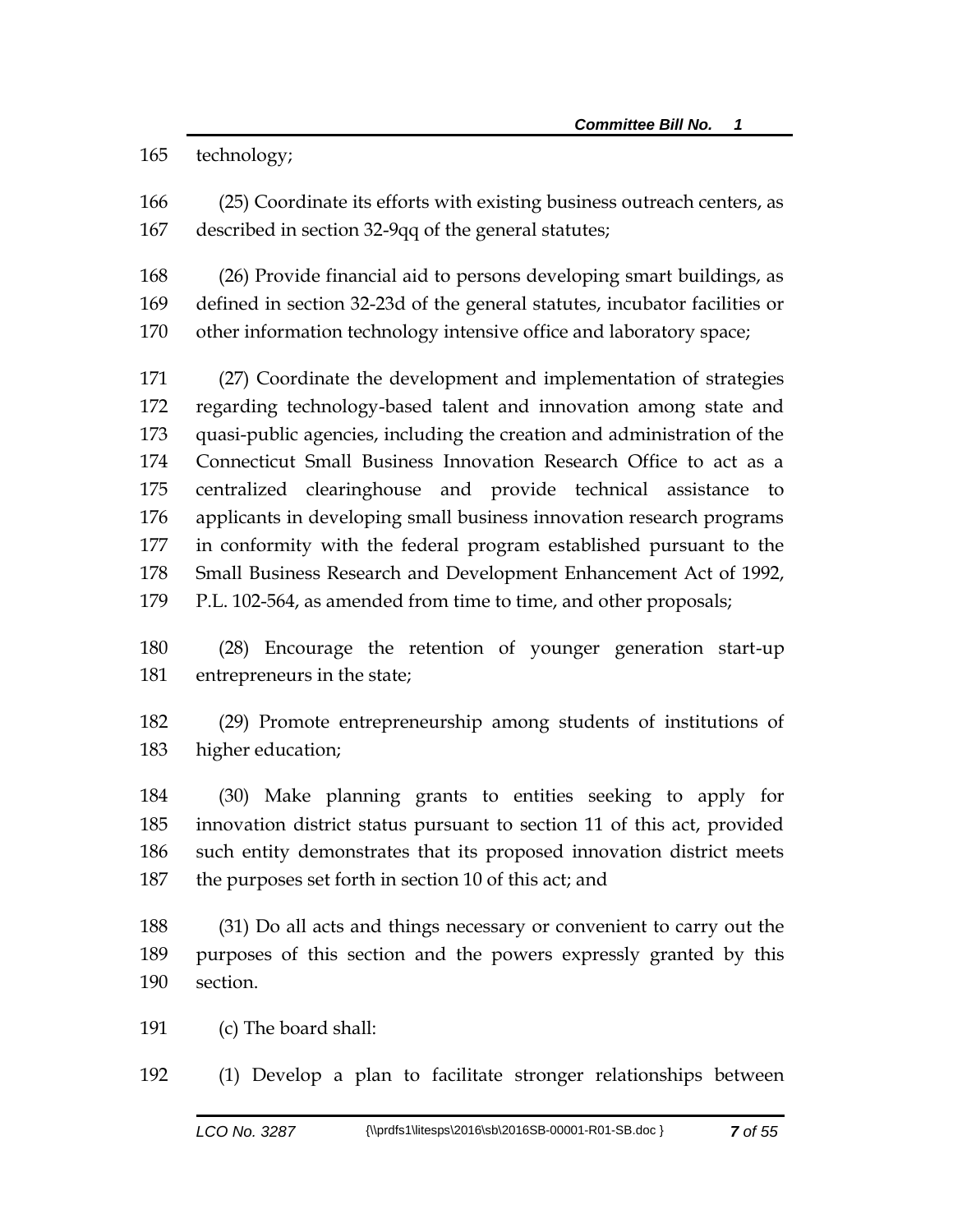Connecticut businesses and institutions of higher education in order to support entrepreneurial research and entrepreneurial talent development;

 (2) Establish an investment fund that supports student-owned, start-up businesses;

 (3) Establish a state-wide technology transfer office to (A) support the commercialization of ideas from students and faculty of institutions of higher education, (B) identify the most efficient and effective location for such office, (C) recommend the annual funding level for such office; (D) promote and support entrepreneurship and innovation among public institutions of higher education, private institutions of higher education and Connecticut businesses; and (E) provide advice and assistance to public and private research institutions on strategies for technology transfer, including, but not limited to, (i) assessing the viability and value of developing technologies; (ii) defining and exploiting potential markets for such technologies; (iii) commercialization strategies; (iv) intellectual property issues, including, but not limited to, licensing strategies; and (v) business development;

 (4) Create an informational Internet web site known as ImpaCT that (A) lists services, programs or events offered to entrepreneurs; (B) advertises Connecticut based start-up businesses seeking funding, including links to the Internet web sites where such funding opportunities are available; (C) serves as an online community for entrepreneurs; (D) lists current research projects being conducted by professors at institutions of higher education, provided such projects are relevant to entrepreneurship and innovation; (E) provides information concerning innovation and entrepreneurial programming available at institutions of higher education, including, but not limited to, engineering, computer science and bioscience; and (F) connects businesses seeking to buy Connecticut made products for their business inputs;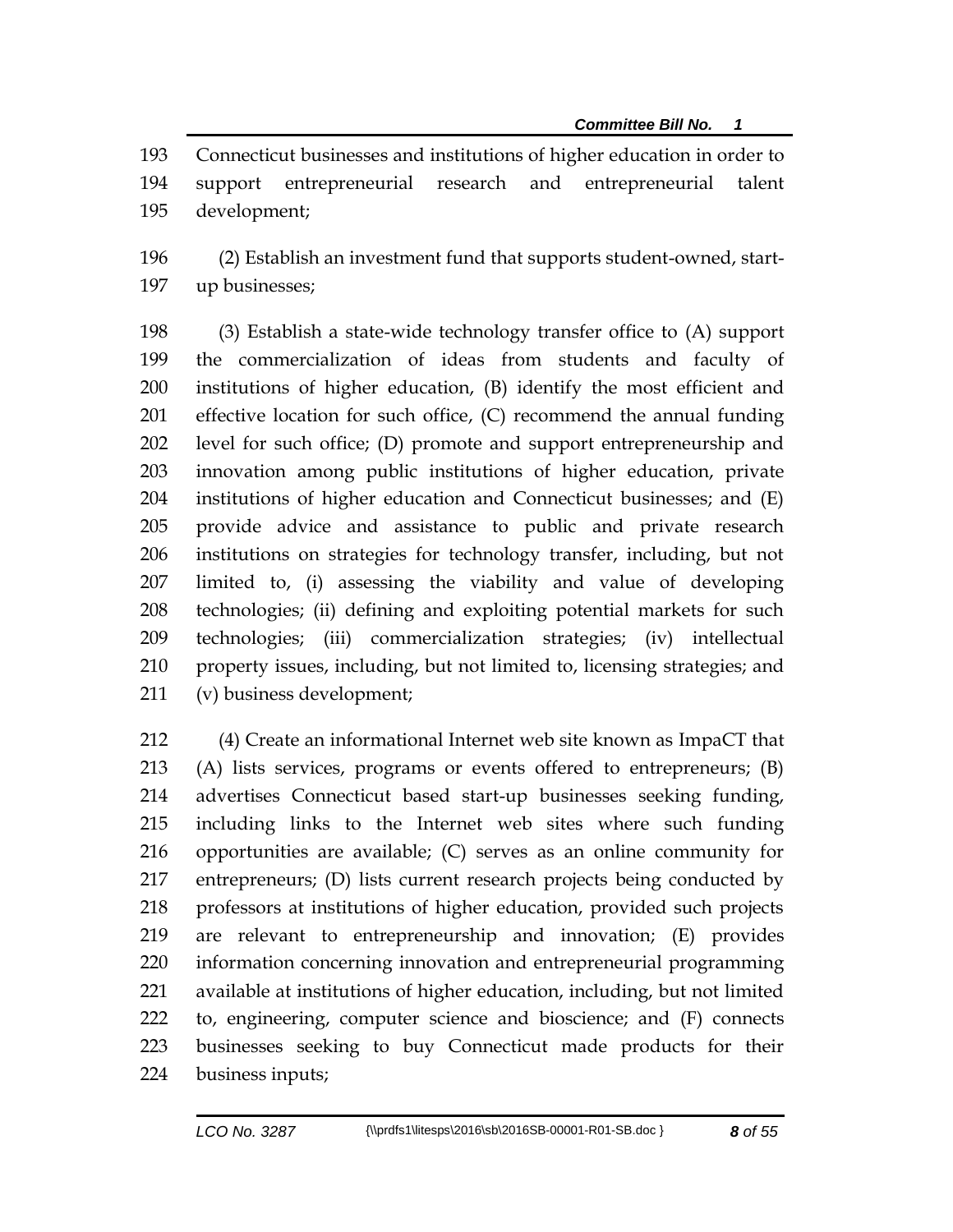(5) Publicize such informational page and any workshops, seminars and conferences facilitated by such office;

 (6) Advise the Governor, the General Assembly, the Commissioner of Economic and Community Development, the president of The University of Connecticut and the president of the Board of Regents for Higher Education on matters relating to science, engineering and technology that may have an impact on state policies, programs, employers and residents, and on job creation and retention;

 (7) Designate innovation districts pursuant to the provisions of sections 9 to 12, inclusive, of this act;

 (8) Annually develop, update and implement a strategic state-wide innovation and entrepreneurship marketing plan for the promotion of Connecticut as an innovation and entrepreneurship hub. The executive director shall report, in accordance with the provisions of section 11-4a of the general statutes, to the joint standing committees of the General Assembly having cognizance of matters relating to commerce and finance, revenue and bonding, on or before January 1, 2017, concerning the content of such plan;

 (9) Develop a gap year program model for institutions of higher education where students work for a cybersecurity, data science, software development, or other technology based start-up business for one year prior to graduation and are provided with matching funds from such start-up business to support their cost of living; and

 (10) Develop a student loan deferral or forgiveness program for students who start businesses in the state immediately after graduation.

 Sec. 3. (NEW) (*Effective from passage*) The members of the board of directors of ImpaCT shall adopt written procedures, in accordance with the provisions of section 1-121 of the general statutes, for: (1) Adopting an annual budget and plan of operations, including a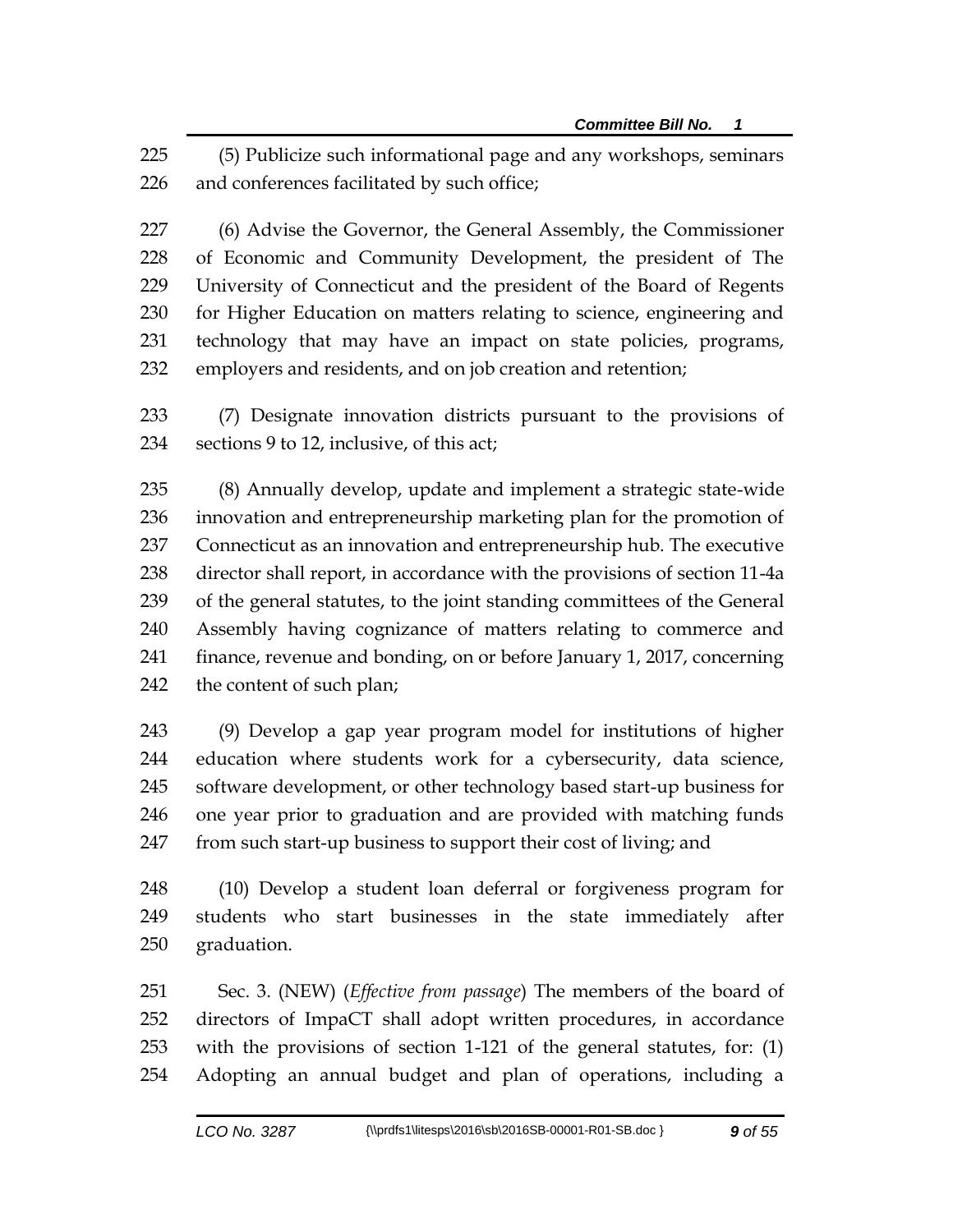requirement of board approval before the budget or plan may take effect; (2) hiring, dismissing, promoting and compensating employees of ImpaCT, including an affirmative action policy and a requirement of board approval before a position may be created or a vacancy filled; (3) acquiring real and personal property and personal services, including a requirement of board approval for any nonbudgeted expenditure in excess of an amount to be determined by the board; (4) contracting for financial, legal, bond underwriting and other professional services, including a requirement that ImpaCT solicit proposals at least once every three years for each such service which it uses; (5) issuing and retiring bonds, bond anticipation notes and other obligations of ImpaCT; (6) awarding loans, grants and other financial assistance, including eligibility criteria, the application process and the role played by ImpaCT's staff and board of directors; and (7) the use of surplus funds to the extent authorized under section 2 or 3 of this act or other provisions of the general statutes.

 Sec. 4. (NEW) (*Effective from passage*) (a) ImpaCT may establish or designate one or more subsidiaries for such purposes as prescribed by resolution of ImpaCT's board of directors, which purposes shall be consistent with the purposes of ImpaCT. Each subsidiary shall be deemed a quasi-public agency for purposes of chapter 12 of the general statutes. ImpaCT may transfer to any such subsidiary any moneys and real or personal property. Each such subsidiary shall have all the privileges, immunities, tax exemptions and other exemptions of ImpaCT. A resolution of ImpaCT shall prescribe the purposes for which each subsidiary is formed.

 (b) Each such subsidiary may sue and shall be subject to suit, provided the liability of each such subsidiary shall be limited solely to the assets, revenues and resources of such subsidiary and without recourse to the general funds, revenues, resources or any other assets of ImpaCT or any other subsidiary. Each such subsidiary shall have 286 the power to do all acts and things necessary or convenient to carry out the purposes for which such subsidiary is established, including, but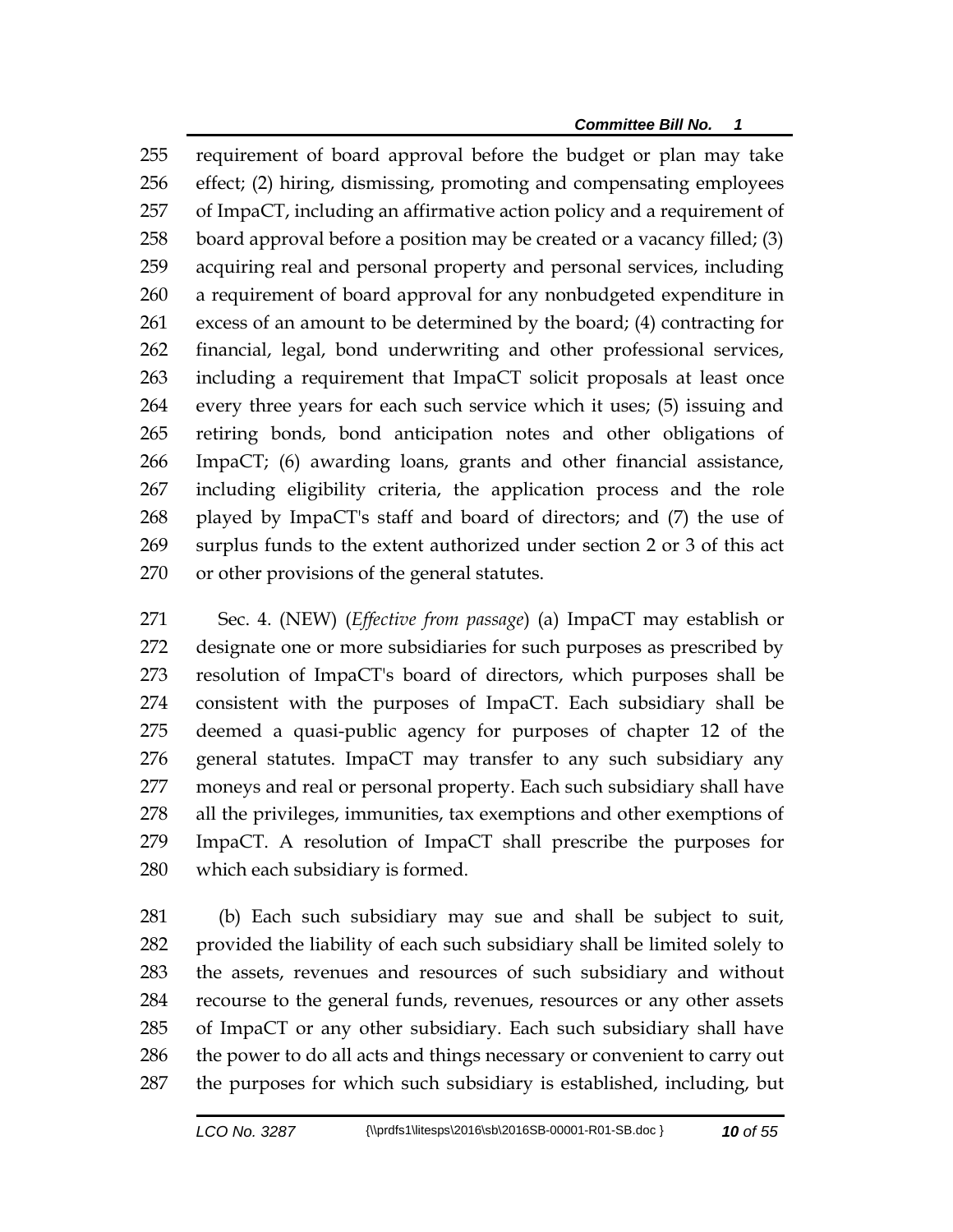not limited to: (1) Solicit, receive and accept aid, grants or contributions from any source of money, property or labor or other things of value, subject to the conditions upon which such grants and contributions may be made, including, but not limited to, gifts, grants or loans from any department, agency or quasi-public agency of the United States or the state, or from any organization recognized as a 294 nonprofit organization under Section  $501(c)(3)$  of the Internal Revenue Code of 1986, or any subsequent corresponding internal revenue code of the United States, as amended from time to time; (2) enter into agreements with persons upon such terms and conditions as are consistent with the purposes of such subsidiary; and (3) acquire, take title, lease, purchase, own, manage, hold and dispose of real and personal property and lease, convey or deal in or enter into agreements with respect to such property.

 (c) Each such subsidiary shall act through its board of directors, not less than fifty per cent of whom shall be members of the board of directors of ImpaCT or their designees.

 (d) The provisions of this section and section 1-125 of the general statutes, as amended by this act, shall apply to any officer, director, designee or employee appointed as a member, director or officer of any such subsidiary. Neither any such persons so appointed nor the directors, officers or employees of ImpaCT shall be personally liable for the debts, obligations or liabilities of any such subsidiary as provided in section 1-125 of the general statutes, as amended by this act. Each subsidiary shall, and ImpaCT may, provide for the indemnification to protect, save harmless and indemnify such officer, director, designee or employee as provided by section 1-125 of the general statutes, as amended by this act.

 (e) ImpaCT or any such subsidiary may take such actions as are necessary to comply with the provisions of the Internal Revenue Code of 1986, or any subsequent corresponding internal revenue code of the United States, as amended from time to time, to qualify and maintain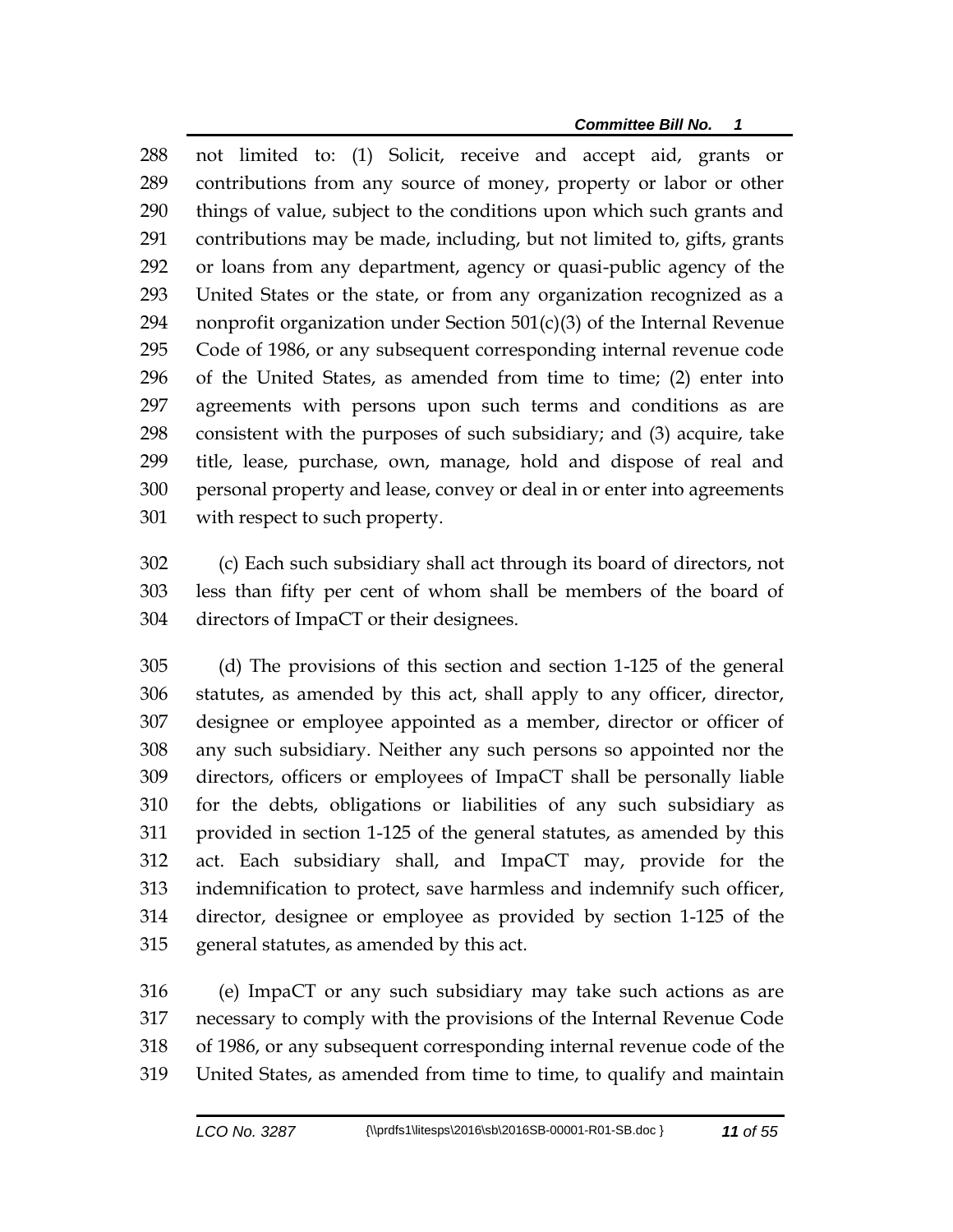any such subsidiary as a corporation exempt from taxation under said Internal Revenue Code.

 (f) ImpaCT may make loans or grants to, and may guarantee specified obligations of, any such subsidiary, following standard authority procedures, from ImpaCT's assets and the proceeds of its bonds, notes and other obligations, provided the source and security, if any, for the repayment of any such loans or guarantees is derived from the assets, revenues and resources of such subsidiary.

 Sec. 5. Subdivision (12) of section 1-79 of the 2016 supplement to the general statutes is repealed and the following is substituted in lieu thereof (*Effective from passage*):

 (12) "Quasi-public agency" means Connecticut Innovations, Incorporated, the Connecticut Health and Education Facilities Authority, the Connecticut Higher Education Supplemental Loan Authority, the Connecticut Student Loan Foundation, the Connecticut Housing Finance Authority, the State Housing Authority, the Materials Innovation and Recycling Authority, the Capital Region Development Authority, the Connecticut Lottery Corporation, the Connecticut Airport Authority, the Connecticut Health Insurance Exchange, the Connecticut Green Bank, the Connecticut Port Authority, **[**and**]** the 340 State Education Resource Center and ImpaCT.

 Sec. 6. Section 1-120 of the 2016 supplement to the general statutes is repealed and the following is substituted in lieu thereof (*Effective from passage*):

 As used in **[**sections 1-120**]** this section and sections 1-121 to 1-123, inclusive:

 (1) "Quasi-public agency" means Connecticut Innovations, Incorporated, the Connecticut Health and Educational Facilities Authority, the Connecticut Higher Education Supplemental Loan Authority, the Connecticut Student Loan Foundation, the Connecticut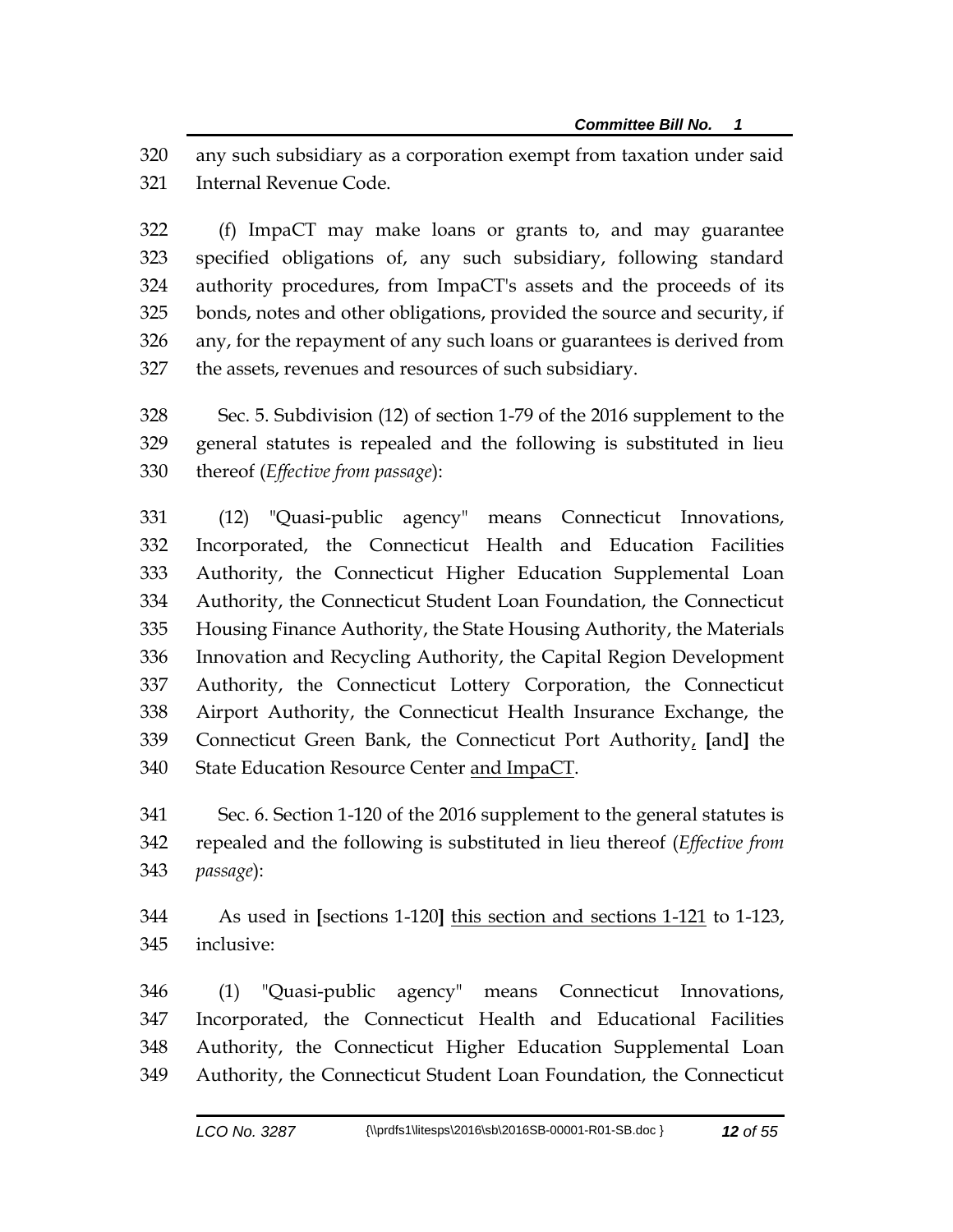Housing Finance Authority, the Connecticut Housing Authority, the Materials Innovation and Recycling Authority, the Capital Region Development Authority, the Connecticut Lottery Corporation, the Connecticut Airport Authority, the Connecticut Health Insurance Exchange, the Connecticut Green Bank, the Connecticut Port Authority, **[**and**]** the State Education Resource Center and ImpaCT.

 (2) "Procedure" means each statement, by a quasi-public agency, of general applicability, without regard to its designation, that implements, interprets or prescribes law or policy, or describes the organization or procedure of any such agency. The term includes the amendment or repeal of a prior regulation, but does not include, unless otherwise provided by any provision of the general statutes, (A) statements concerning only the internal management of any agency and not affecting procedures available to the public, and (B) intra-agency memoranda.

 (3) "Proposed procedure" means a proposal by a quasi-public agency under the provisions of section 1-121 for a new procedure or for a change in, addition to or repeal of an existing procedure.

 Sec. 7. Section 1-124 of the 2016 supplement to the general statutes is repealed and the following is substituted in lieu thereof (*Effective from passage*):

 (a) Connecticut Innovations, Incorporated, the Connecticut Health and Educational Facilities Authority, the Connecticut Higher Education Supplemental Loan Authority, the Connecticut Student Loan Foundation, the Connecticut Housing Finance Authority, the Connecticut Housing Authority, the Materials Innovation and Recycling Authority, the Connecticut Airport Authority, the Capital Region Development Authority, the Connecticut Health Insurance Exchange, the Connecticut Green Bank, the Connecticut Port Authority and the State Education Resource Center shall not borrow any money or issue any bonds or notes which are guaranteed by the state of Connecticut or for which there is a capital reserve fund of any kind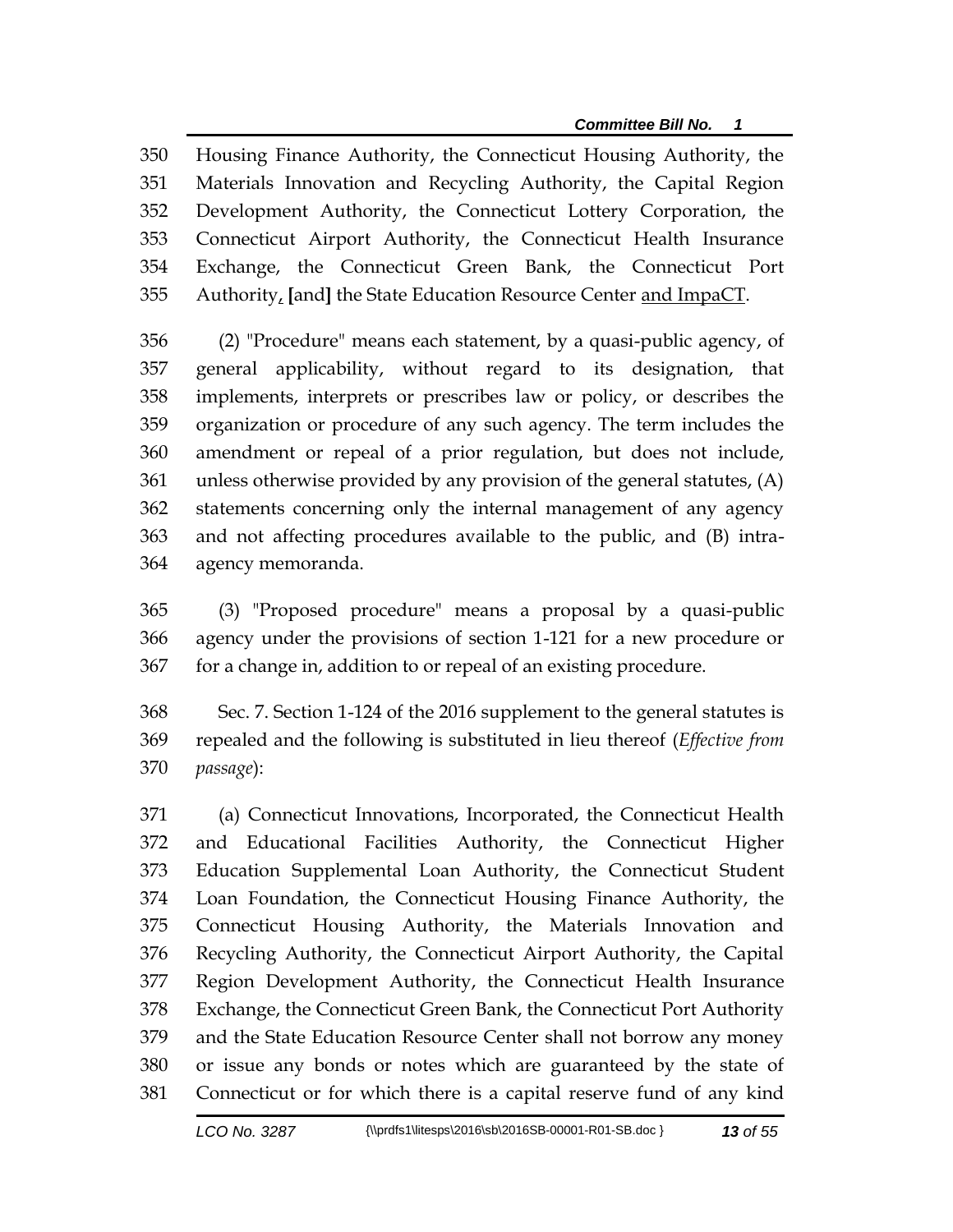*Committee Bill No. 1*

 which is in any way contributed to or guaranteed by the state of Connecticut until and unless such borrowing or issuance is approved by the State Treasurer or the Deputy State Treasurer appointed pursuant to section 3-12. The approval of the State Treasurer or said deputy shall be based on documentation provided by the authority that it has sufficient revenues to (1) pay the principal of and interest on the bonds and notes issued, (2) establish, increase and maintain any reserves deemed by the authority to be advisable to secure the payment of the principal of and interest on such bonds and notes, (3) pay the cost of maintaining, servicing and properly insuring the purpose for which the proceeds of the bonds and notes have been issued, if applicable, and (4) pay such other costs as may be required.

 (b) To the extent Connecticut Innovations, Incorporated, the Connecticut Higher Education Supplemental Loan Authority, the Connecticut Student Loan Foundation, the Connecticut Housing Finance Authority, the Connecticut Housing Authority, the Materials Innovation and Recycling Authority, the Connecticut Health and Educational Facilities Authority, the Connecticut Airport Authority, the Capital Region Development Authority, the Connecticut Health Insurance Exchange, the Connecticut Green Bank, the Connecticut Port Authority, **[**or**]** the State Education Resource Center or ImpaCT is permitted by statute and determines to exercise any power to moderate interest rate fluctuations or enter into any investment or program of investment or contract respecting interest rates, currency, cash flow or other similar agreement, including, but not limited to, interest rate or currency swap agreements, the effect of which is to subject a capital reserve fund which is in any way contributed to or guaranteed by the state of Connecticut, to potential liability, such determination shall not be effective until and unless the State Treasurer or his or her deputy appointed pursuant to section 3-12 has approved such agreement or agreements. The approval of the State Treasurer or his or her deputy shall be based on documentation provided by the authority that it has sufficient revenues to meet the financial obligations associated with the agreement or agreements.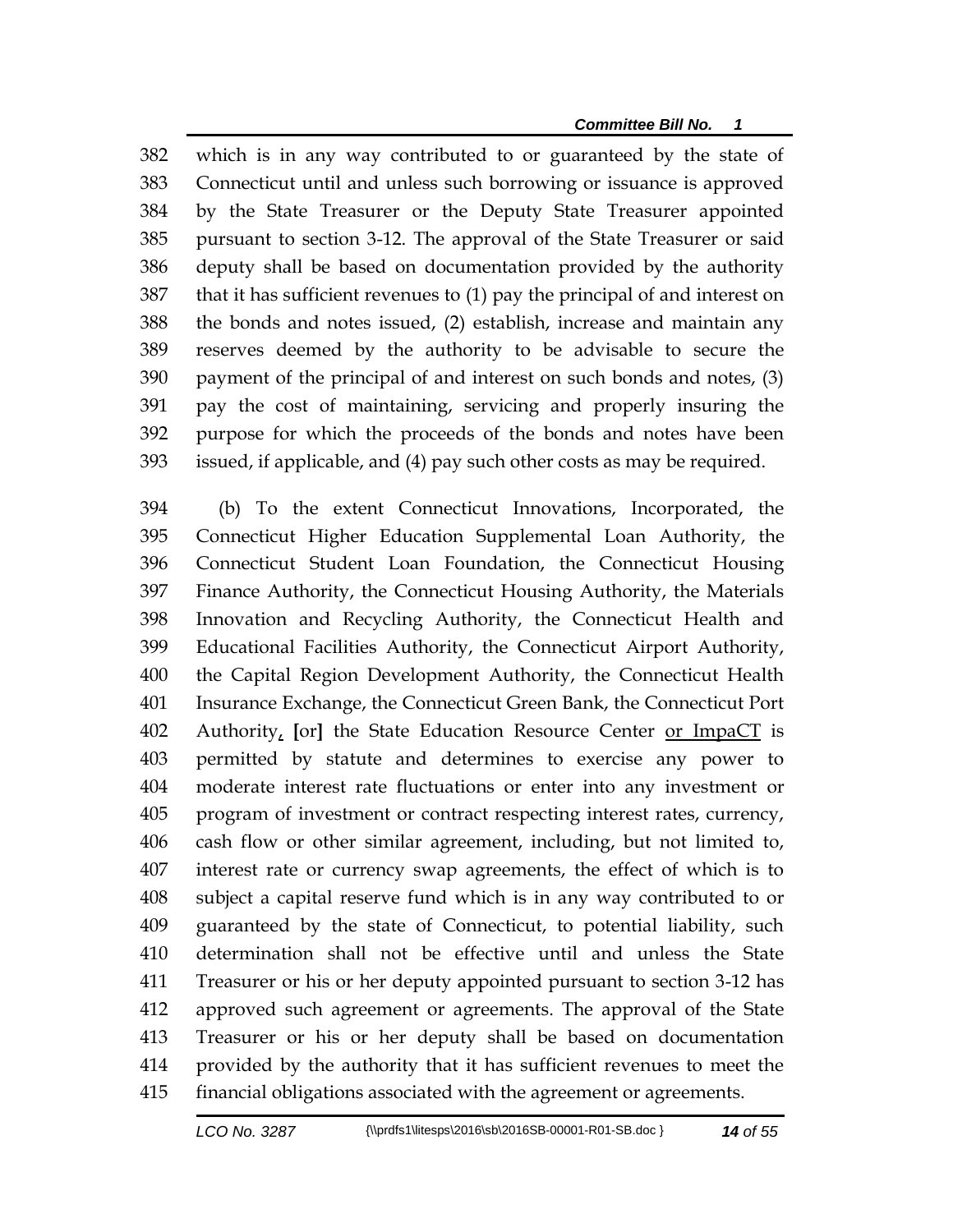Sec. 8. Section 1-125 of the 2016 supplement to the general statutes is repealed and the following is substituted in lieu thereof (*Effective from passage*):

 The directors, officers and employees of Connecticut Innovations, Incorporated, the Connecticut Higher Education Supplemental Loan Authority, the Connecticut Student Loan Foundation, the Connecticut Housing Finance Authority, the Connecticut Housing Authority, the Materials Innovation and Recycling Authority, including ad hoc members of the Materials Innovation and Recycling Authority, the Connecticut Health and Educational Facilities Authority, the Capital Region Development Authority, the Connecticut Airport Authority, the Connecticut Lottery Corporation, the Connecticut Health Insurance Exchange, the Connecticut Green Bank, the Connecticut Port Authority, **[**and**]** the State Education Resource Center and ImpaCT and any person executing the bonds or notes of the agency shall not be liable personally on such bonds or notes or be subject to any personal liability or accountability by reason of the issuance thereof, nor shall any director or employee of the agency, including ad hoc members of the Materials Innovation and Recycling Authority, be personally liable for damage or injury, not wanton, reckless, wilful or malicious, caused in the performance of his or her duties and within the scope of his or her employment or appointment as such director, officer or employee, including ad hoc members of the Materials Innovation and Recycling Authority. The agency shall protect, save harmless and indemnify its directors, officers or employees, including ad hoc members of the Materials Innovation and Recycling Authority, from financial loss and expense, including legal fees and costs, if any, arising out of any claim, demand, suit or judgment by reason of alleged negligence or alleged deprivation of any person's civil rights or any other act or omission resulting in damage or injury, if the director, officer or employee, including ad hoc members of the Materials Innovation and Recycling Authority, is found to have been acting in the discharge of his or her duties or within the scope of his or her employment and such act or omission is found not to have been wanton, reckless, wilful or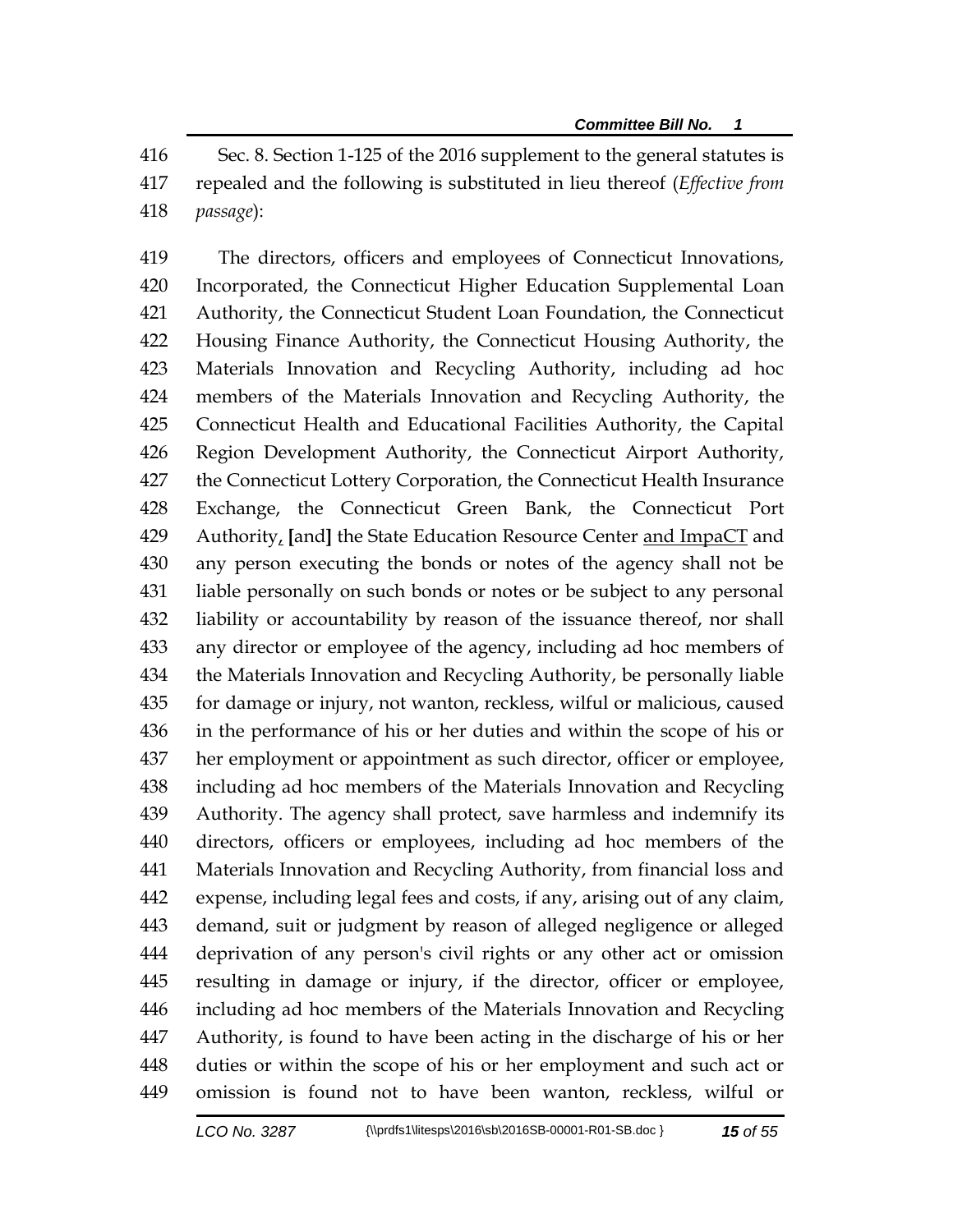malicious.

 Sec. 9. (NEW) (*Effective from passage*) For the purposes of this section and sections 10 to 12, inclusive, of this act, the following terms shall have the following meanings unless the context otherwise requires:

 (1) "Anchor institution" means an entity having a significant and stable presence in the community, including, but not limited to, an institution of higher education, hospital, major corporation, research institution or existing business incubator or business accelerator;

 (2) "ImpaCT board" or "board" means the board of directors of ImpaCT established pursuant to section 1 of this act;

 (3) "Designated innovation district" means an area designated as an innovation district pursuant to section 10 of this act;

 (4) "District plan" means the plan submitted to the ImpaCT board pursuant to subparagraph (F) of subdivision (1) of subsection (a) of section 11 of this act;

 (5) "Entity" means a corporation, association, partnership, limited liability company, benefit corporation, nonprofit organization, municipality, institution of higher education or any other similar organization;

(6) "Executive director" means the executive director of ImpaCT;

 (7) "Innovation entity" means an entity having submitted an application for innovation district status for a proposed innovation district and that is designated as an innovation district by the executive director pursuant to the provisions of subsection (a) of section 10 of this act;

 (8) "Municipality" means any town, city, consolidated town and city or consolidated town and borough;

(9) "New Haven Line" means the rail passenger service operated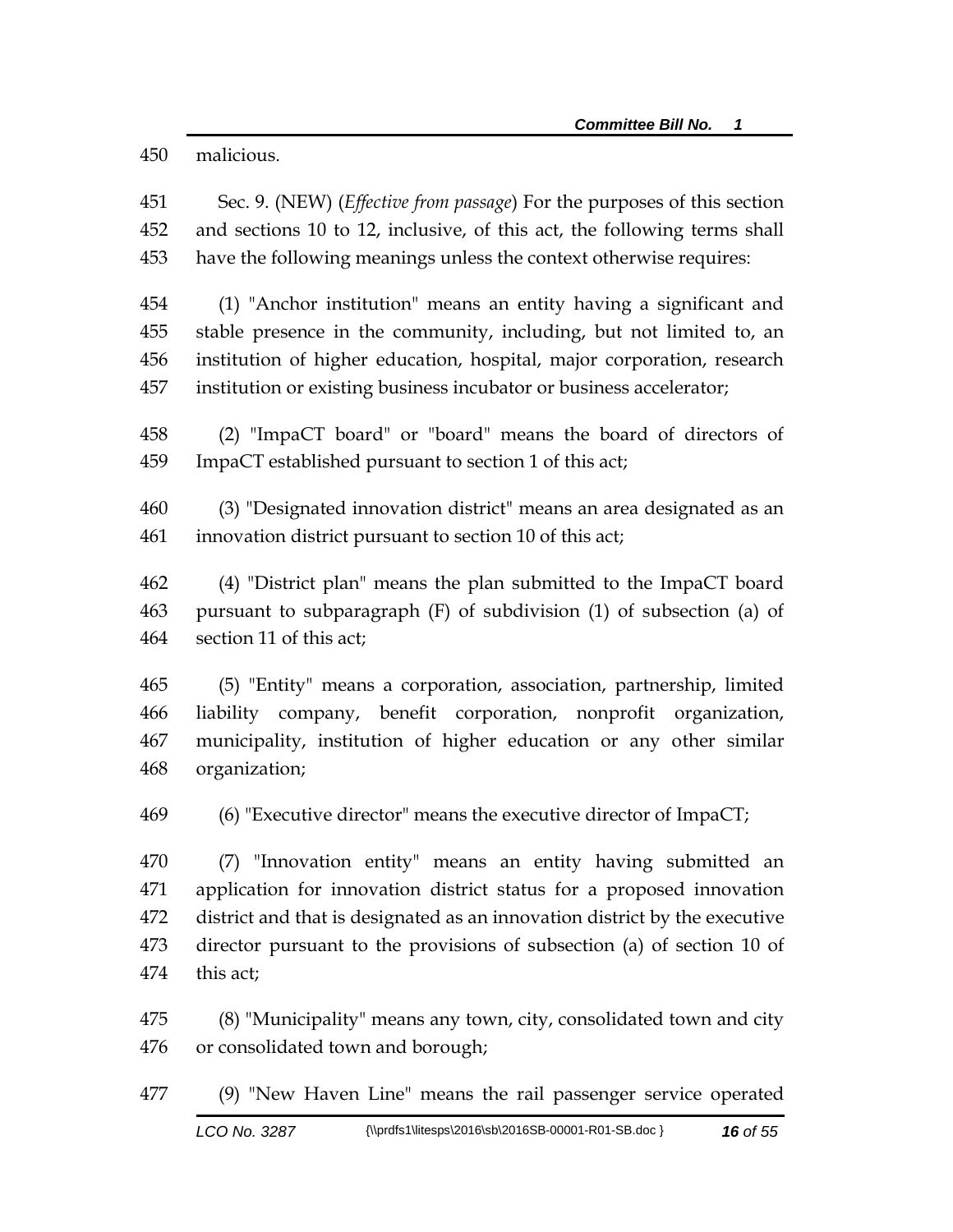between New Haven and intermediate points and Grand Central Station, including the Danbury, Waterbury and New Canaan branch lines;

 (10) "Public transit" means the New Haven line, Shore Line East, the New Haven Hartford Springfield rail line and the New Britain to Hartford busway and any planned expansion of such busway; and

 (11) "Shore Line East" means the rail service operating between New Haven and New London.

 Sec. 10. (NEW) (*Effective from passage*) (a) There is established an innovation district program within ImpaCT. The purpose of such program is to (1) foster innovation and entrepreneurship by facilitating the establishment of innovation districts in compact geographic areas having entrepreneurial and innovation potential where (A) existing anchor institutions, institutions, companies and recreational spaces are in close proximity with start-up businesses, (B) public transit is accessible, (C) a significant portion of the underlying zoning allows for mixed-use development, including, but not limited to, housing, office and retail, and (D) foot traffic is facilitated; (2) identify, designate and fund the initial costs associated with development of an innovation district; (3) encourage collaboration among institutions of higher education, medical institutions and hospitals, existing companies, start-up businesses, researchers and investors; (4) encourage the leveraging of private investment in the designated innovation districts; (5) connect entrepreneurs who are facing similar opportunities and challenges, with one another and with private and public resources; and (6) facilitating the establishment of innovation places in municipalities having a connection to an innovation district by transit, labor market patterns or some other relationship, provided such places have entrepreneurial and innovation potential and are in a compact geographic area of high density land use within a walkable commercial and residential center.

(b) The executive director shall designate as an innovation district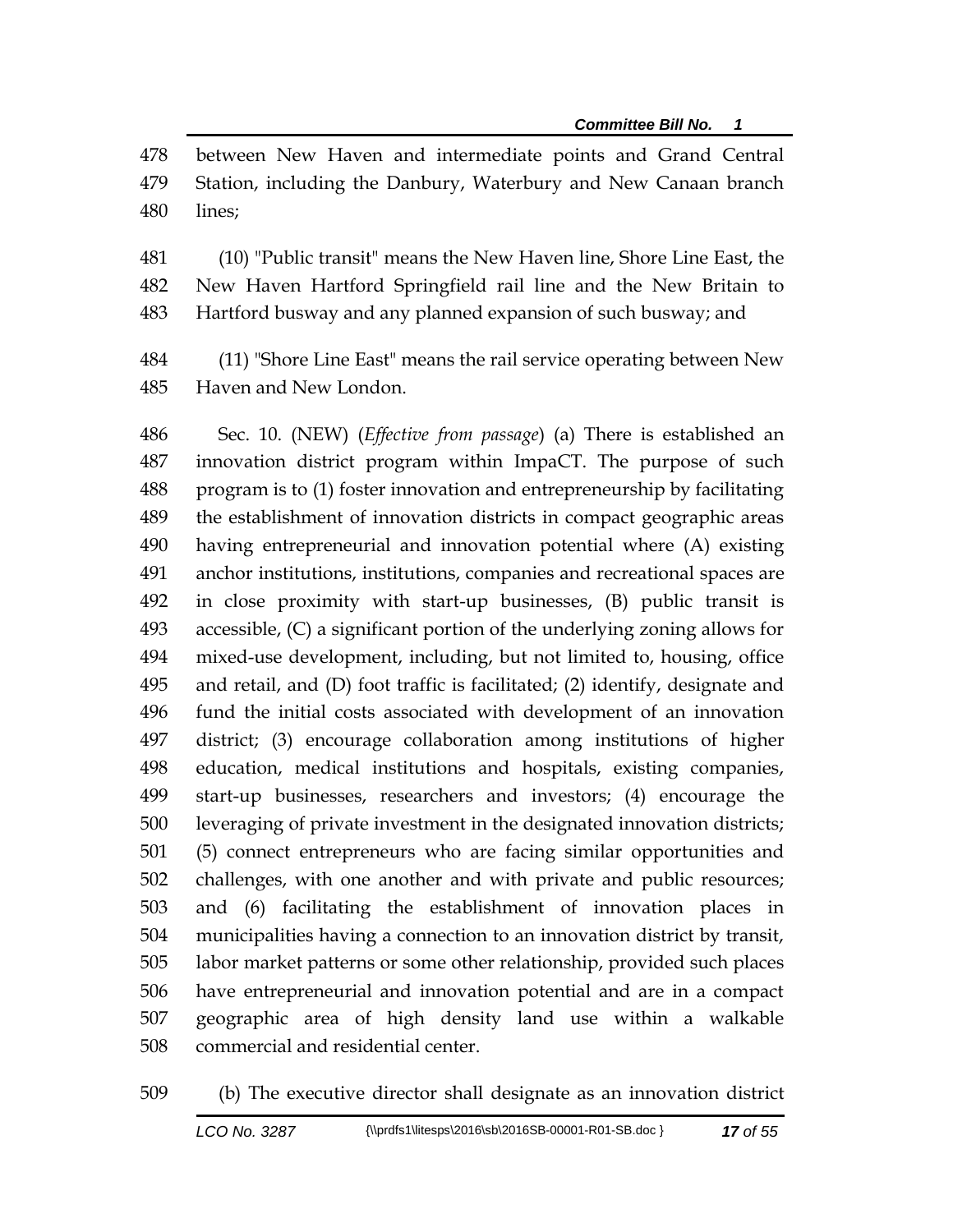any proposed innovation district recommended for innovation district status by the ImpaCT board pursuant to the provisions of section 12 of this act, unless the executive director determines that good cause exists, and is supported by substantial evidence, to reject such recommendation on the grounds that the proposed innovation district fails to comply with the purposes set forth in subsection (a) of this section. The executive director shall award grants to an innovation entity in an amount equal to the amount recommended by the ImpaCT board. Prior to awarding any such grant, the executive director shall (1) enter into an agreement with any such innovation entity concerning (A) allowable grant expenses, provided such expenses shall be limited to those recommended by the ImpaCT board, and (B) submission of an annual financial audit of grant expenditures to the executive director until all grant moneys have been expended by the innovation entity, provided any such audit shall be prepared by an independent auditor, and (2) confirm that a significant portion of the underlying zoning of the proposed district allows for mixed-use development, including, but not limited to, housing, office and retail. If the executive director finds that any such grant is being used for purposes which are not in conformity with the expenses allowed pursuant to subdivision (1) of this subsection, the executive director may require repayment of the grant.

 (c) The executive director shall report, in accordance with the provisions of section 11-4a of the general statutes, to the joint standing committees of the General Assembly having cognizance of matters relating to commerce, finance, revenue and bonding, on or before July 1, 2017, and on or before July first annually thereafter until July 1, 2020, with regard to the grants distributed pursuant to this section and concerning the operation and effectiveness of the innovation district program.

 Sec. 11. (NEW) (*Effective from passage*) (a) Any entity may submit an application for innovation district status to the ImpaCT board. The application shall be submitted on or before September 1, 2016, on a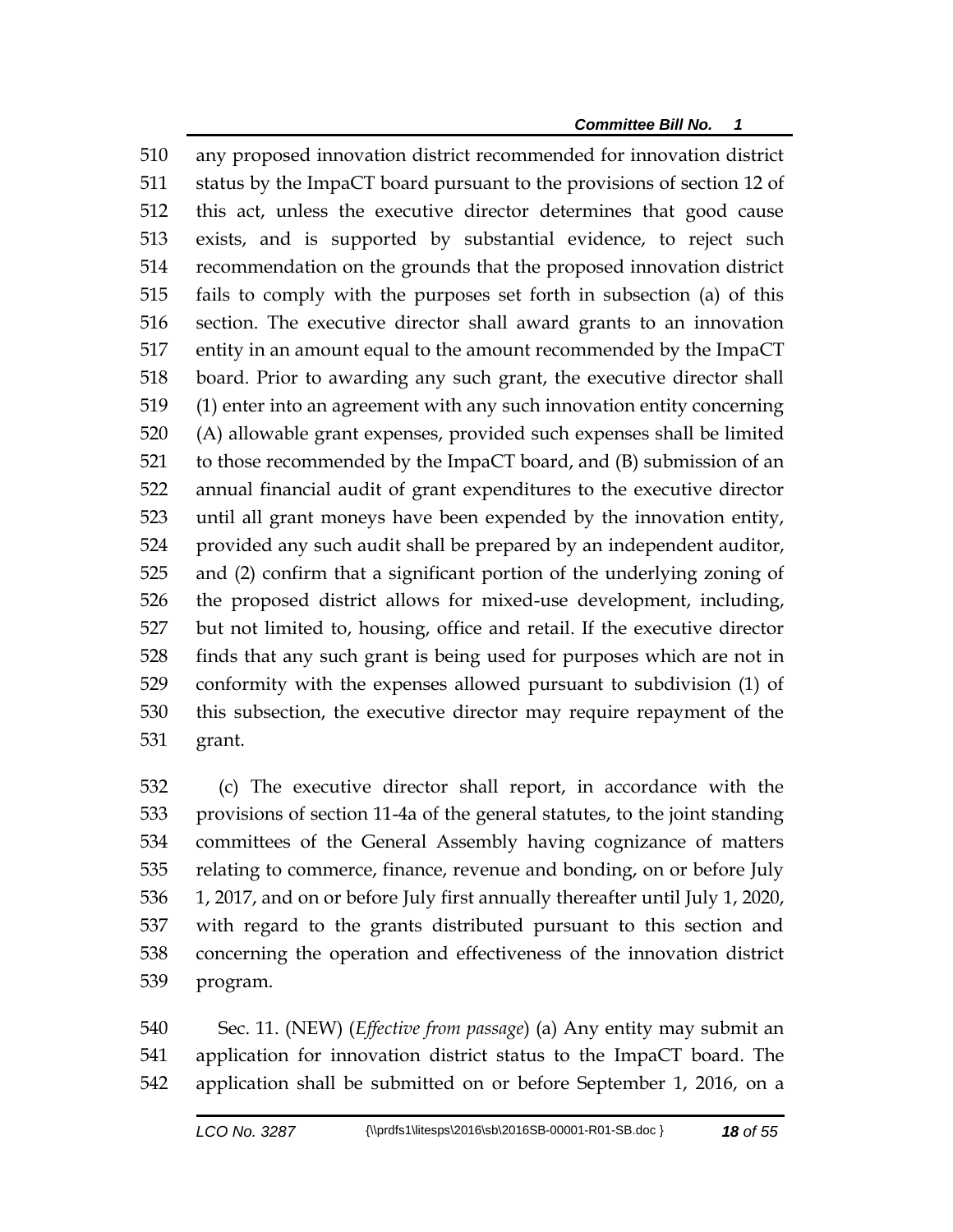form prescribed by the board. The application shall contain sufficient information to establish that the proposed district is suitable for the purposes set forth in section 10 of this act.

 (1) Such application shall include: (A) Information concerning the proposed geographical boundaries of the proposed innovation district, including, but not limited to, a map indicating the boundaries of the proposed innovation district; (B) information concerning at least two anchor institutions located within the geographical boundaries of the proposed innovation district and how such institutions have agreed to participate in the development of and activities within such district; (C) a summary of existing and proposed transportation-related infrastructure within and around the proposed innovation district; (D) a summary of existing and proposed businesses, recreational facilities, public parks and any other public or private gathering spaces located within the proposed innovation district; (E) information concerning walkability of the proposed innovation district; (F) a district plan for the development of the proposed innovation district, including a plan for connecting the proposed district to public transit via rail or bus, a plan for leveraging private investment and a budget and timeline for use of any moneys granted by the executive director. Such budget shall indicate priority for the expenditure of funds in the event that moneys granted are insufficient to cover the costs of the entire proposed budget; (G) a list of municipal and state legislative action that may be required for the execution of such district plan; (H) a letter of support from the chief elected official of the municipality where the innovation district is proposed that shall include a statement of the official's support for any municipal legislative action recommended in the district plan. A chief elected official may only submit a letter of support for one proposed innovation district located within his or her municipality; (I) letters of support from private investors; (J) information concerning consistency with the state plan of conservation and development; (K) information concerning the capability of the applicant and other entities partnering with the applicant to implement and administer the district plan and how such partners will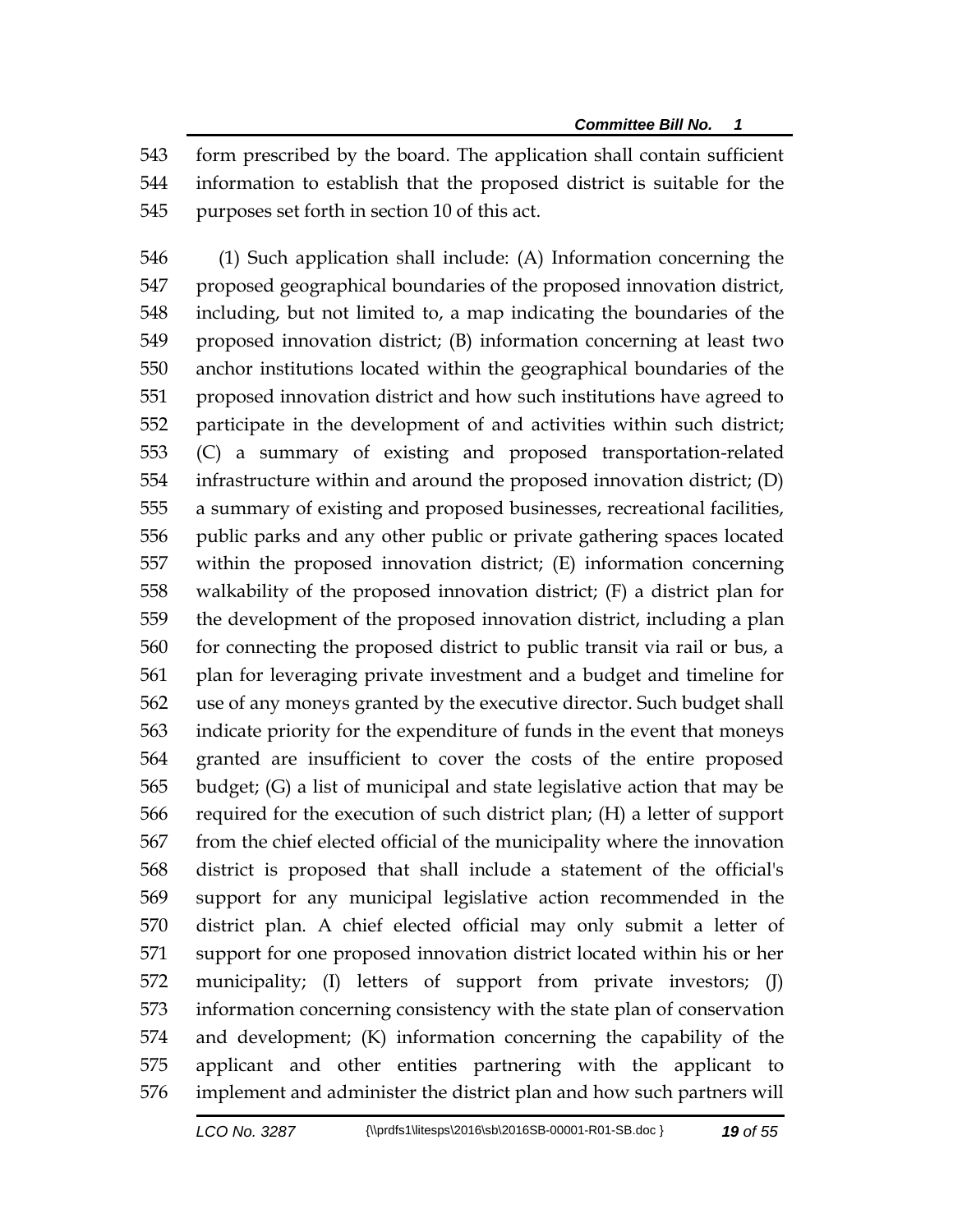be involved in the decision-making process for the proposed innovation district; (L) a plan to distribute, on a need-based capacity, a portion of any municipal grand list growth attributable to (i) improvements to property within the proposed district after the establishment of such district, or (ii) the relocation of property from the proposed district to a municipality within the same regional council of governments after the establishment of such district.

 (2) A district plan may include, but shall not be limited to, (A) plans for: (i) Attracting and directing support to start-up businesses; (ii) development, in collaboration with private partners, of a business incubator, coworking space, business accelerator or public meeting space; (iii) events and community building; (iv) marketing and outreach; (v) open space improvement; (vi) housing development; (vii) improvement of technology infrastructure, including, but not limited to, broadband improvement; (viii) bicycle paths; and (ix) attracting anchor institutions, and (B) community letters of support from persons or entities other than the applicant.

 (b) The ImpaCT board shall screen all applications submitted to it pursuant to subsection (a) of this section and shall select therefrom a limited number of finalist applicants. The ImpaCT board shall hold at least one public hearing on each application submitted by a finalist applicant. Such hearing shall be held in the municipality where the proposed innovation district is located and shall consist of a presentation by the applicant finalist on its proposal and a public comment period. The ImpaCT board shall conduct a site walk of any proposed innovation district submitted by an applicant finalist. The chairperson of the ImpaCT board shall give appropriate notice of such hearing. The notice shall (1) state the time and place of the hearing to be held not fewer than ten days after the date of such notice, and (2) be posted in a conspicuous place in or near the office of the town clerk for the municipality where the proposed innovation district is located and posted on the Internet web site of such municipality. Applicants may submit revised applications to the advisory panel based on public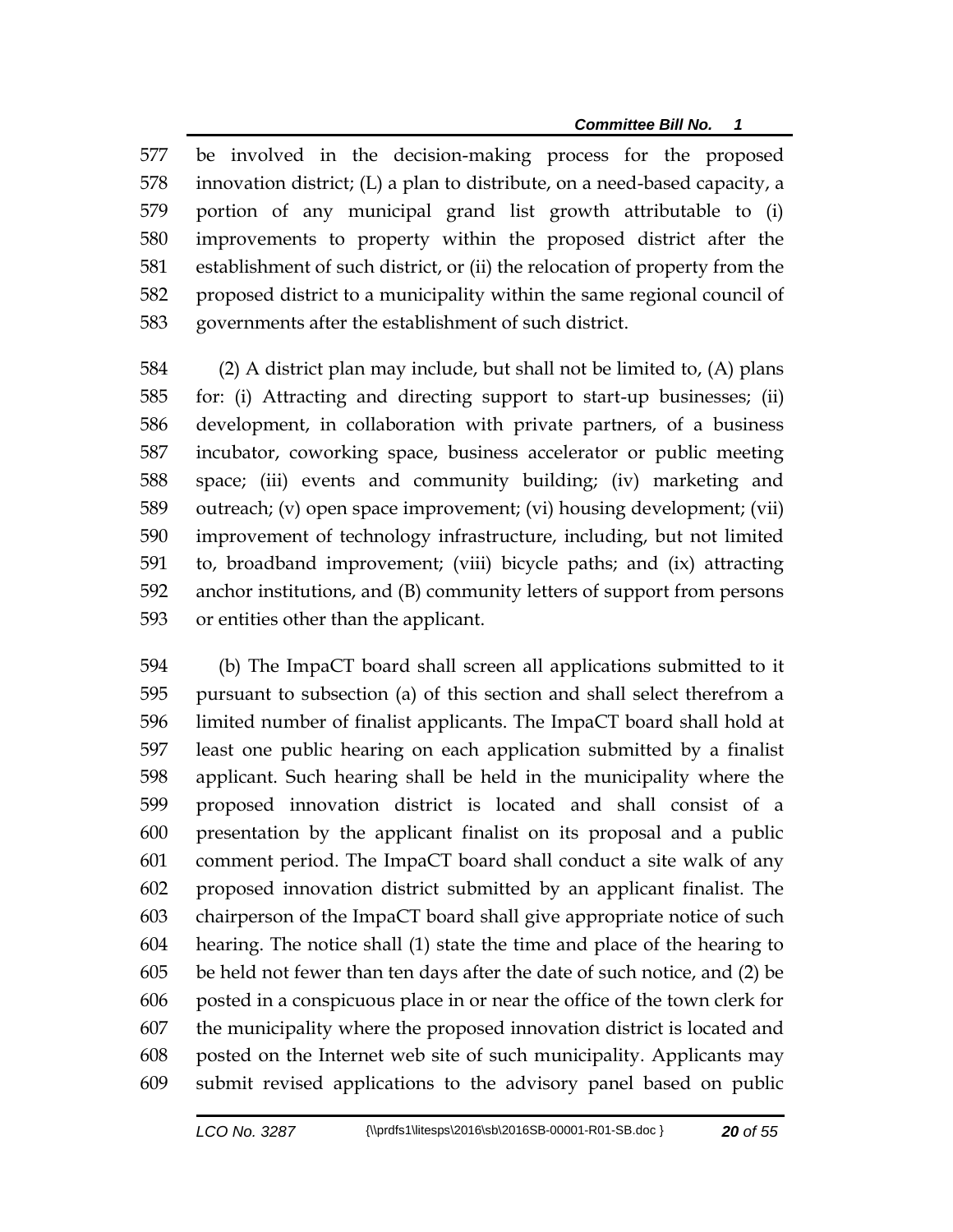comments received at such hearing.

 Sec. 12. (NEW) (*Effective from passage*) Through the innovation district program established pursuant to section 10 of this act, the ImpaCT board shall:

 (1) Review and evaluate applications for innovation district status submitted by entities pursuant to section 11 of this act;

 (2) Make recommendations to the executive director on or before January 1, 2017, for the approval of applications for innovation district status. If no such application meets the purposes set forth in subsection (a) of section (10) of this act or the criteria set forth in this subdivision, the board shall not recommend any application for innovation district status to the executive director. Such recommendations may include modifications to an application, agreed to by the applicant, as a condition for approval thereof. Such recommendations shall include recommendations for the amount of grant moneys to be awarded to each recommended applicant and recommendations for allowable grant expenses, including, but not limited to, expenditures set forth in such applicant's application, expenditures associated with any modifications recommended thereto by the ImpaCT board, operating expenses and the cost of the audit prescribed by subdivision (2) of subsection (b) of section 10 of this act. (A) No application may be recommended for innovation district status by the ImpaCT board unless such application is consistent with the purposes set forth in section 10 of this act and is for a proposed innovation district where a significant portion of such proposed district is located in an existing or proposed mixed-use zoning district. (B) In determining whether to recommend an application for approval, the ImpaCT board shall consider, but such consideration shall not be limited to: (i) Whether the entities partnering together to implement and administer the proposed district plan are of the quality to, and have demonstrated the commitment to, implement and administer the district plan in a manner sufficient to achieve the purposes set forth in section 10 of this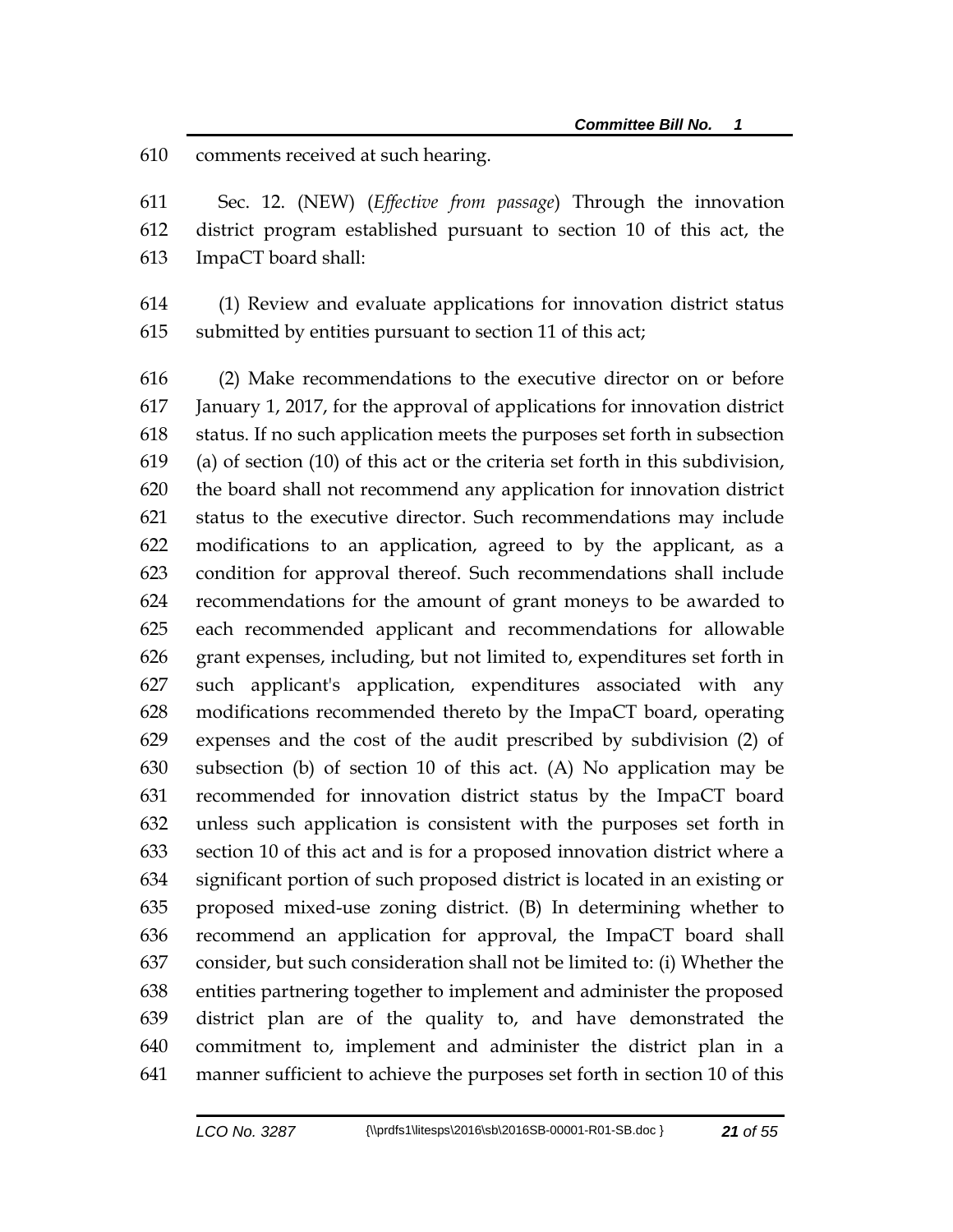act. Preference shall be given to applicants having (I) diverse partners, including, but not limited to, anchor institutions, and (II) partnerships with entities located within the proposed innovation district; (ii) whether the geography of the proposed innovation district is sufficiently compact to achieve the purposes set forth in section 10 of this act, provided no proposed innovation district having a proposed geographic area consisting of more than one half square mile shall be recommended by the ImpaCT board unless the applicant demonstrates good cause exists for expanding such district beyond one half square mile; (iii) whether the district plan is sufficient to achieve the purposes set forth in section 10 of this act and whether such plan includes (I) sufficient measures to ensure walkability within the proposed district; (II) sufficient measures to enhance regular interpersonal interactions amongst residents, workers and visitors of the district; (III) adequate and accessible public transportation; and (IV) existing or proposed restaurants, affordable housing options, retail spaces and public spaces, indoor or outdoor, that provide adequate opportunity for interpersonal interaction; (iv) the extent to which the district plan leverages private investment; (v) self-sustainability of the district after moneys granted by the executive director are fully expended; (vi) whether the underlying zoning of the proposed district provides for, or will be amended to provide for, reduced minimum floor area for residential dwelling units; and (vii) any other criteria the advisory committee determines is relevant for evaluating whether the proposed district, if granted innovation district status, will achieve the purposes set forth in section 10 of this act.

 (3) Publicize and post on its Internet web site the deadline for applications for innovation district status pursuant to section 11 of this act; and

 (4) Develop a program to provide grants to innovation places, including, but not limited to, a process to apply for such grants, the criteria for grant approval and a process for approving such grants, provided such grants shall only be provided to innovation places that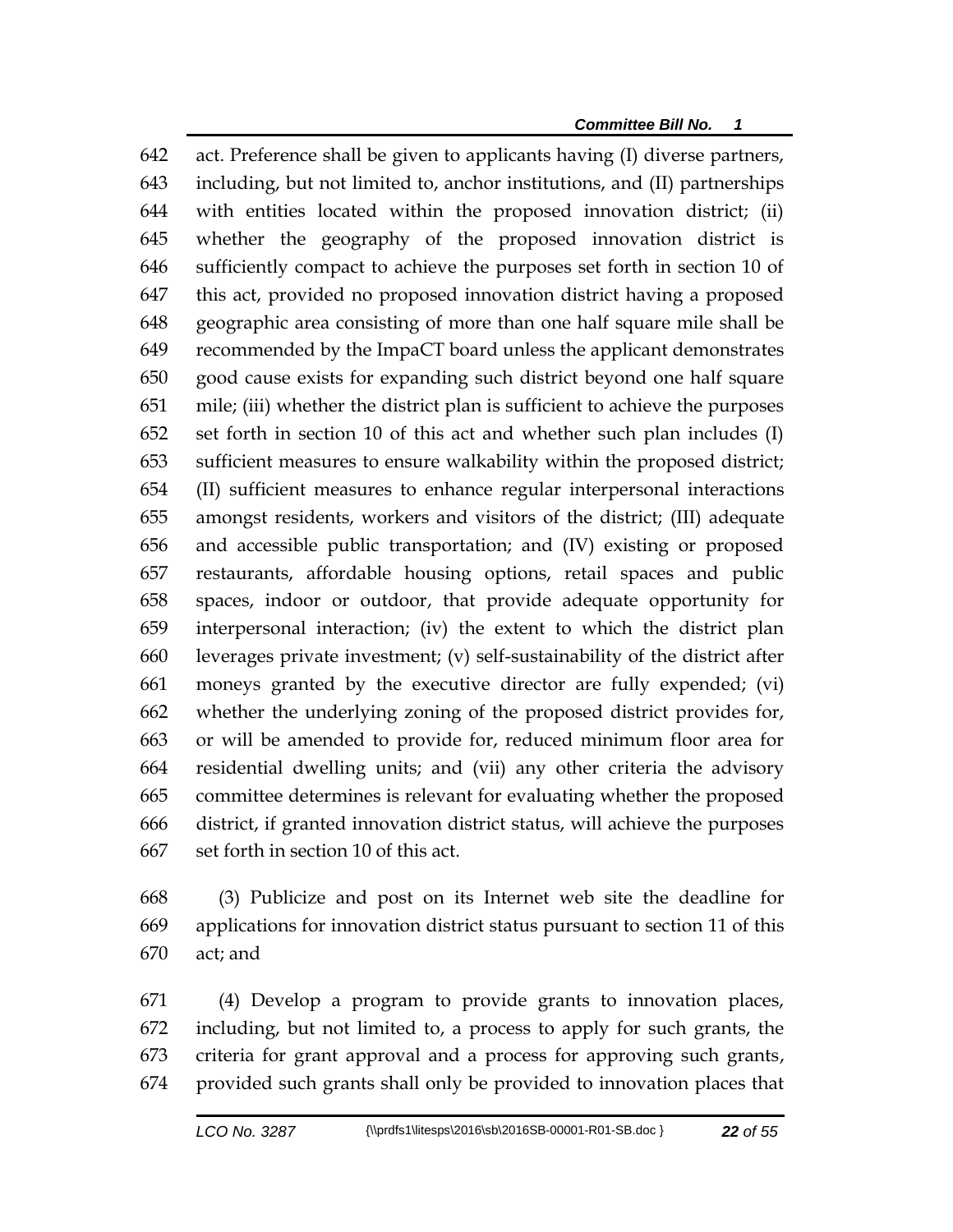meet the purposes set forth in section 10 of this act.

 Sec. 13. (*Effective from passage*): On or before June 1, 2016, the Commissioner of Economic and Community Development shall publicize and post on its Internet web site the deadline for applications for innovation district status pursuant to section 11 of this act and the language of sections 9 through 12, inclusive, of this act.

 Sec. 14. Section 32-235 of the 2016 supplement to the general statutes is repealed and the following is substituted in lieu thereof (*Effective from passage*):

 (a) For the purposes described in subsection (b) of this section, the State Bond Commission shall have the power, from time to time, to authorize the issuance of bonds of the state in one or more series and in principal amounts not exceeding in the aggregate one billion four hundred fifteen million three hundred thousand dollars, provided (1) one hundred forty million dollars of said authorization shall be effective July 1, 2011, and twenty million dollars of said authorization shall be made available for small business development; (2) two hundred eighty million dollars of said authorization shall be effective July 1, 2012, and forty million dollars of said authorization shall be made available for the Small Business Express program established 695 pursuant to section  $32-7g$ , as amended by this act, and not more than twenty million dollars of said authorization may be made available for businesses that commit to relocating one hundred or more jobs that are outside of the United States to the state; and (3) one hundred million dollars of said authorization shall be effective July 1, 2016. Any amount of said authorizations that are made available for small business development or businesses that commit to relocating one hundred or more jobs that are outside of the United States to the state, but are not exhausted for such purpose by the first day of the fiscal year subsequent to the fiscal year in which such amount was made available, shall be used for the purposes described in subsection (b) of this section. For purposes of this subsection, a "small business" is one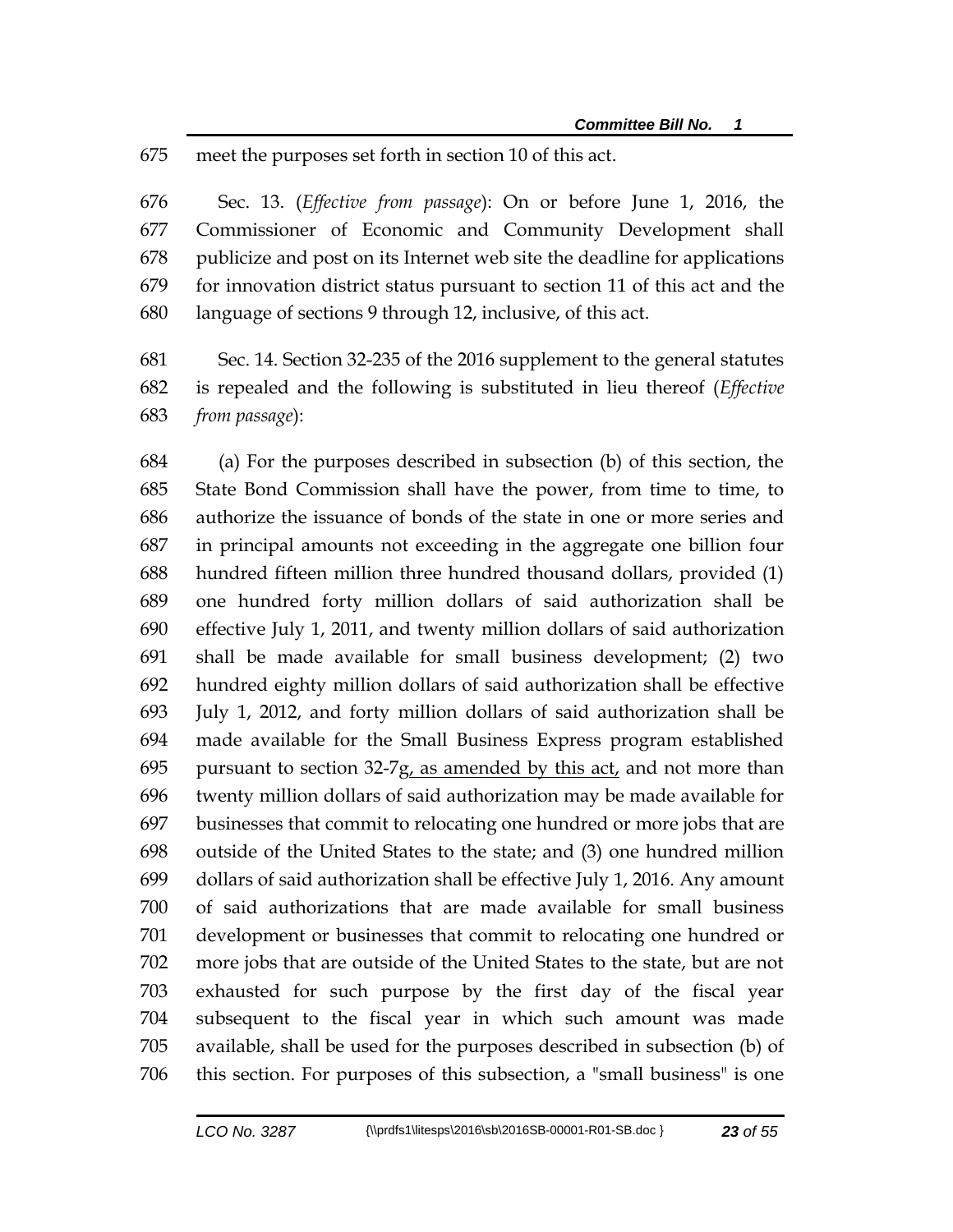employing not more than one hundred employees.

 (b) The proceeds of the sale of said bonds, to the extent of the amount stated in subsection (a) of this section, shall be used by the Department of Economic and Community Development (1) for the purposes of sections 32-220 to 32-234, inclusive, including economic cluster-related programs and activities, and for the Connecticut job training finance demonstration program pursuant to sections 32-23uu and 32-23vv, provided (A) three million dollars shall be used by said department solely for the purposes of section 32-23uu and not more than five million two hundred fifty thousand dollars of the amount stated in said subsection (a) may be used by said department for the purposes of section 31-3u, (B) not less than one million dollars shall be used for an educational technology grant to the deployment center program and the nonprofit business consortium deployment center approved pursuant to section 32-41*l*, (C) not less than two million dollars shall be used by said department for the establishment of a pilot program to make grants to businesses in designated areas of the state for construction, renovation or improvement of small manufacturing facilities, provided such grants are matched by the business, a municipality or another financing entity. The Commissioner of Economic and Community Development shall designate areas of the state where manufacturing is a substantial part of the local economy and shall make grants under such pilot program which are likely to produce a significant economic development benefit for the designated area, (D) five million dollars may be used by said department for the manufacturing competitiveness grants program, (E) one million dollars shall be used by said department for the purpose of a grant to the Connecticut Center for Advanced Technology, for the purposes of subdivision (5) of subsection (a) of section 32-7f, (F) fifty million dollars shall be used by said department for the purpose of grants to the United States Department of the Navy, the United States Department of Defense or eligible applicants for projects related to the enhancement of infrastructure for long-term, on-going naval operations at the United States Naval Submarine Base-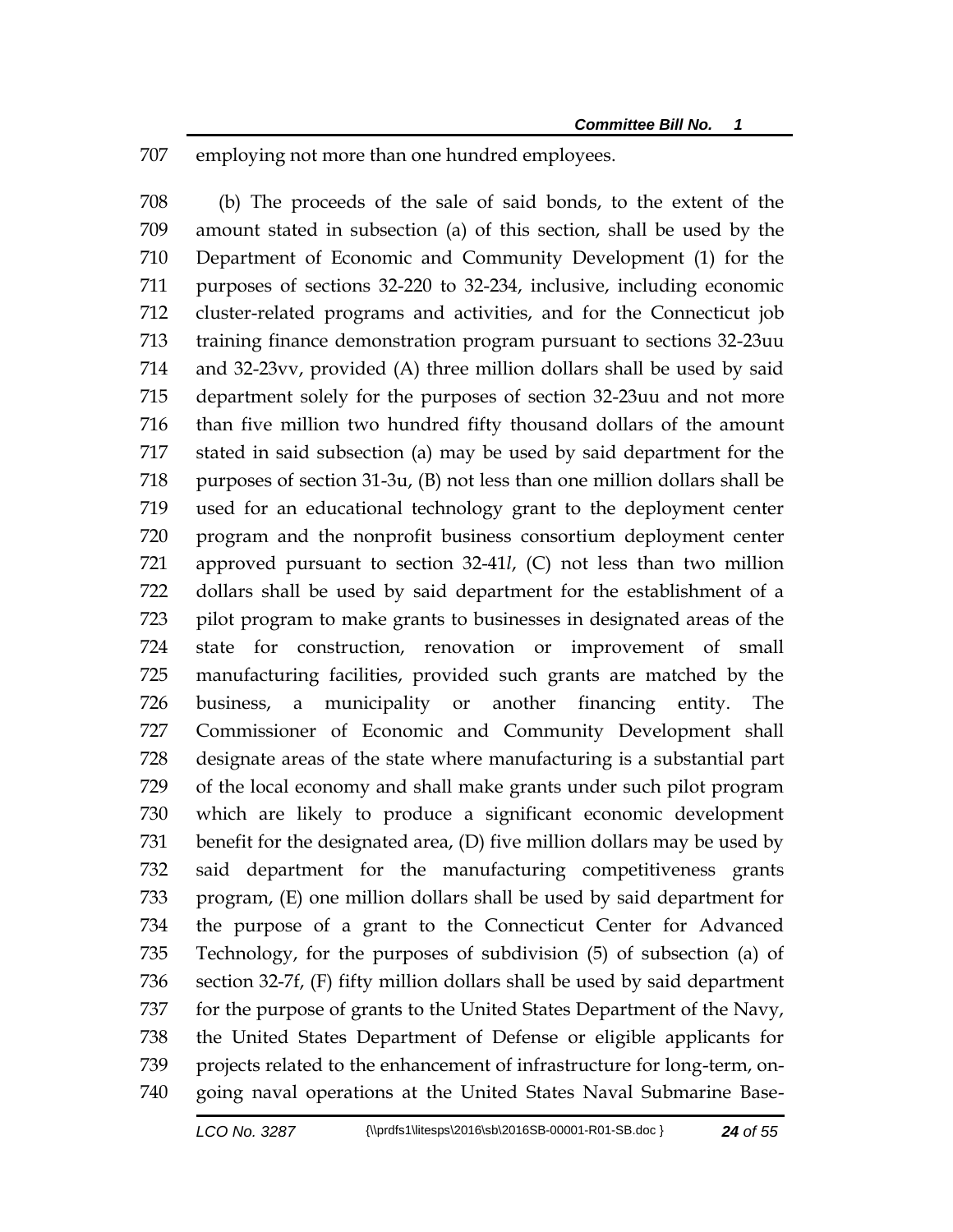New London, located in Groton, which will increase the military value of said base. Such projects shall not be subject to the provisions of sections 4a-60 and 4a-60a, (G) two million dollars shall be used by said department for the purpose of a grant to the Connecticut Center for Advanced Technology, Inc., for manufacturing initiatives, including aerospace and defense, and (H) four million dollars shall be used by said department for the purpose of a grant to companies adversely impacted by the construction at the Quinnipiac Bridge, where such grant may be used to offset the increase in costs of commercial overland transportation of goods or materials brought to the port of New Haven by ship or vessel, (2) for the purposes of the small business assistance program established pursuant to section 32-9yy, provided fifteen million dollars shall be deposited in the small business assistance account established pursuant to said section 32- 9yy, **[**and**]** (3) to deposit twenty million dollars in the small business express assistance account established pursuant to section 32-7h, (4) twenty-five million dollars shall be used by ImpaCT for providing grants to designated innovation districts, as defined in section 9 of this act or planning grants pursuant to section 2 of this act, (5) five million dollars shall be used by ImpaCT for providing grants to innovation places pursuant to section 12 of this act, (6) sixty million dollars shall be used by Startup CT for the purposes of providing loans pursuant to section 25 of this act, (7) twenty-five million dollars shall be used by ImpaCT for the purposes of providing grants to business accelerators pursuant to section 26 of this act, and (8) five million shall be used by the State Department of Education for the purpose of providing grants to technical high schools for the provision of evening training programs in the skilled trades, including, but not limited to, manufacturing, masonry, electrical, plumbing and carpentry trades, provided the purpose of such programs shall be to prepare participants for earning a credential or degree recognized by employers or trade associations, as applicable.

 (c) All provisions of section 3-20, or the exercise of any right or power granted thereby which are not inconsistent with the provisions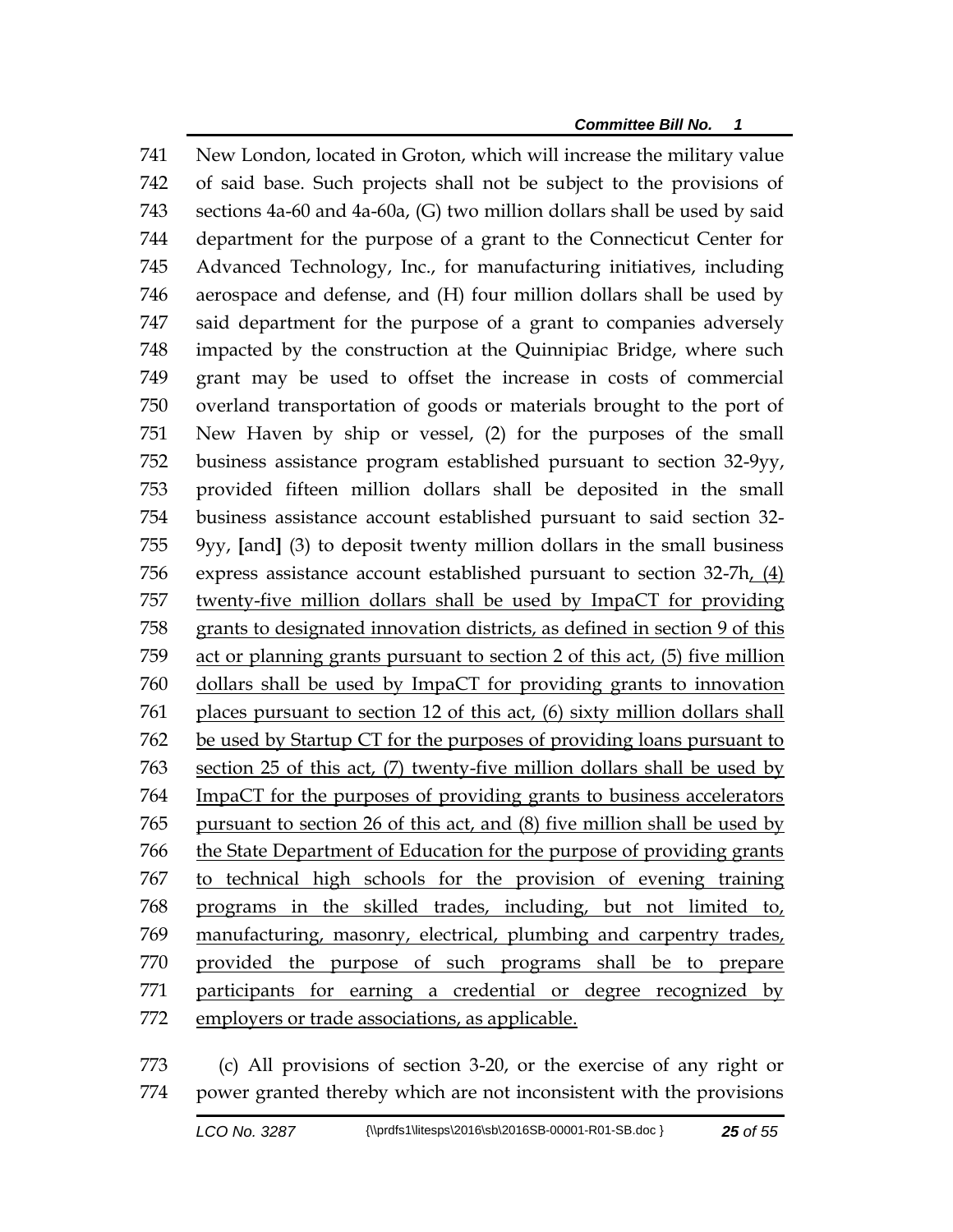of this section are hereby adopted and shall apply to all bonds authorized by the State Bond Commission pursuant to this section, and temporary notes in anticipation of the money to be derived from the sale of any such bonds so authorized may be issued in accordance with said section 3-20 and from time to time renewed. Such bonds shall mature at such time or times not exceeding twenty years from their respective dates as may be provided in or pursuant to the resolution or resolutions of the State Bond Commission authorizing such bonds. None of said bonds shall be authorized except upon a finding by the State Bond Commission that there has been filed with it a request for such authorization, which is signed by or on behalf of the Secretary of the Office of Policy and Management and states such terms and conditions as said commission, in its discretion, may require. Said bonds issued pursuant to this section shall be general obligations of the state and the full faith and credit of the state of Connecticut are pledged for the payment of the principal of and interest on said bonds as the same become due, and accordingly and as part of the contract of the state with the holders of said bonds, appropriation of all amounts necessary for punctual payment of such principal and interest is hereby made, and the Treasurer shall pay such principal and interest as the same become due.

 Sec. 15. (NEW) (*Effective from passage and applicable to assessment years commencing on or after October 1, 2016*) (a) As used in this section:

 (1) "Average increase in assessed value" means the average of the increase in assessed value of commercial and industrial property, and personal property used exclusively for commercial or industrial purposes, for the three assessment years immediately preceding the base year;

 (2) "Base year" means the assessment year immediately preceding the improvement;

 (3) "Increase from the base year" means the assessed value of commercial or industrial property for the current assessment year plus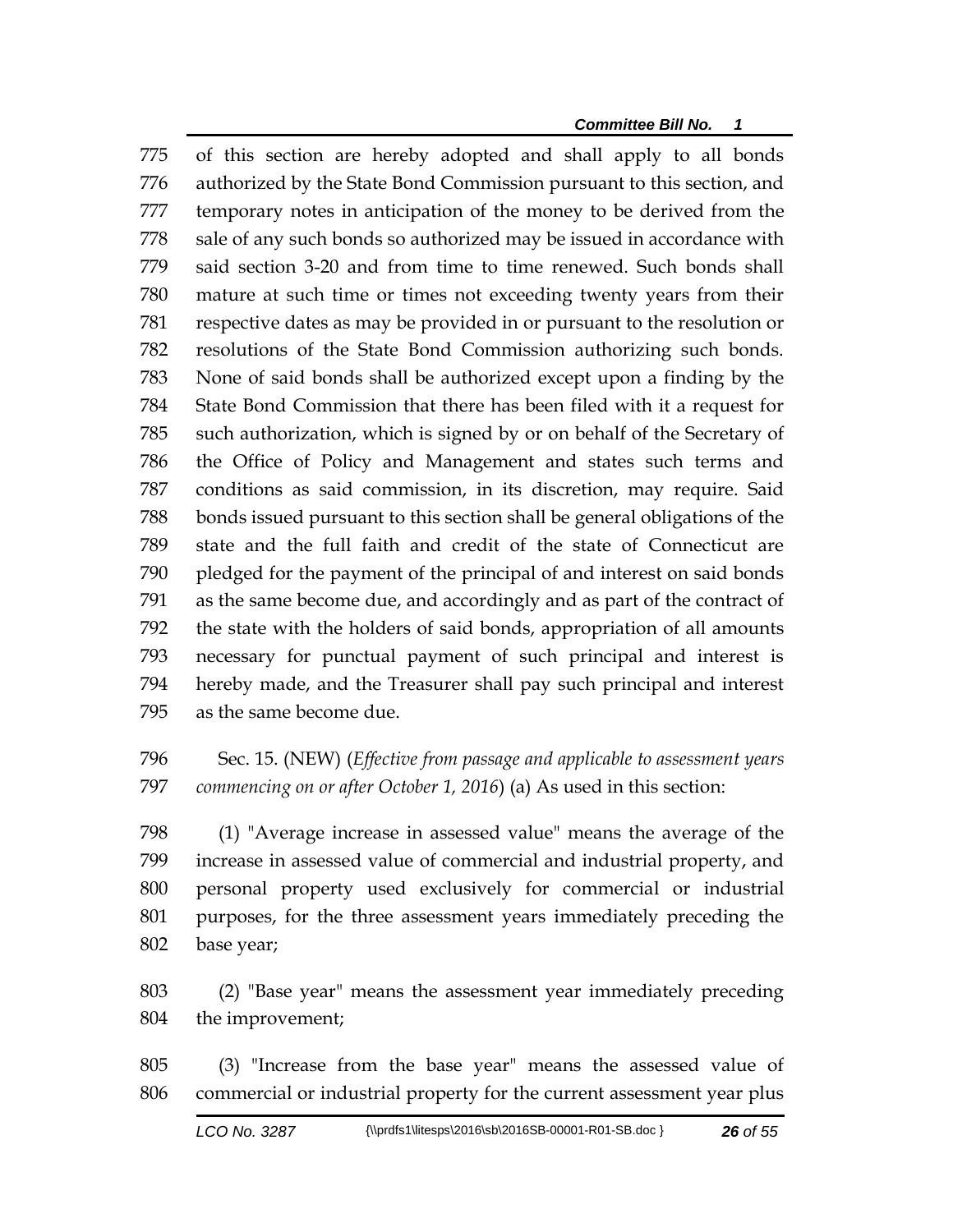the current assessment year assessed value of any personal property acquired after the base year to be used exclusively for commercial or industrial purposes, less the assessed value of the commercial or industrial property for the base year;

 (4) "Improvement to commercial or industrial property" or "improvement" includes, but is not limited to, any personal property acquired after the base year and used exclusively for commercial or industrial purposes;

 (5) "Designated innovation district" has the same meaning as set forth in section 10 of this act; and

 (6) "Mill rate" means the mill rate on real property and personal property other than motor vehicles.

 (b) (1) Notwithstanding any provision of the general statutes or any special act, charter or home rule ordinance, a municipality that contains a designated innovation district, by vote of its legislative body, or in a municipality where the legislative body is a town meeting, by vote of the board of selectmen, provide that, for improvements to commercial or industrial property that result in an increase from the base year, (A) the assessment of such improvement shall be reduced as provided in subparagraph (B) of subdivision (2) of this subsection, and (B) the increase in tax revenue attributable to such improvement shall be allocated to reduce the assessments and total tax imposed on commercial and industrial properties located within the municipality as provided in subparagraph (C) of subdivision (2) of this subsection. The reduced assessments and allocations shall continue until the earlier of (i) the assessment year in which the mill rate for the municipality is not more than ten per cent greater than the average regional mill rate calculated pursuant to subdivision (2) of this subsection, or (ii) a date determined by such vote of the legislative body or the board of selectmen.

(2) (A) The tax collector of any municipality that has voted to reduce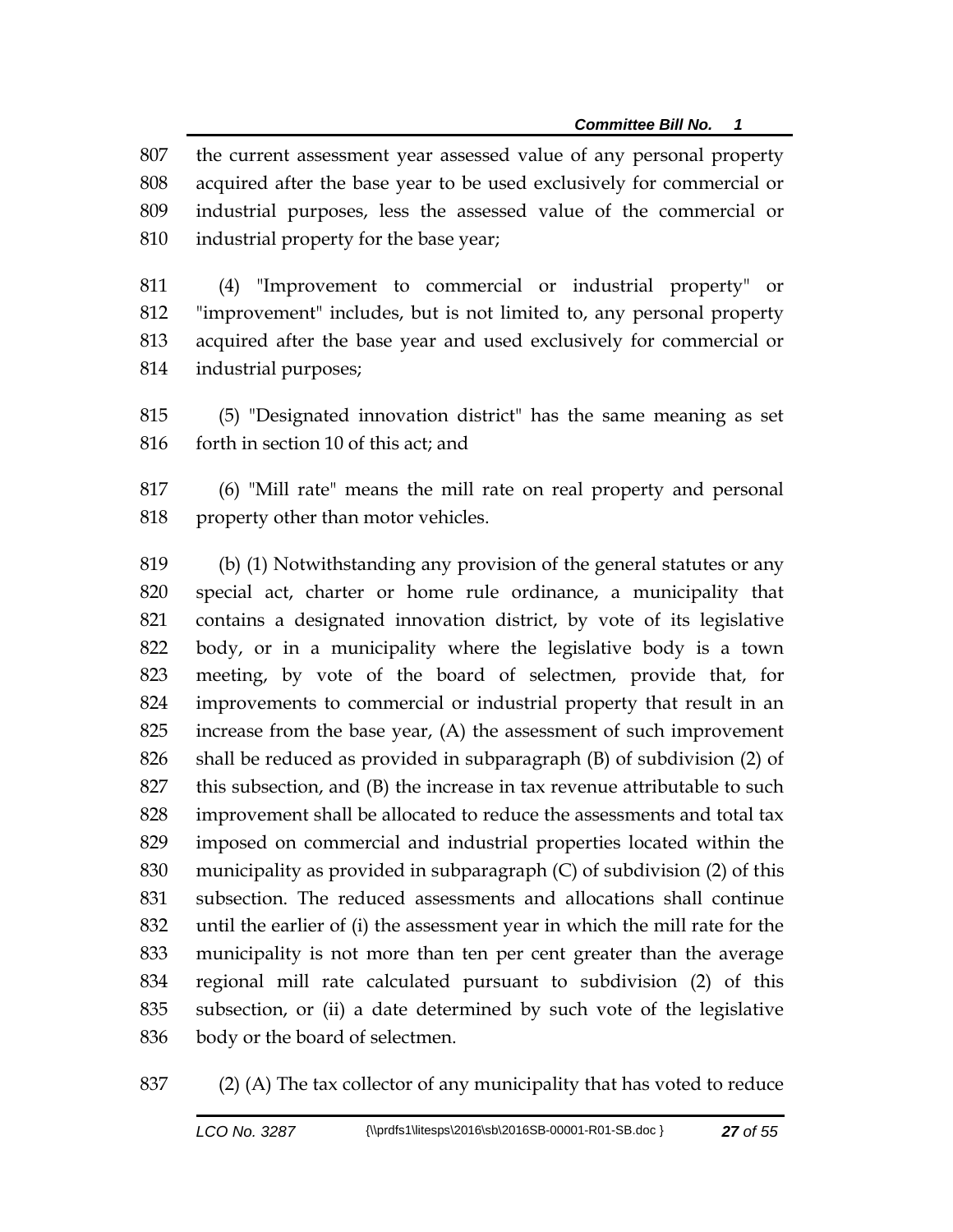assessments pursuant to subdivision (1) of this subsection shall annually calculate the average regional mill rate based on the average mill rate of the planning region of the state, as designated under the provisions of section 16a-4a of the general statutes, in which the municipality is located.

 (B) With respect to an improvement to commercial or industrial property that results in an increase from the base year of at least ten thousand dollars, the assessor of such municipality shall annually (i) determine the amount of the current assessment year increase in assessed value of the property that exceeds the average increase in assessed value with respect to the property, and (ii) reduce the assessment of the amount determined under clause (i) of this subparagraph to an amount that yields a total tax on such amount equal to the tax that would be imposed at the applicable average regional mill rate.

 (C) Each such municipality shall allocate tax revenue attributable to such improvements to reduce the assessments and total tax imposed on each commercial and industrial property located within the innovation district in which the improved property is located, that is not subject to any other form of property tax relief and that has a total assessment of less than fifteen million dollars, except that such municipality may retain the amount equal to the average increase in assessed value on such commercial and industrial properties, and may retain an additional twenty per cent of the current assessment year increase in assessed value that is in excess of the average increase in assessed value.

 (c) The assessor of any municipality that has voted to reduce assessments pursuant to subdivision (1) of subsection (b) of this section shall calculate assessed values under this section without regard to any revaluation of real property that takes place on or after the date of such vote.

Sec. 16. Section 32-39 of the general statutes is repealed and the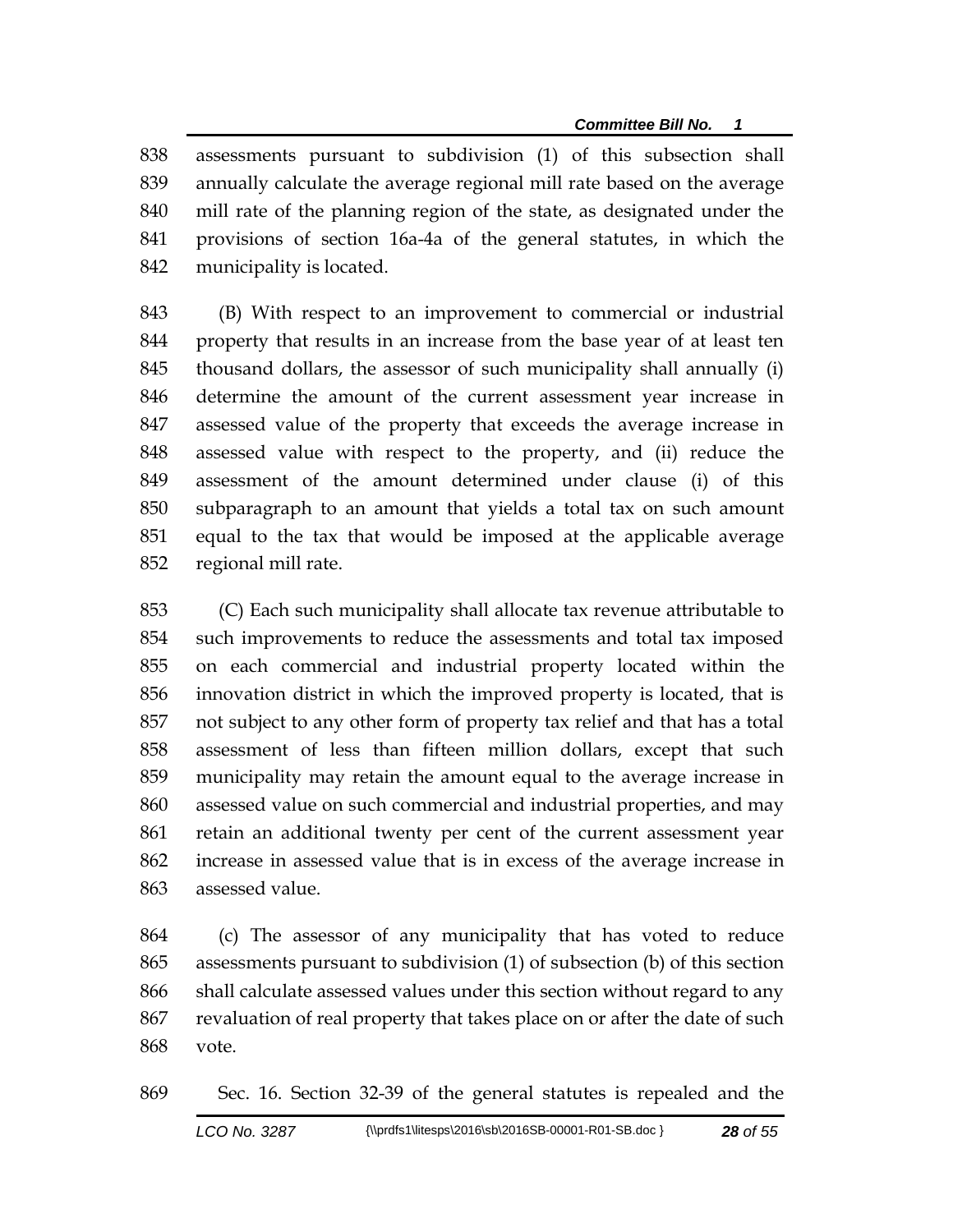following is substituted in lieu thereof (*Effective October 1, 2016*):

 The purposes of the corporation shall be to stimulate and encourage the research and development of new technologies, businesses and products, to encourage the creation and transfer of new technologies, to assist existing businesses in adopting current and innovative technological processes, to stimulate and provide services to industry that will advance the adoption and utilization of technology, to achieve improvements in the quality of products and services, to stimulate and encourage the development and operation of new and existing science parks and incubator facilities, and to promote science, engineering, mathematics and other disciplines that are essential to the development and application of technology within Connecticut by the infusion of financial aid for research, invention and innovation in situations in which such financial aid would not otherwise be reasonably available from commercial or other sources, and for these purposes the corporation shall have the following powers:

 (1) To have perpetual succession as a body corporate and to adopt bylaws, policies and procedures for the regulation of its affairs and conduct of its businesses as provided in section 32-36;

 (2) To enter into venture agreements with persons, upon such terms and on such conditions as are consistent with the purposes of this chapter, for the advancement of financial aid to such persons for the research, development and application of specific technologies, products, procedures, services and techniques, to be developed and produced in this state, and to condition such agreements upon contractual assurances that the benefits of increasing or maintaining employment and tax revenues shall remain in this state and shall accrue to it;

 (3) To solicit, receive and accept aid, grants or contributions from any source of money, property or labor or other things of value, to be held, used and applied to carry out the purposes of this chapter, subject to the conditions upon which such grants and contributions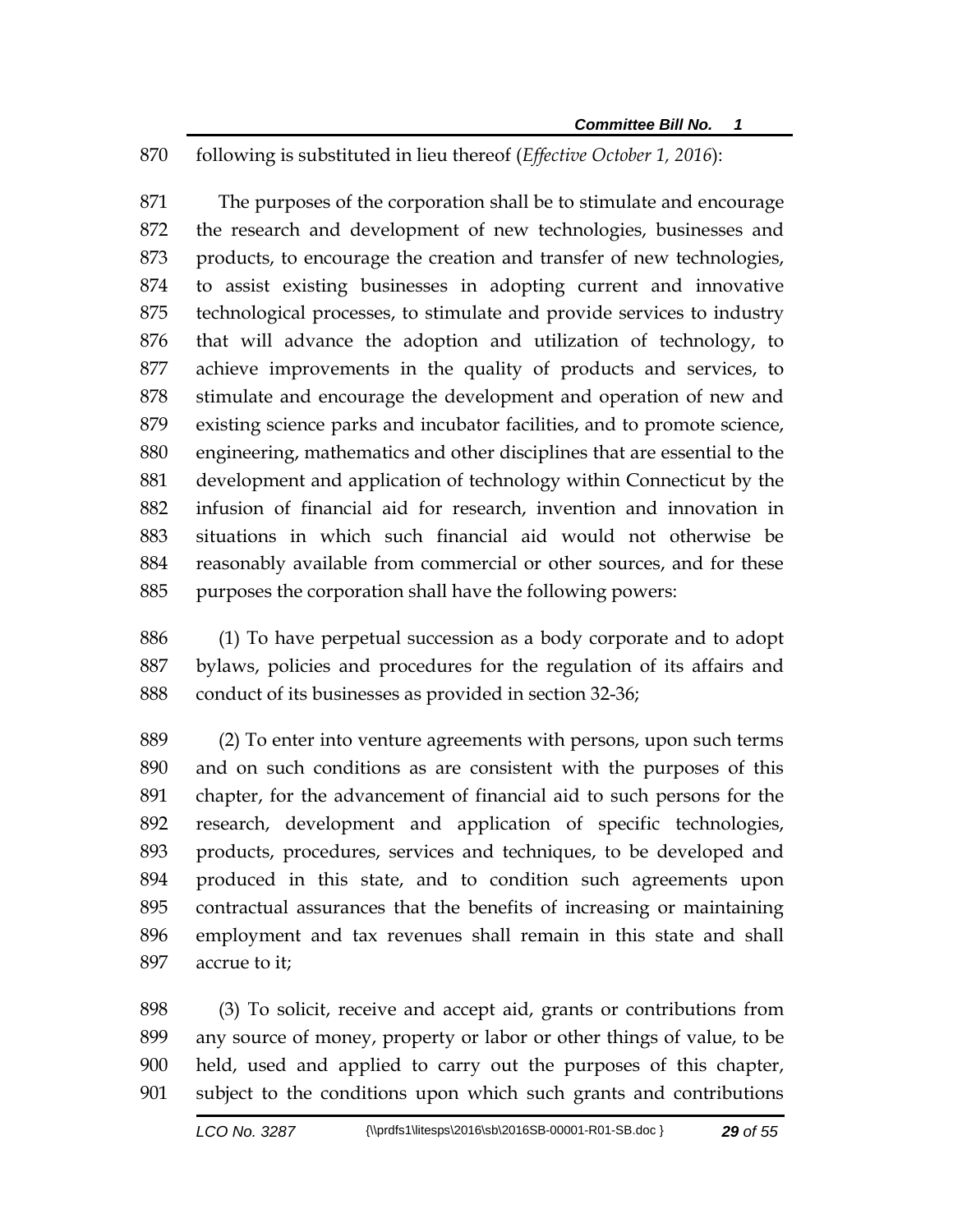may be made, including but not limited to, gifts or grants from any department or agency of the United States or the state;

 (4) To invest in, acquire, lease, purchase, own, manage, hold and dispose of real property and lease, convey or deal in or enter into agreements with respect to such property on any terms necessary or incidental to the carrying out of these purposes; provided, however, (1) that all such acquisitions of real property for the corporation's own use with amounts appropriated by the state to the corporation or with the proceeds of bonds supported by the full faith and credit of the state shall be subject to the approval of the Secretary of the Office of Policy 912 and Management and the provisions of section 4b-23, and (2) the corporation shall relocate its main office to a designated innovation district, as defined in section 9 of this act, on or before January 1, 2018, and shall establish a satellite office in each other designated innovation 916 district;

 (5) To borrow money or to guarantee a return to the investors in or lenders to any capital initiative, to the extent permitted under this chapter;

 (6) To hold patents, copyrights, trademarks, marketing rights, licenses, or any other evidences of protection or exclusivity as to any products as defined herein, issued under the laws of the United States or any state or any nation;

 (7) To employ such assistants, agents and other employees as may be necessary or desirable, which employees shall be exempt from the classified service and shall not be employees, as defined in subsection (b) of section 5-270; establish all necessary or appropriate personnel practices and policies, including those relating to hiring, promotion, compensation, retirement and collective bargaining, which need not be in accordance with chapter 68, and the corporation shall not be an 931 employer, as defined in subsection (a) of section 5-270, provided the board shall adopt a performance-based compensation policy requiring 933 that on and after one year from the effective date of this section, no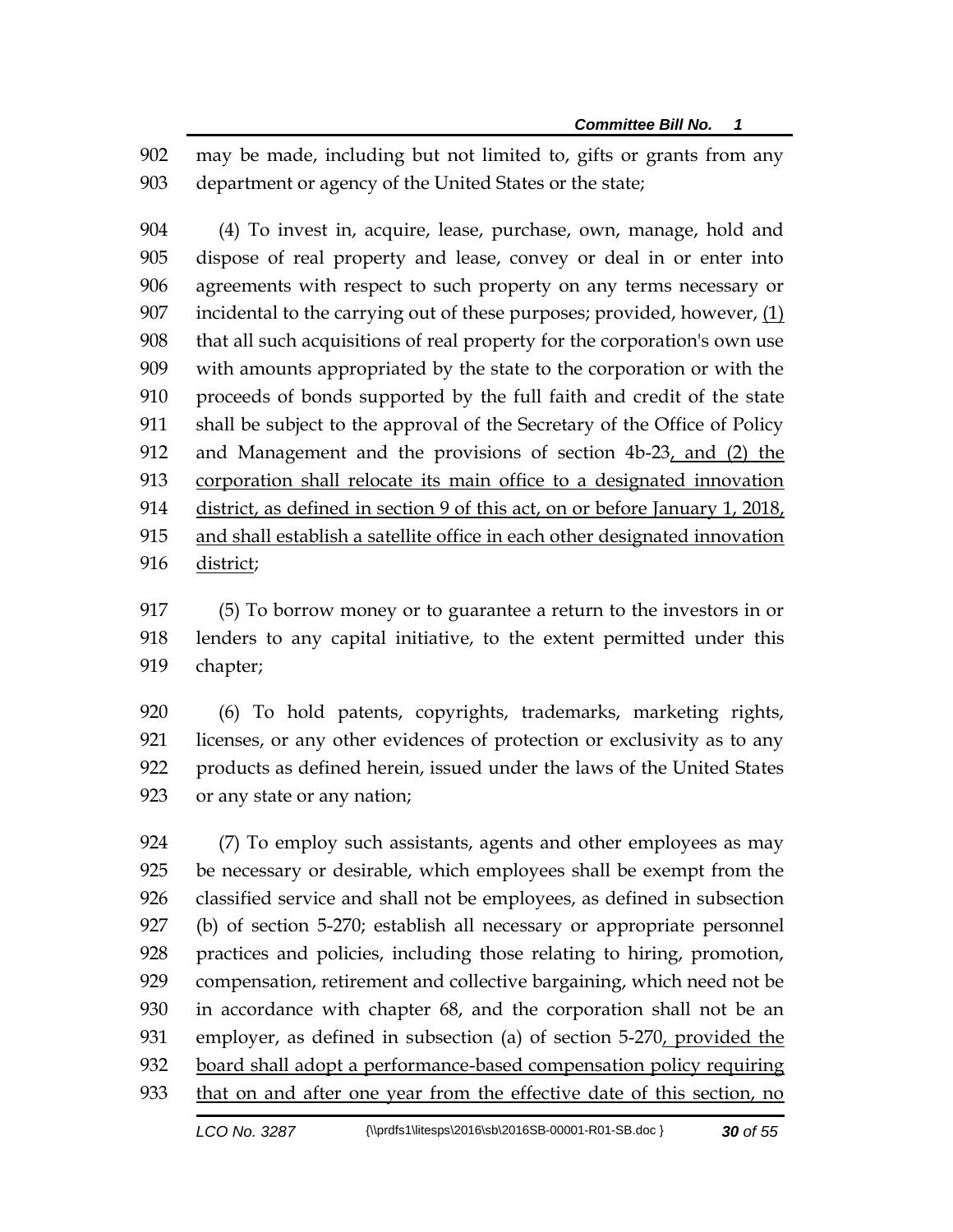employee may receive a salary in an amount greater than fifty thousand dollars unless the employee has exceeded certain performance measures determined by the board; and engage consultants, attorneys and appraisers as may be necessary or desirable to carry out its purposes in accordance with this chapter;

 (8) To make and enter into all contracts and agreements necessary or incidental to the performance of its duties and the execution of its powers under this chapter;

 (9) To sue and be sued, plead and be impleaded, adopt a seal and alter the same at pleasure;

 (10) With the approval of the State Treasurer, to invest any funds not needed for immediate use or disbursement, including any funds held in reserve, in obligations issued or guaranteed by the United States of America or the state of Connecticut and in other obligations which are legal investments for retirement funds in this state;

 (11) To procure insurance against any loss in connection with its property and other assets in such amounts and from such insurers as it deems desirable;

 (12) To the extent permitted under its contract with other persons, to consent to any termination, modification, forgiveness or other change of any term of any contractual right, payment, royalty, contract or agreement of any kind to which the corporation is a party;

 (13) To do anything necessary and convenient to render the bonds to be issued under section 32-41 more marketable;

 (14) To acquire, lease, purchase, own, manage, hold and dispose of personal property, and lease, convey or deal in or enter into agreements with respect to such property on any terms necessary or incidental to the carrying out of these purposes;

(15) In connection with any application for assistance under this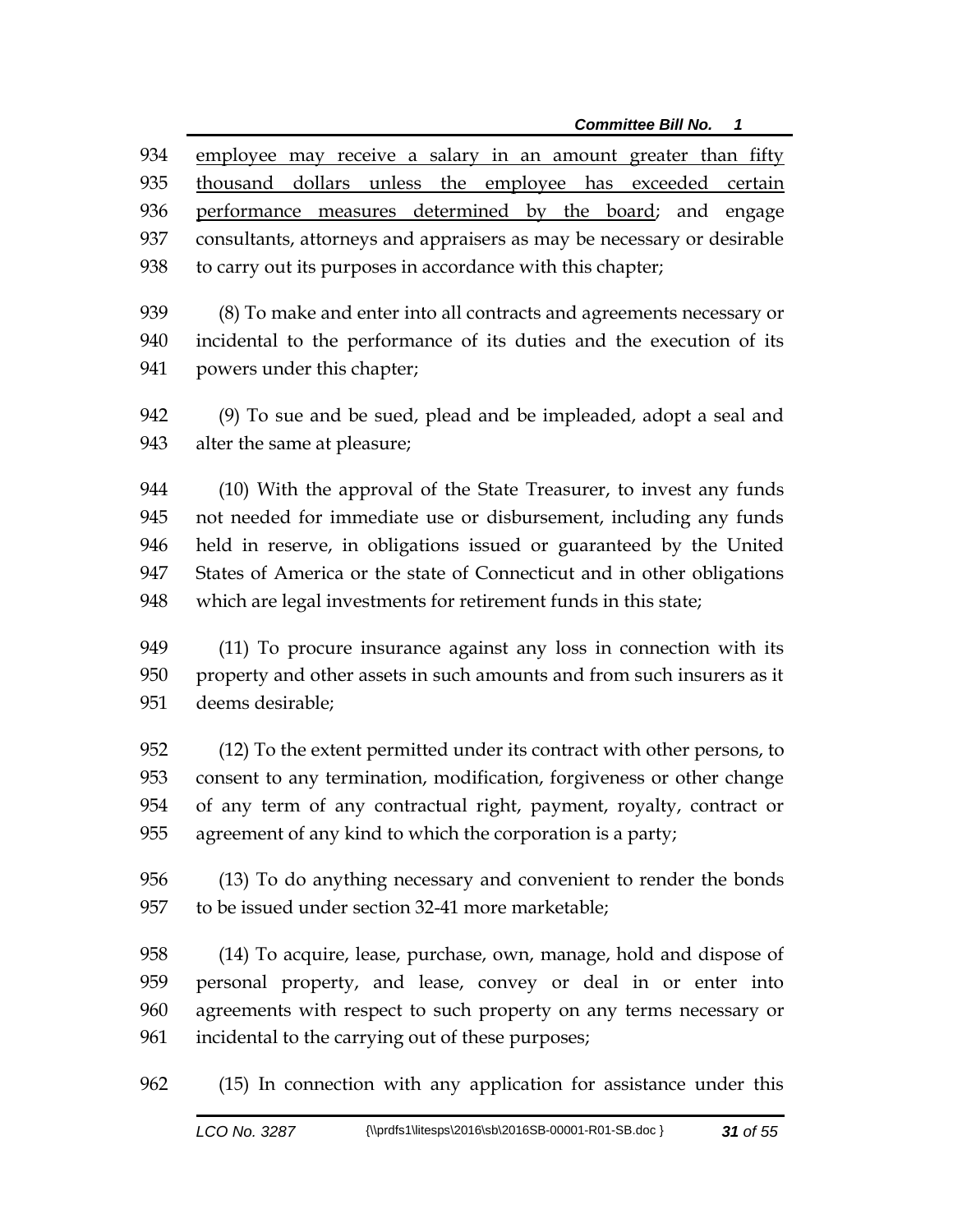chapter, or commitments therefor, to make and collect such fees as the corporation shall determine to be reasonable;

 (16) To enter into venture agreements with persons, upon such terms and conditions as are consistent with the purposes of this chapter to provide financial aid to such persons for the marketing of new and innovative services based on the use of a specific technology, product, device, technique, service or process;

 (17) To enter into limited partnerships or other contractual arrangements with private and public sector entities as the corporation deems necessary to provide financial aid which shall be used to make investments of seed venture capital in companies based in or relocating to the state in a manner which shall foster additional capital investment, the establishment of new businesses, the creation of new jobs and additional commercially-oriented research and development activity. The repayment of such financial aid shall be structured in such manner as the corporation deems will best encourage private sector participation in such limited partnerships or other arrangements. The board of directors, chief executive officer, officers and staff of the corporation may serve as members of any advisory or other board which may be established to carry out the purposes of this subdivision;

 (18) To account for and audit funds of the corporation and funds of any recipients of financial aid from the corporation;

 **[**(19) To advise the Governor, the General Assembly, the Commissioner of Economic and Community Development and the president of the Board of Regents for Higher Education on matters relating to science, engineering and technology which may have an impact on state policies, programs, employers and residents, and on job creation and retention;

(20) To promote technology-based development in the state;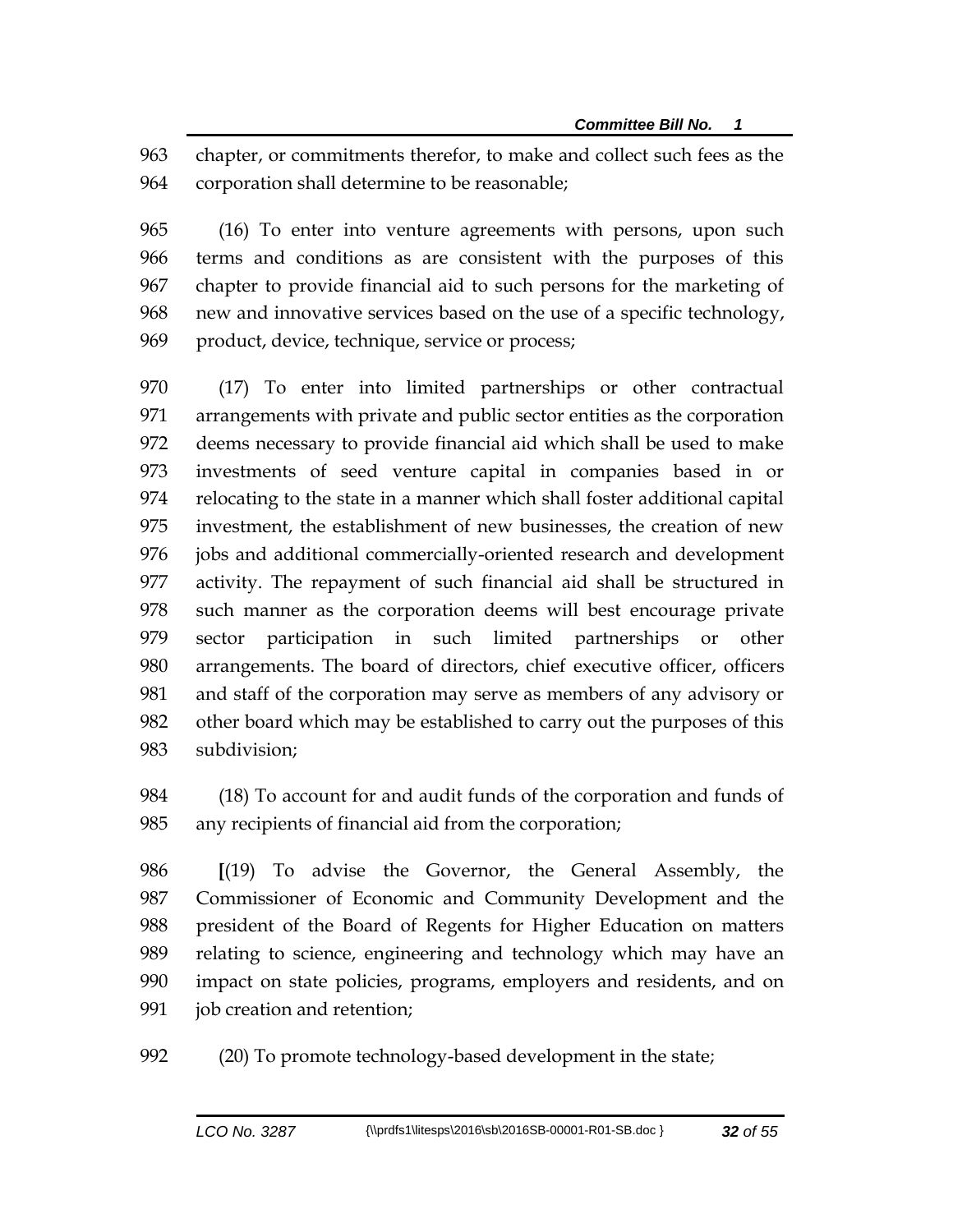(21) To encourage and promote the establishment of and, within available resources, to provide financial aid to advanced technology centers;

 (22) To maintain an inventory of data and information concerning state and federal programs which are related to the purposes of this chapter and to serve as a clearinghouse and referral service for such data and information;**]**

 **[**(23)**]** (19) To conduct and encourage research and studies relating to technological development;

 **[**(24)**]** (20) To provide technical or other assistance and, within available resources, to provide financial aid to the Connecticut Academy of Science and Engineering, Incorporated, in order to further the purposes of this chapter;

 **[**(25)**]** (21) To recommend a science and technology agenda for the state that will promote the formation of public and private partnerships for the purpose of stimulating research, new business formation and growth and job creation;

 **[**(26)**]** (22) To encourage and provide technical assistance and, within available resources, to provide financial aid to existing manufacturers and other businesses in the process of adopting innovative technology and new state-of-the-art processes and techniques;

 **[**(27)**]** (23) To recommend state goals for technological development and to establish policies and strategies for developing and assisting technology-based companies and for attracting such companies to the state;

 **[**(28) To promote and encourage and, within available resources, to provide financial aid for the establishment, maintenance and operation of incubator facilities;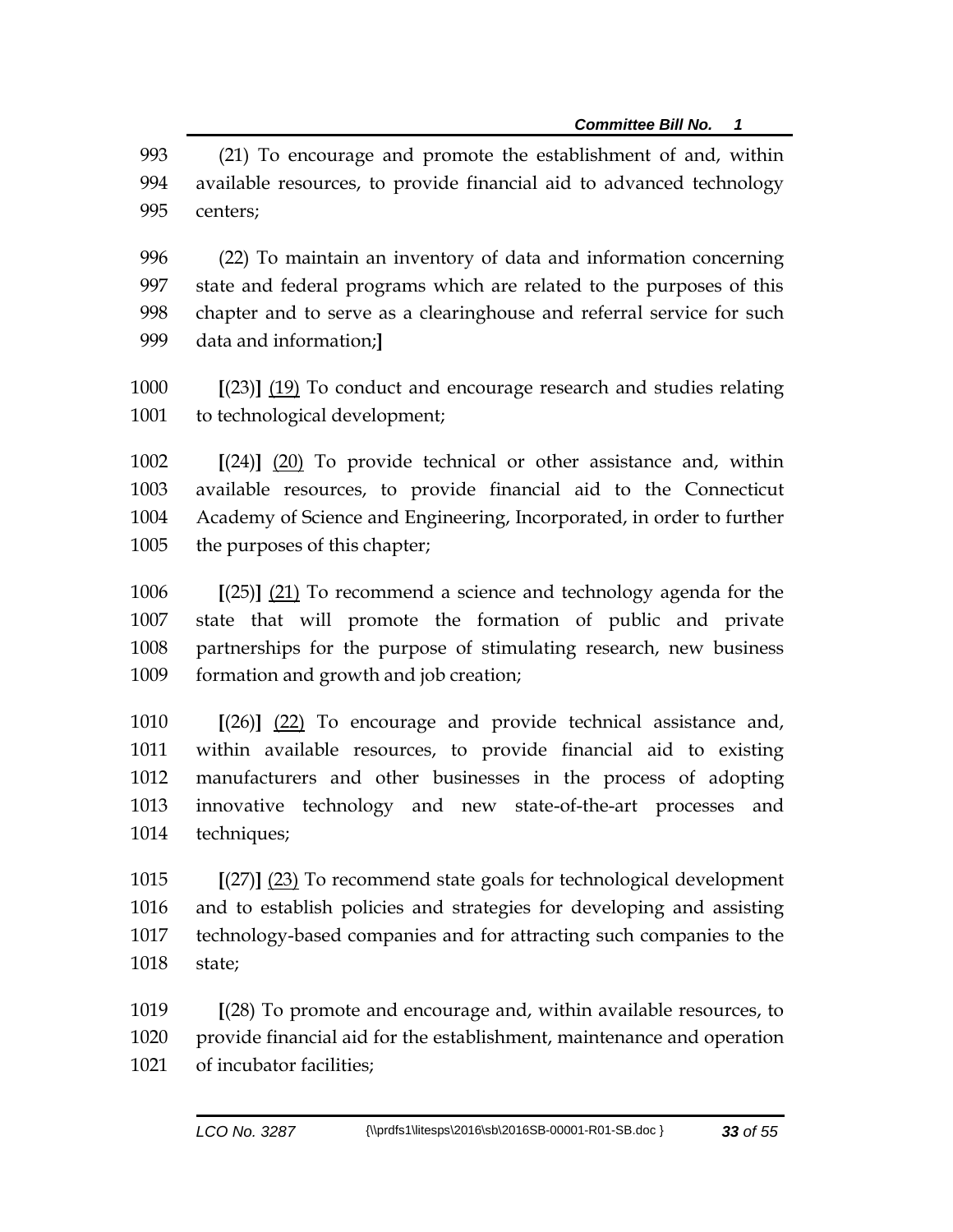(29) To promote and encourage the coordination of public and private resources and activities within the state in order to assist technology-based entrepreneurs and business enterprises;**] [**(30)**]** (24) To provide services to industry that will stimulate and advance the adoption and utilization of technology and achieve improvements in the quality of products and services; **[**(31) To promote science, engineering, mathematics and other disciplines that are essential to the development and application of technology; (32) To coordinate its efforts with existing business outreach centers, as described in section 32-9qq;**] [**(33)**]** (25) To do all acts and things necessary and convenient to carry out the purposes of this chapter; **[**(34)**]** (26) To accept from the department: (A) Financial assistance, (B) revenues or the right to receive revenues with respect to any program under the supervision of the department, and (C) loan assets or equity interests in connection with any program under the supervision of the department; to make advances to and reimburse the department for any expenses incurred or to be incurred by it in the delivery of such assistance, revenues, rights, assets, or interests; to enter into agreements for the delivery of services by the corporation, in consultation with the department and the Connecticut Housing Finance Authority, to third parties, which agreements may include provisions for payment by the department to the corporation for the delivery of such services; and to enter into agreements with the department or with the Connecticut Housing Finance Authority for the sharing of assistants, agents and other consultants, professionals and employees, and facilities and other real and personal property used in the conduct of the corporation's affairs;

**[**(35)**]** (27) To transfer to the department: (A) Financial assistance, (B)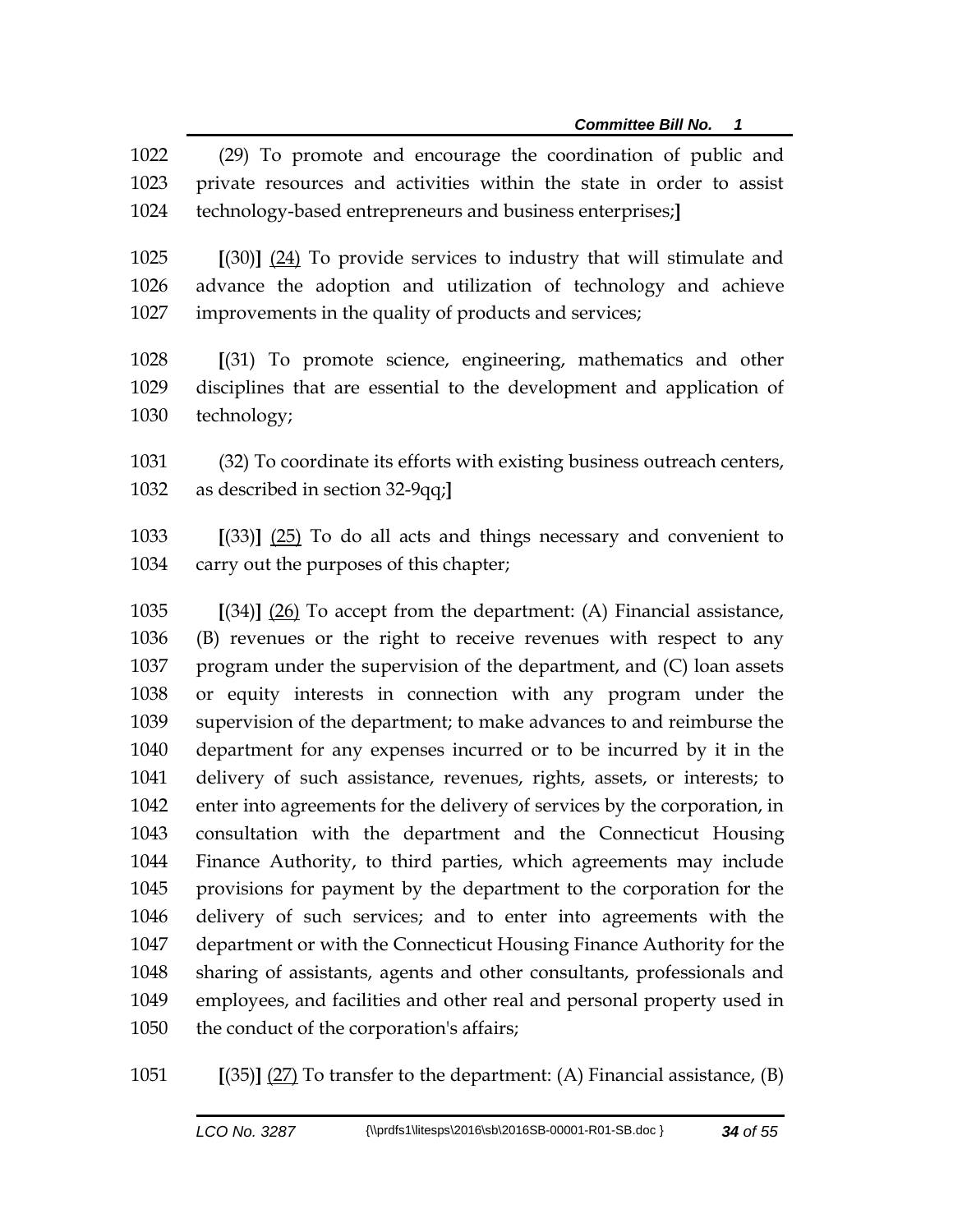revenues or the right to receive revenues with respect to any program under the supervision of the corporation, and (C) loan assets or equity interests in connection with any program under the supervision of the corporation, provided the transfer of such financial assistance, revenues, rights, assets or interests is determined by the corporation to be practicable, within the constraints and not inconsistent with the fiduciary obligations of the corporation imposed upon or established upon the corporation by any provision of the general statutes, the corporation's bond resolutions or any other agreement or contract of the corporation and to have no adverse effect on the tax-exempt status of any bonds of the state;

 **[**(36)**]** (28) With respect to any capital initiative, to create, with one or more persons, one or more affiliates and to provide, directly or indirectly, for the contribution of capital to any such affiliate, each such affiliate being expressly authorized to exercise on such affiliate's own behalf all powers which the corporation may exercise under this section, in addition to such other powers provided to it by law;

 **[**(37)**]** (29) To provide financial aid to enable biotechnology, bioscience and other technology companies to lease, acquire, construct, maintain, repair, replace or otherwise obtain and maintain production, testing, research, development, manufacturing, laboratory and related and other facilities, improvements and equipment; and

 **[**(38) To provide financial aid to persons developing smart buildings, as defined in section 32-23d, incubator facilities or other information technology intensive office and laboratory space;**]**

 **[**(39)**]** (30) To provide financial aid to persons developing or constructing the basic buildings, facilities or installations needed for 1079 the functioning of the media and motion picture industry in this state. **[**;**]**

 **[**(40) To coordinate the development and implementation of strategies regarding technology-based talent and innovation among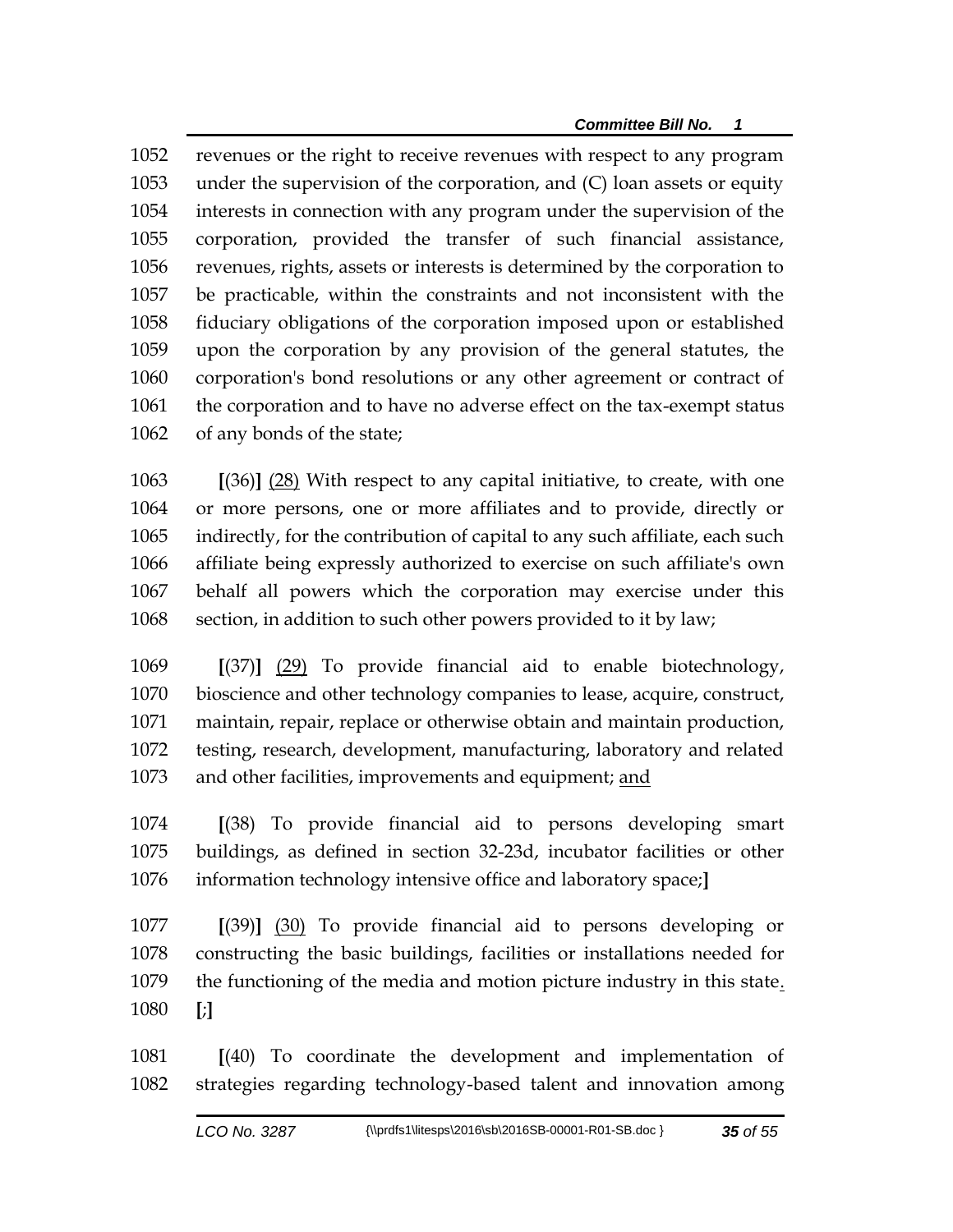state and quasi-public agencies, including the creation and administration of the Connecticut Small Business Innovation Research Office to act as a centralized clearinghouse and provide technical assistance to applicants in developing small business innovation research programs in conformity with the federal program established pursuant to the Small Business Research and Development Enhancement Act of 1992, P.L. 102-564, as amended, and other proposals.**]**

 Sec. 17. Subsection (h) of section 32-35 of the general statutes is repealed and the following is substituted in lieu thereof (*Effective October 1, 2016*):

 (h) The corporation shall provide funding for the operation of the Connecticut Small Business Innovation Research Office in accordance with subdivision **[**(41) of section 32-39**]** (15) of section 9 of this act.

 Sec. 18. (NEW) (*Effective from passage*): Notwithstanding any provision of the general statutes, any venture agreement, investment agreement or other similar agreement entered into by Connecticut Innovations, Incorporated shall involve one or more private partners.

 Sec. 19. (*Effective from passage*): On or before January 1, 2017, Connecticut Innovations, Incorporated shall submit a performance audit of such corporation conducted by an independent accounting or management consulting firm including, but not limited to: (1) Whether the staffing levels of such corporation are appropriate; (2) a recommendation as to which designated innovation district, as defined in section 9 of this act, the corporation should relocate to; (3) whether the corporation should shift to a fund model similar to that established pursuant to section 25 of this act; (4) recommended measures for the corporation to take in order to improve its ranking in two or more ranking systems prepared by organizations that rank public venture capital entities by varying success measures; and (5) an analysis of performance based on any other performance measures recommended by the ImpaCT board, established pursuant to section 1 of this act.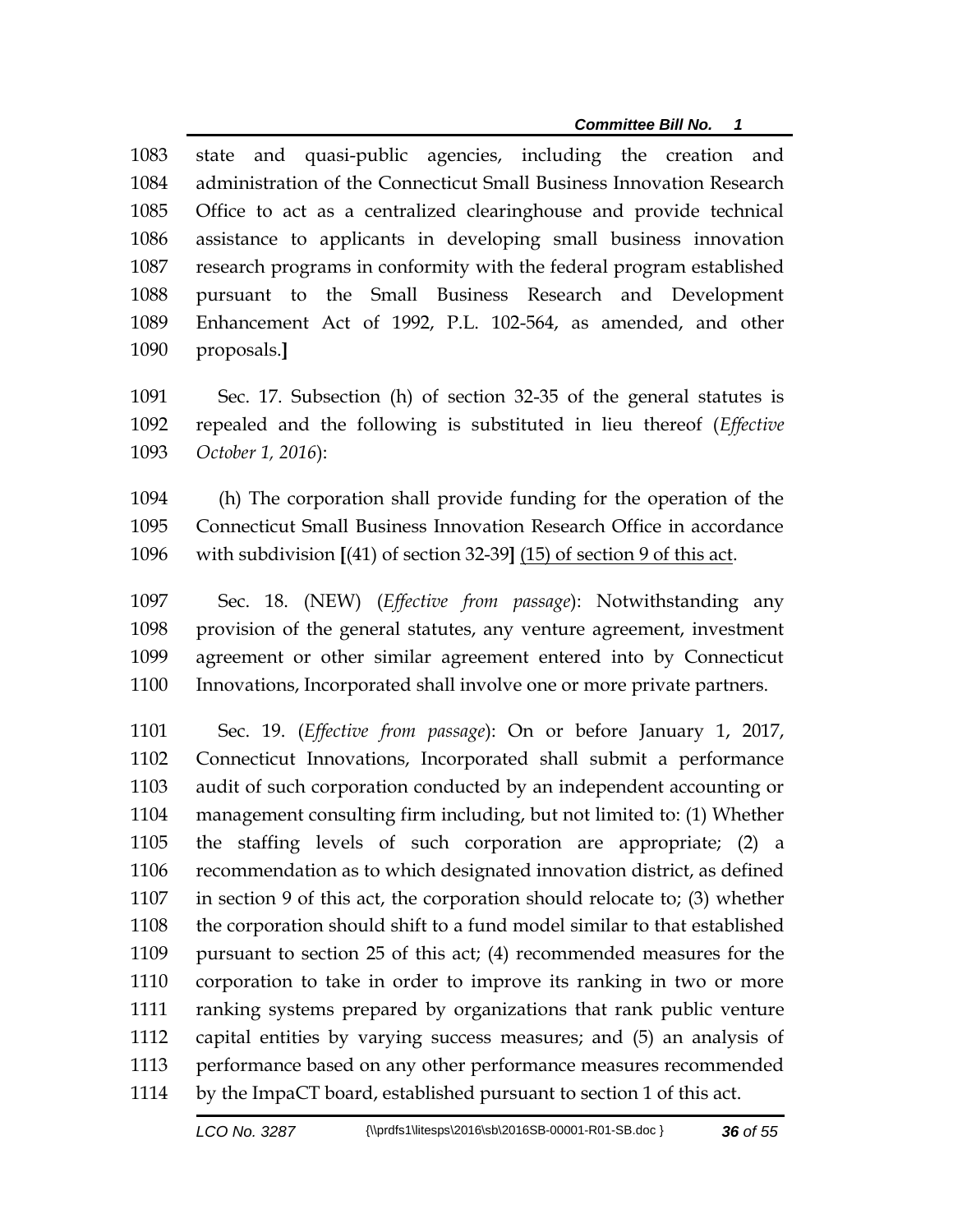Sec. 20. (NEW) (*Effective from passage*): (a) The Commissioner of Economic and Community Development shall establish a mentorship network connecting start-up entrepreneurs in technology based ventures, including, but not limited to, cybersecurity, data science, software development, or other technology based start-up business, with qualified mentors. The commissioner shall provide mentorship training to any Connecticut business seeking to participate in such mentorship network.

 (b) The commissioner may forgive a portion of any state assistance received by a technology based business and owed to the state if such business participates in the mentorship network established pursuant to subsection (a) of this section. The commissioner shall develop a formula to calculate such state assistance forgiveness based on the hours of mentorship provided by any such business.

 Sec. 21. Section 52 of public act 11-1 of the October special session is repealed and the following is substituted in lieu thereof (*Effective from passage*):

 (a) For the purposes described in subsection (b) of this section, the State Bond Commission shall have the power, from time to time to authorize the issuance of bonds of the state in one or more series and in principal amounts not exceeding in the aggregate one hundred twenty-five million dollars, provided twenty-five million dollars of said authorization shall be effective July 1, 2012, twenty-five million dollars of said authorization shall be effective July 1, 2013, twenty-five million dollars of said authorization shall be effective July 1, 2014, and twenty-five million dollars of said authorization shall be effective July 1, 2015.

 (b) The proceeds of the sale of said bonds, to the extent of the amount stated in subsection (a) of this section, shall be used (1) by Connecticut Innovations, Incorporated for the purpose of recapitalizing the programs established in chapter 581 of the general statutes, provided up to fifteen million dollars shall be made available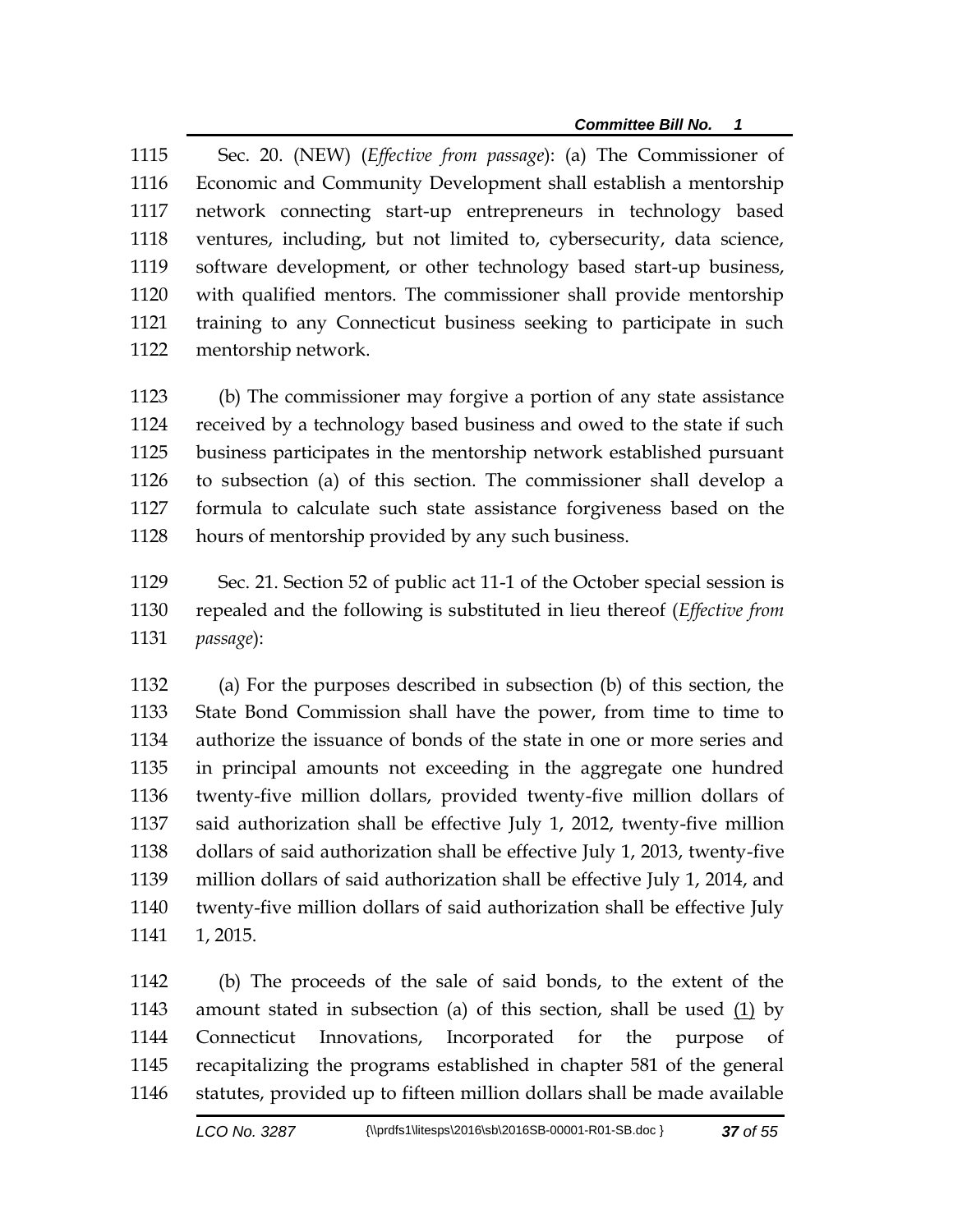for the preseed financing program established pursuant to section 32- 41x of the general statutes, and (2) by ImpaCT (A) for the purposes enumerated in subsection (a) of section 2 of this act in an amount up to twenty-five million dollars for such purposes, provided (i) five million dollars of said authorization shall be effective July 1, 2016; (ii) five million dollars of said authorization shall be effective July 1, 2017; (iii) five million dollars of said authorization shall be effective July 1, 2018; (iv) five million dollars of said authorization shall be effective July 1, 2019; and (v) five million dollars of said authorization shall be effective July 1, 2020, and (B) for technology transfer purposes in an amount up to five million dollars, provided (i) one million dollars of said authorization shall be effective July 1, 2016; (ii) one million dollars of said authorization shall be effective July 1, 2017; (iii) one million dollars of said authorization shall be effective July 1, 2018; (iv) one million dollars of said authorization shall be effective July 1, 2019; and (v) one million dollars of said authorization shall be effective July 1, 2020, and (3) by The University of Connecticut for hiring staff for its entrepreneurship program in an amount up to five million dollars for such purposes, provided (A) said university provides matching funds for such hiring, (B) said university establishes a partnership with a designated innovation district, as defined in section 9 of this act, in which said university agrees to establish, in such district, its branch campus for programs that relate to the specialty of such innovation district, and (C) (i) one million dollars of said authorization shall be effective July 1, 2016; (ii) one million dollars of said authorization shall be effective July 1, 2017; (iii) one million dollars of said authorization shall be effective July 1, 2018; (iv) one million dollars of said authorization shall be effective July 1, 2019; and (v) one million dollars of said authorization shall be effective July 1, 2020.

 (c) All provisions of section 3-20 of the general statutes, or the exercise of any right or power granted thereby, which are not inconsistent with the provisions of this section are hereby adopted and shall apply to all bonds authorized by the State Bond Commission pursuant to this section, and temporary notes in anticipation of the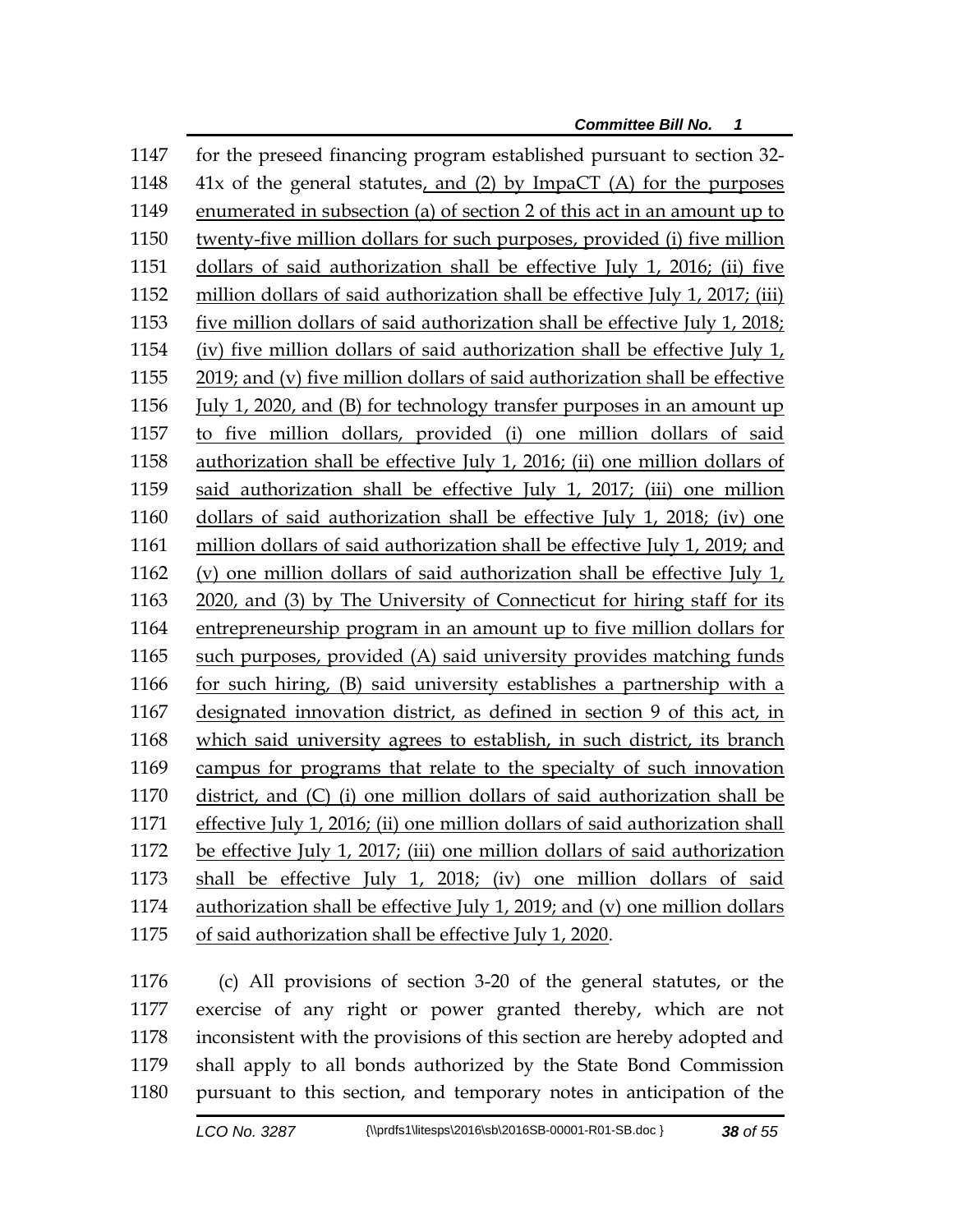money to be derived from the sale of any such bonds so authorized may be issued in accordance with said section 3-20 and from time to time renewed. Such bonds shall mature at such time or times not exceeding twenty years from their respective dates as may be provided in or pursuant to the resolution or resolutions of the State Bond Commission authorizing such bonds. None of said bonds shall be authorized except upon a finding by the State Bond Commission that there has been filed with it a request for such authorization which is signed by or on behalf of the Secretary of the Office of Policy and Management and states such terms and conditions as said commission, in its discretion, may require. Said bonds issued pursuant to this section shall be general obligations of the state and the full faith and credit of the state of Connecticut are pledged for the payment of the principal of and interest on said bonds as the same become due, and accordingly and as part of the contract of the state with the holders of said bonds, appropriation of all amounts necessary for punctual payment of such principal and interest is hereby made, and the State Treasurer shall pay such principal and interest as the same become due.

 Sec. 22. Subsection (c) of section 32-7g of the general statutes is repealed and the following is substituted in lieu thereof (*Effective October 1, 2016*):

 (c) The commissioner shall establish a streamlined application process for the Small Business Express program. The small business applicant may receive assistance pursuant to said program not later than thirty days after submitting a completed application to the department. Any small business meeting the eligibility criteria in subsection (a) of this section may apply to said program. The commissioner shall give priority for available funding to small businesses creating jobs and may give priority for available funding to (1) economic base industries, as defined in subsection (d) of section 32- 222, including, but not limited to, those in the fields of precision manufacturing, business services, green and sustainable technology,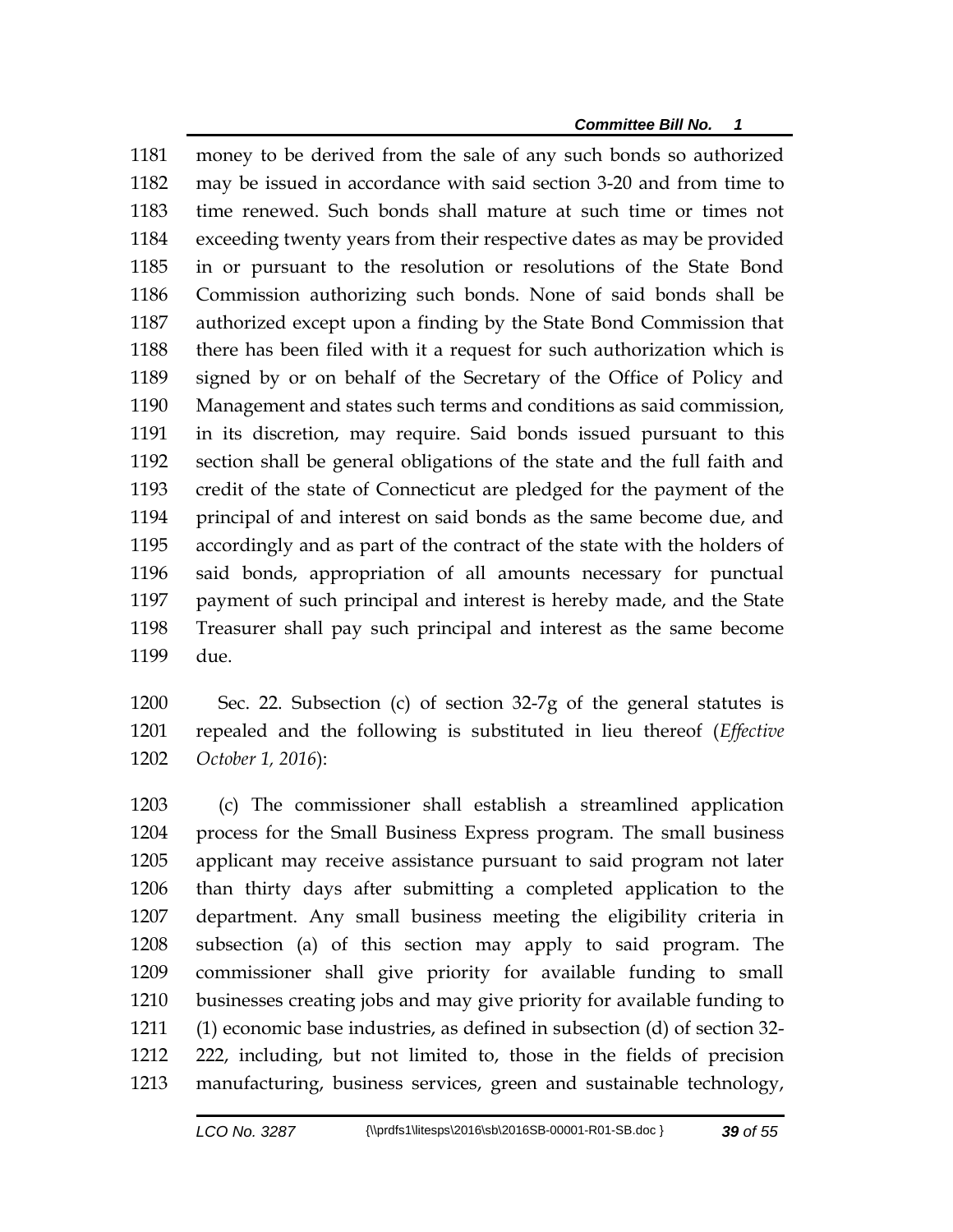bioscience and information technology, **[**and**]** (2) businesses attempting to export their products or services to foreign markets; and (3) businesses located in designated innovation districts, as defined in section 9 of this act.

 Sec. 23. Section 10-395a of the general statutes is repealed and the following is substituted in lieu thereof (*Effective from passage*):

 There is established an account within the General Fund to be known as the "state-wide tourism, innovation and entrepreneurship marketing account". The account may contain all moneys required by law to be deposited in the account. Any balance remaining in said account at the end of any fiscal year shall be carried forward in said account for the fiscal year next succeeding. The moneys in said account shall be allocated for implementation of the state-wide marketing plan in accordance with section 10-396 and implementation of the state- wide innovation and entrepreneurship marketing plan in accordance with section 2 of this act.

 Sec. 24. Section 12-704d of the general statutes is repealed and the following is substituted in lieu thereof (*Effective July 1, 2016, and applicable to taxable years commencing on or after January 1, 2016*):

(a) As used in this section:

 (1) "Angel investor" means an accredited investor, as defined by the Securities and Exchange Commission, or network of accredited investors who review new or proposed businesses for potential investment and who may seek active involvement, such as consulting and mentoring, in a Connecticut business, but "angel investor" does not include (A) a person controlling fifty per cent or more of the Connecticut business invested in by the angel investor, (B) a venture capital company, or (C) any bank, bank and trust company, insurance company, trust company, national bank, savings association or building and loan association for activities that are a part of its normal course of business;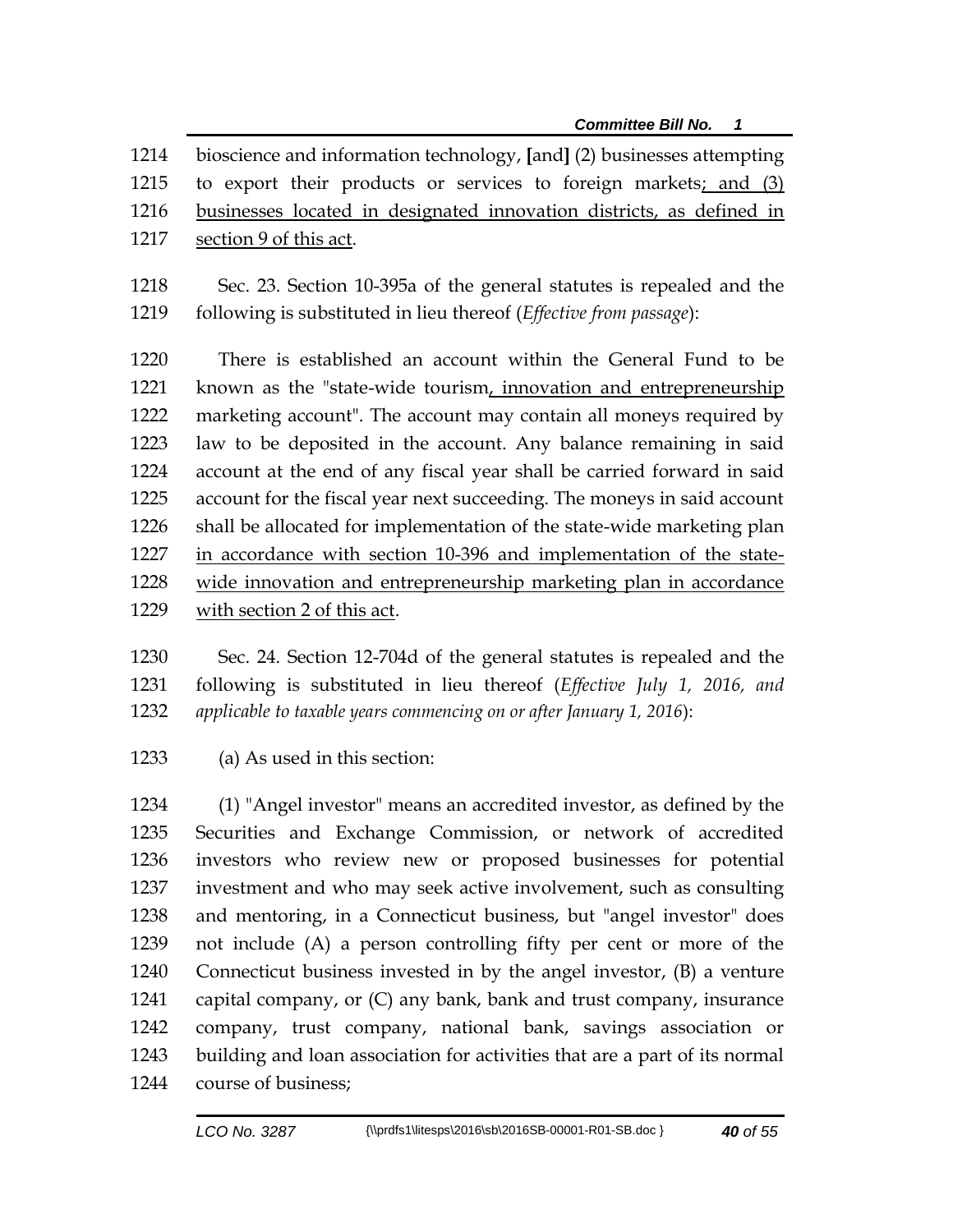(2) "Cash investment" means the contribution of cash, at a risk of loss, to a qualified Connecticut business in exchange for qualified securities;

 (3) "Connecticut business" means any business with its principal place of business in Connecticut that is engaged in bioscience, advanced materials, photonics, information technology, clean technology or any other emerging technology as determined by the Commissioner of Economic and Community Development;

 (4) "Bioscience" means manufacturing pharmaceuticals, medicines, medical equipment or medical devices and analytical laboratory instruments, operating medical or diagnostic testing laboratories, or 1256 conducting pure research and development in life sciences;

 (5) "Advanced materials" means developing, formulating or manufacturing advanced alloys, coatings, lubricants, refrigerants, surfactants, emulsifiers or substrates;

 (6) "Photonics" means generation, emission, transmission, modulation, signal processing, switching, amplification, detection and sensing of light from ultraviolet to infrared and the manufacture, research or development of opto-electronic devices, including, but not limited to, lasers, masers, fiber optic devices, quantum devices, holographic devices and related technologies;

 (7) "Information technology" means software publishing, motion picture and video production, teleproduction and postproduction services, telecommunications, data processing, hosting and related services, custom computer programming services, computer system design, computer facilities management services, other computer related services and computer training;

 (8) "Clean technology" means the production, manufacture, design, research or development of clean energy, green buildings, smart grid, high-efficiency transportation vehicles and alternative fuels,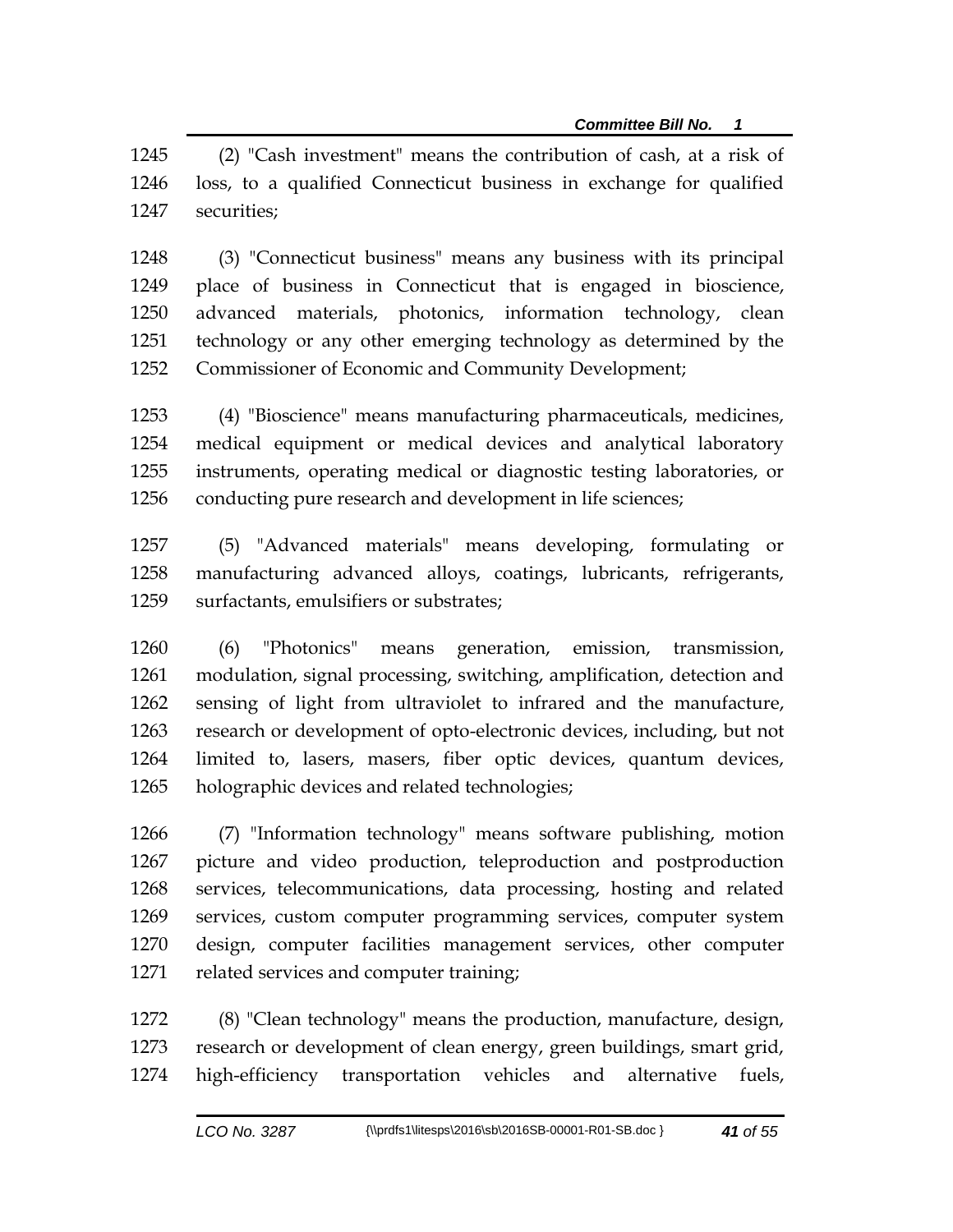environmental products, environmental remediation and pollution prevention; and

 (9) "Qualified securities" means any form of equity, including a general or limited partnership interest, common stock, preferred stock, with or without voting rights, without regard to seniority position that must be convertible into common stock.

 (b) There shall be allowed a credit against the tax imposed under this chapter, other than the liability imposed by section 12-707, for a cash investment of not less than twenty-five thousand dollars in the qualified securities of a Connecticut business by an angel investor. The credit shall be in an amount equal to twenty-five per cent of such investor's cash investment, provided the total tax credits allowed to any angel investor shall not exceed two hundred fifty thousand dollars. The credit shall be claimed in the taxable year in which such cash investment is made by the angel investor and shall not be transferable. The credit may be sold, assigned or otherwise transferred, in whole or in part.

 (c) To qualify for a tax credit pursuant to this section, a cash investment shall be in a Connecticut business that (1) has been approved as a qualified Connecticut business pursuant to subsection (d) of this section; (2) had annual gross revenues of less than one million dollars in the most recent income year of such business; (3) has fewer than twenty-five employees, not less than seventy-five per cent of whom reside in this state; (4) has been operating in this state for less than seven consecutive years; (5) is primarily owned by the management of the business and their families; and (6) received less than two million dollars in cash investments eligible for the tax credits provided by this section.

 (d) (1) A Connecticut business may apply to Connecticut Innovations, Incorporated, for approval as a Connecticut business qualified to receive cash investments eligible for a tax credit pursuant to this section. The application shall include (A) the name of the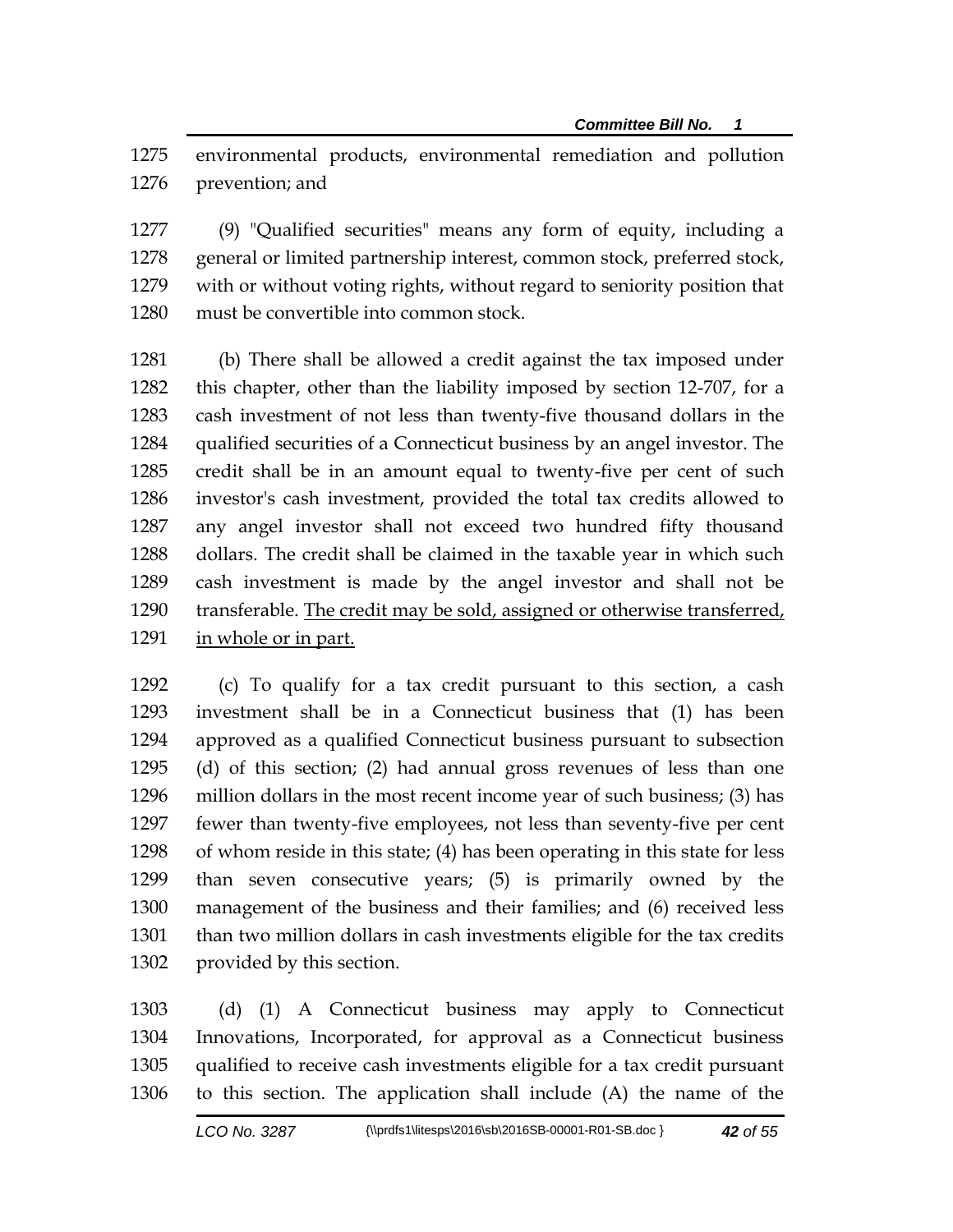business and a copy of the organizational documents of such business, (B) a business plan, including a description of the business and the management, product, market and financial plan of the business, (C) a description of the business's innovative technology, product or service, (D) a statement of the potential economic impact of the business, including the number, location and types of jobs expected to be created, (E) a description of the qualified securities to be issued and the amount of cash investment sought by the qualified Connecticut business, (F) a statement of the amount, timing and projected use of the proceeds to be raised from the proposed sale of qualified securities, and (G) such other information as the chief executive officer of Connecticut Innovations, Incorporated, may require.

 (2) Said chief executive officer shall, on a monthly basis, compile a list of approved applications, categorized by the cash investments being sought by the qualified Connecticut business and type of qualified securities offered.

 (e) (1) Any angel investor that intends to make a cash investment in a business on such list may apply to Connecticut Innovations, Incorporated, to reserve a tax credit in the amount indicated by such investor. The aggregate amount of all tax credits under this section that may be reserved by Connecticut Innovations, Incorporated, shall not exceed six million dollars annually for the fiscal years commencing July 1, 2010, to July 1, 2012, inclusive, and shall not exceed three million dollars in each fiscal year thereafter. Connecticut Innovations, Incorporated, shall not reserve tax credits under this section for any investment made on or after July 1, **[**2016**]** 2019.

 (2) The amount of the credit allowed to any investor pursuant to this section shall not exceed the amount of tax due from such investor under this chapter, other than section 12-707, with respect to such taxable year. Any tax credit that is claimed by the angel investor but not applied against the tax due under this chapter, other than the liability imposed under section 12-707, may be carried forward for the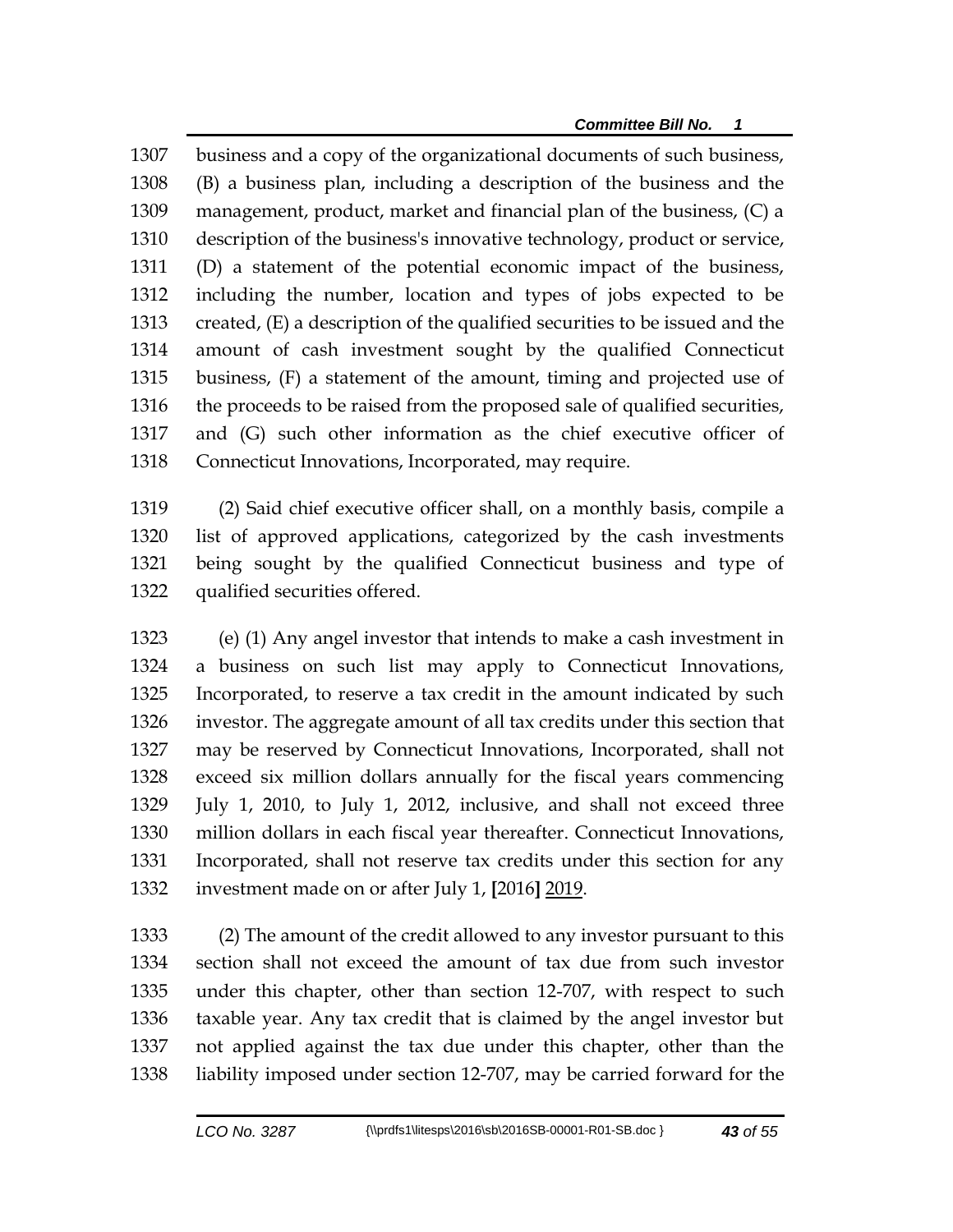five immediately succeeding taxable years until the full credit has been applied.

 (f) If the angel investor is an S corporation or an entity treated as a partnership for federal income tax purposes, the tax credit may be claimed by the shareholders or partners of the angel investor. If the angel investor is a single member limited liability company that is disregarded as an entity separate from its owner, the tax credit may be claimed by such limited liability company's owner, provided such owner is a person subject to the tax imposed under this chapter.

 (g) A review of the cumulative effectiveness of the credit under this section shall be conducted by Connecticut Innovations, Incorporated, by July 1, 2014, and by July first annually thereafter. Such review shall include, but need not be limited to, the number and type of Connecticut businesses that received angel investments, the number of angel investors and the aggregate amount of cash investments, the current status of each Connecticut business that received angel investments, the number of employees employed in each year following the year in which such Connecticut business received the angel investment, and the economic impact in the state, of the Connecticut business that received the angel investment. Such review shall be submitted to the Office of Policy and Management and to the joint standing committee of the General Assembly having cognizance of matters relating to commerce, in accordance with the provisions of section 11-4a

 Sec. 25. (NEW) (*Effective July 1, 2016, and applicable to taxable years commencing on or after January 1, 2016*) (a) For the purposes of this section:

 (1) "Cash investment" means the contribution of cash, at a risk of loss, to a qualified Connecticut business in exchange for qualified securities;

(2) "Connecticut Innovations" means Connecticut Innovations,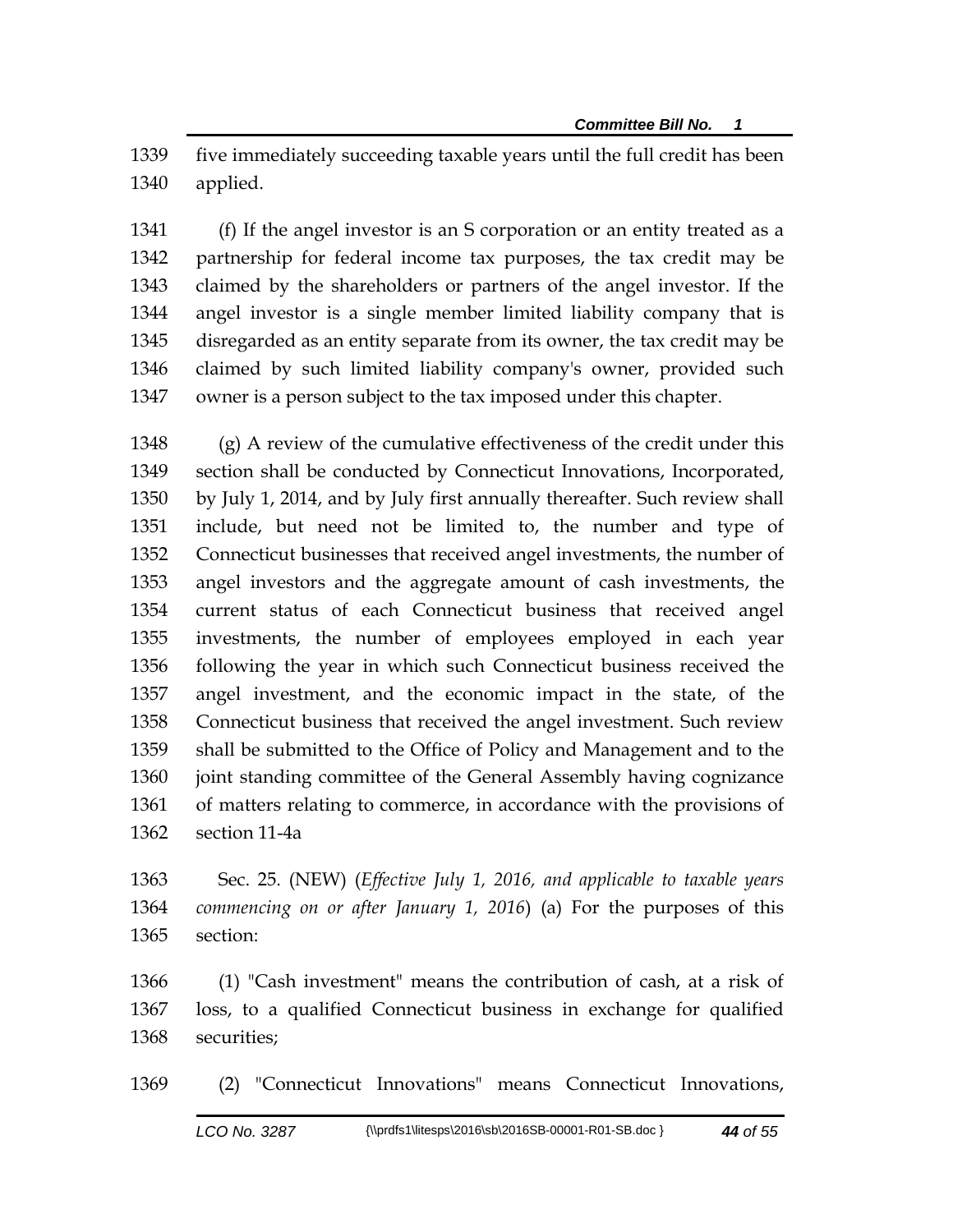Incorporated or any successor thereto;

 (3) "Eligible debt security" means a senior debt instrument issued by a growth fund in exchange for cash, at par value or a premium;

 (4) "Eligible equity investment" means an equity investment in or eligible debt security issued by a growth fund that is acquired at its original issue solely in exchange for cash; and

 (5) "Start-up fund" means an entity certified by Connecticut Innovations pursuant to this section.

 (b) (1) There is established a Connecticut venture loan program to be known as Startup CT for the purposes of increasing the amount of preseed financing and seed financing, as defined in section 32-34 of the general statutes, available in Connecticut. Connecticut Innovations shall certify up to six entities as start-up funds under this section and may make up to sixty million dollars in forgivable loans to such entities, provided one such start-up fund shall make investments exclusively in intellectual property and start-ups developed by students, faculty and researchers from The University of Connecticut. On and after September 1, 2016, entities may submit applications for approval as a start-up fund on a form prescribed by Connecticut Innovations, which shall include: (A) A description of intended industry targets, preferred stage of investment and any geographic cluster strategy; (B) a detailed description of the track record of key fund managers with an emphasis on experience with seed and early stage investments; (C) the specific strategy the fund manager will pursue to raise the necessary private capital to qualify for a growth loan and a fund-raising track record for funds with similar characteristics and targets; and (D) any other information reasonably required by Connecticut Innovations.

 (2) Connecticut Innovations shall review and consider each application and approve or reject such application within thirty days of receipt. Upon approval of an entity as a start-up fund, Connecticut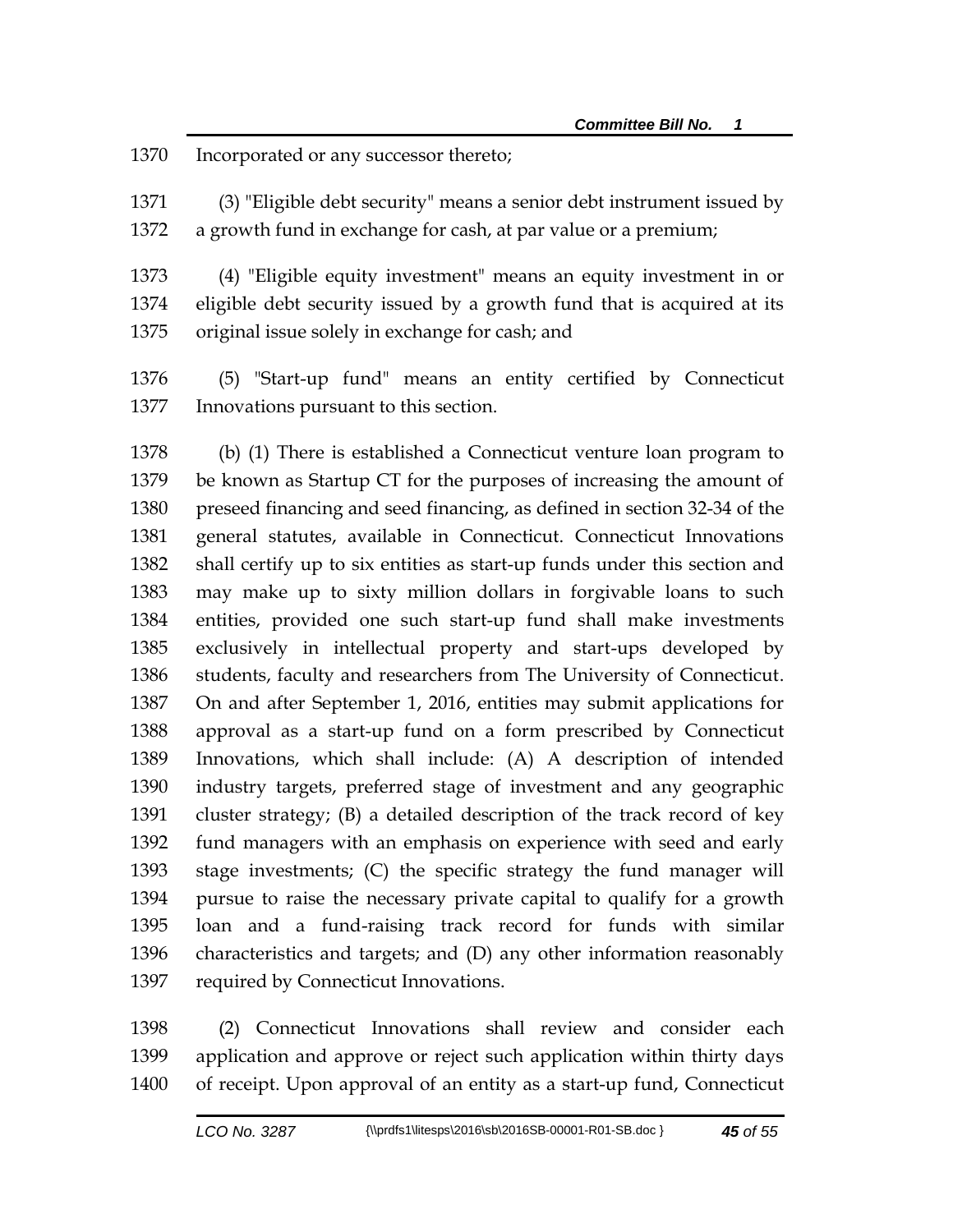*Committee Bill No. 1*

 Innovations shall: (A) Enter into a loan agreement with the start-up fund which shall (i) provide up to ten million dollars, which shall be specifically conditioned upon the start-up fund securing equity investments in the form of cash in an amount at least equal to twenty million dollars; and (ii) include the economic goals the start-up fund must achieve to be granted loan forgiveness, and (B) make an allocation of tax credits to the start-up fund, if applicable, pursuant to subsection (c) of this section. Approved applicants may submit an additional application for loans under this section in the event that Connecticut Innovations has not approved the maximum number of start-up funds by October 15, 2016.

 (3) Within sixty days of receiving approval for a loan under this section, the start-up fund shall collect an amount of eligible equity investments in an amount equal to twenty million dollars. Within sixty-five days of receiving such approval, the growth fund shall send documentation to Connecticut Innovations sufficient to prove receipt of such equity contribution. Upon receipt of such documentation, the State shall make the growth loan to the start-up fund.

 (4) Prior to any cash investment by a start-up fund, Connecticut Innovations shall certify such business as eligible for investment based on guidelines promulgated by Connecticut Innovations. Such guidelines shall require that the business be (A) principally located in or willing to relocate to Connecticut, and (B) in the early stages of development.

 (5) On or before December thirty-first of the year containing the fifth anniversary of the closing date of the loan and annually thereafter, the start-up fund shall provide a state revenue impact assessment prepared by a nationally recognized third-party independent economic forecasting firm using a dynamic economic forecasting model that analyzes the economic impact of the investments of the start-up fund, including, but not limited to, jobs created or retained thereby. Connecticut Innovations shall forgive all or part of the loan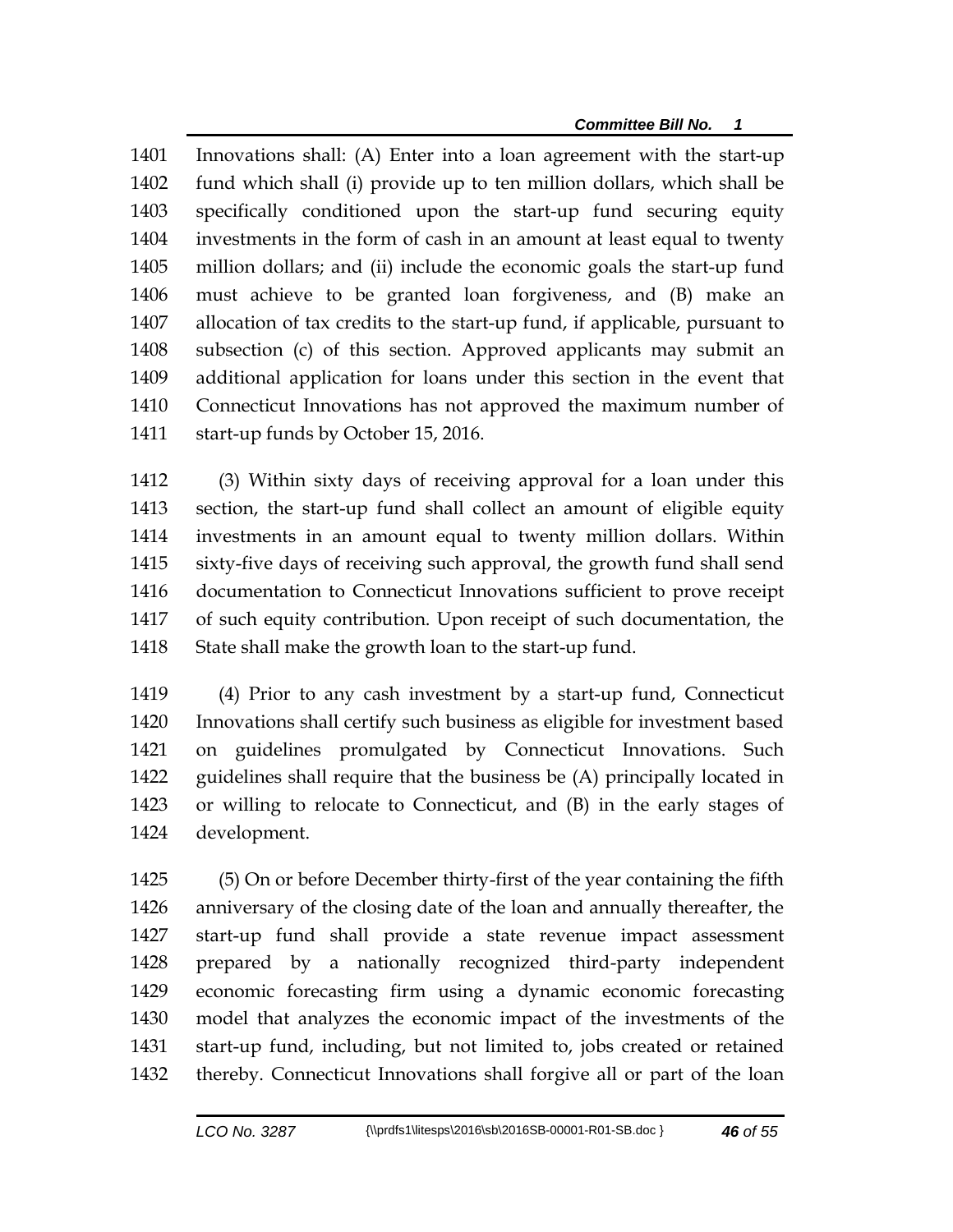upon the achievement of economic development goals agreed to by Connecticut Innovations and the start-up fund in the loan agreement.

 (c) (1) There shall be allowed a credit against the tax imposed under chapter 208 of the general statutes for an equity investment in the form of cash in a start-up fund. The credit shall be earned and vested upon the making of an eligible equity investment into a start-up fund, be available for utilization against the tax imposed by this chapter in an amount equal to twenty-five per cent of such investment in each of the years containing the third and fourth anniversaries of the investment date for a total credit equal to fifty per cent of the investment and shall be transferable.

 (2) The credit earned under this subsection shall be subject to recapture upon a start-up fund's failure to invest thirty million dollars within five years of the loan awarded under this section within four years of the closing date of such loan. If a start-up fund fails to comply with the provisions of this subdivision, Connecticut Innovations shall notify the officers of the start-up fund of the potential recapture, in writing, ninety days prior to such potential recapture. Such credit shall be recaptured by Connecticut Innovations unless the deficiency is waived by Connecticut Innovations or is corrected by the start-up fund within such ninety days.

 (3) The credit may be sold, assigned or otherwise transferred, in whole or in part.

 (4) The aggregate amount of tax credits under this section that may be earned as a result of equity investments in the form of cash in a 1458 start-up fund shall not exceed sixty million dollars.

 Sec. 26. (NEW) (*Effective from passage*): There is established, within ImpaCT, AccelerateCT, which shall provide grants to qualified private business accelerators for the purpose of developing such accelerators and providing financial assistance to growth stage companies utilizing such accelerator. Such grants may be in an amount up to four hundred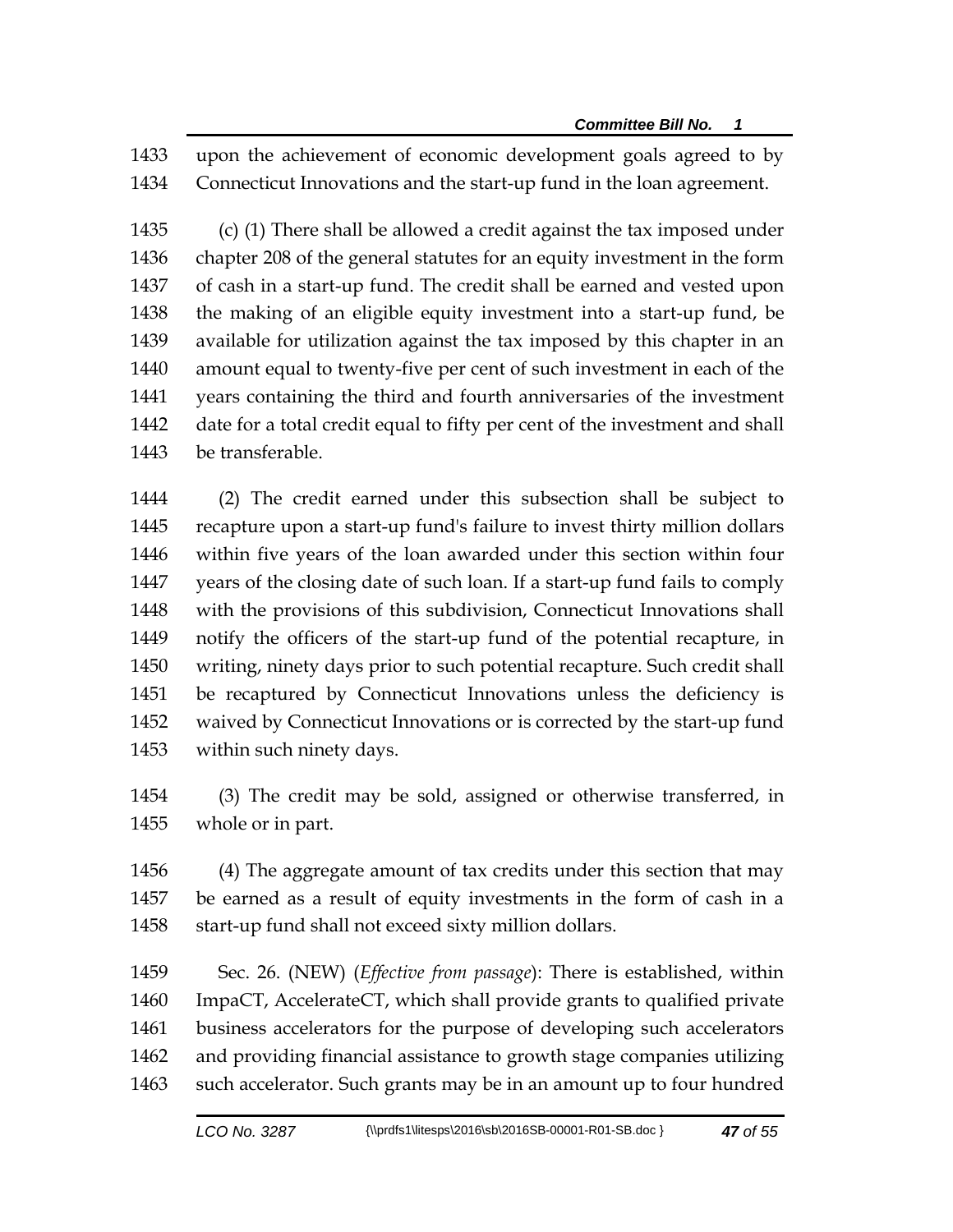thousand dollars and shall be disbursed over two years. Such grant moneys may be used by a qualified private business accelerator for (1) overhead and operational expenses associated with such business accelerator, including, but not limited to, lease payments for up to two years, information technology infrastructure and management personnel costs, and (2) providing financial assistance to growth stage companies utilizing such accelerator. ImpaCT shall establish an application process for such grants, the criteria for approval for such grants and an approval process for such grants, provided the criteria for approval shall include, but not be limited to, consideration of sufficiency of matching private capital, location of the qualified private business accelerator, investment team expertise, network capacity, and the number of growth stage companies committed to utilizing such business accelerator. For the purposes of this section, growth stage company means a company with five hundred thousand to five million dollars in revenue, at least one intern, defendable intellectual property, strong management and proven sales, as determined by the qualified private business accelerator.

 Sec. 27. (NEW) (*Effective October 1, 2016*) (a) Notwithstanding the provisions of section 32-70 of the general statutes, the Commissioner of Economic and Community Development may establish a knowledge center enterprise zone surrounding any college, university or other institution of higher learning in the state upon receipt from such college, university or institution of a proposal recommending the establishment of such a zone, provided: (1) The commissioner determines that the economic development benefits of establishing such a knowledge center enterprise zone outweigh the anticipated costs to the state and the affected municipalities; and (2) such proposal complies with the state plan of conservation and development adopted pursuant to chapter 297 of the general statutes. The commissioner may establish not more than ten knowledge center enterprise zones.

 (b) Any proposal submitted by a college, university or other institution of higher learning pursuant to subsection (a) of this section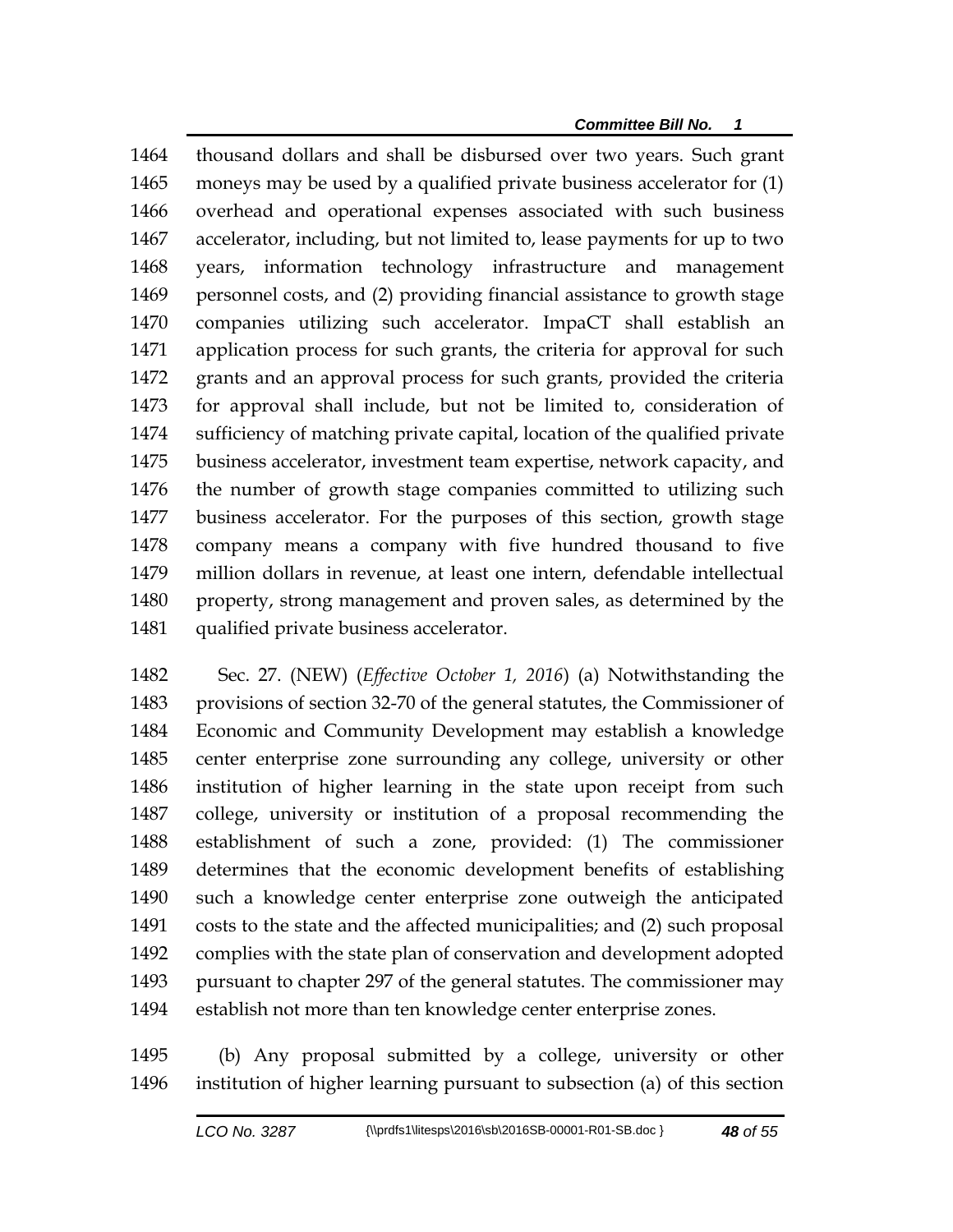shall include, but not be limited to: (1) The geographic scope of the proposed knowledge center enterprise zone, including designation of all census blocks that such institution proposes incorporating into such zone, provided no zone shall extend beyond a two-mile radius of such college, university or institution; (2) the nature of business and industry that will be developed and how such business and industry align with the mission of such college, university or institution; (3) how such business and industry will collaborate with such college, university or institution to create jobs and the anticipated number of jobs to be created; (4) such college, university or institution's experience with business collaboration or plan for such collaboration; (5) any other economic and community developments anticipated from the establishment of such zone; and (6) the anticipated lost revenue to the state and municipalities as a result of establishing such zone.

 (c) The commissioner may modify the geographic scope of any proposed knowledge center enterprise zone to improve the balance between the anticipated economic benefit and the cost to the state and affected municipalities.

 (d) Businesses located within a knowledge center enterprise zone shall be entitled to the same benefits, subject to the same conditions, under the general statutes for which businesses located in an enterprise zone qualify.

 (e) The commissioner shall adopt regulations in accordance with the provisions of chapter 54 of the general statutes to implement the provisions of this section. Such regulations shall include, but not be limited to: (1) A review and approval process for proposals submitted pursuant to subsection (a) of this section; (2) goals and performance standards for knowledge center enterprise zones; and (3) procedures to assess the performance of knowledge center enterprise zones.

 (f) Not less than ten years from the original date of approval of a knowledge center enterprise zone, the commissioner shall assess the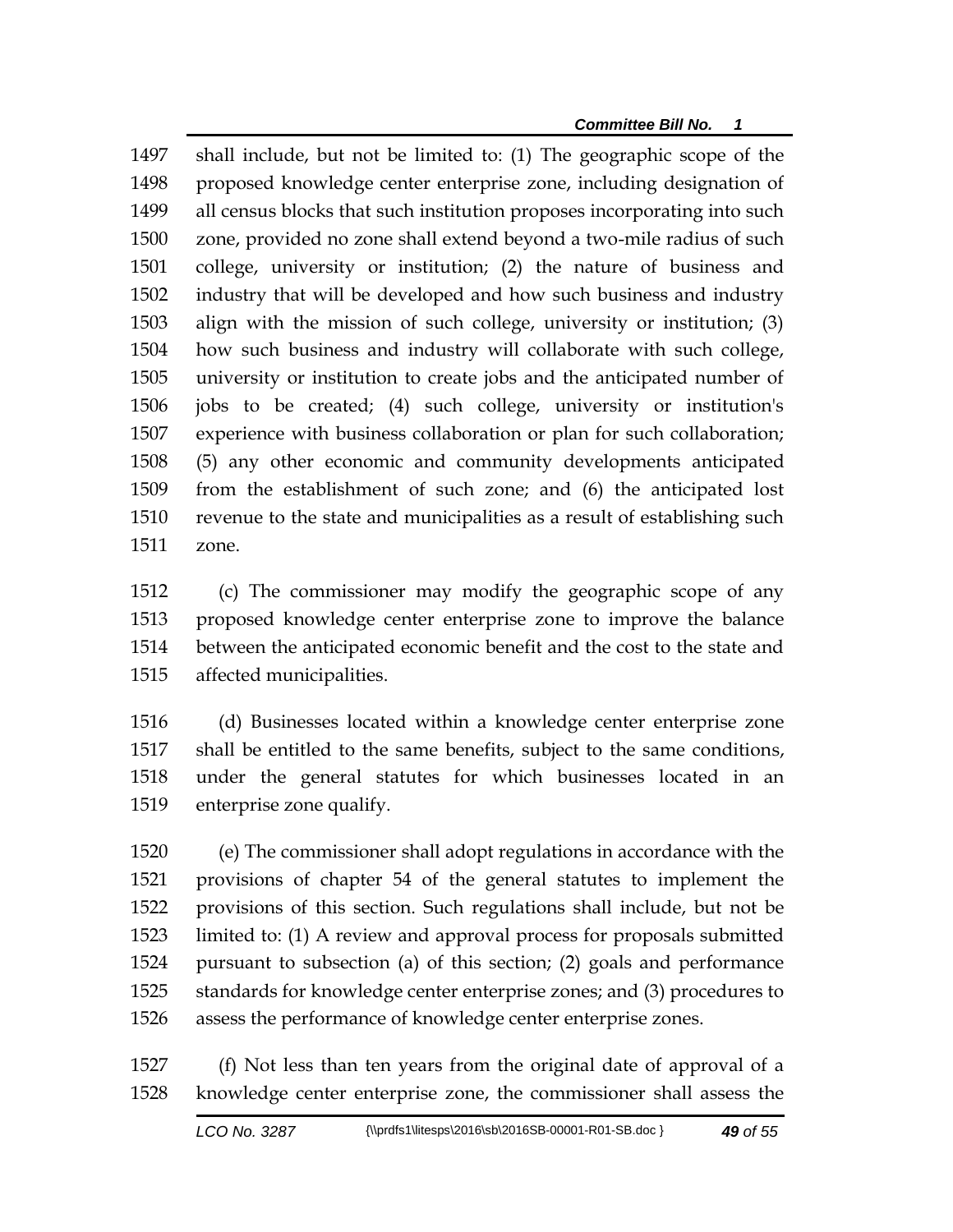performance of such zone. The commissioner may remove the designation of such knowledge center enterprise zone if such zone fails to meet the goals and performance standards set forth in the regulations adopted pursuant to subsection (e) of this section.

 Sec. 28. Subsection (e) section 13 of public act 15-1 of the June special session is repealed and the following is substituted in lieu thereof (*Effective from passage*):

 (e) For the Department of Economic and Community Development: (1) For the Connecticut Manufacturing Innovation Fund established by section 32-7o of the general statutes, not exceeding \$20,000,000, provided not more than **[**\$3,500,000**]** \$5,750,000 shall be used as a grant-in-aid to the Connecticut Center for Advanced Technology, provided (A) not more than \$3,500,000 shall be used for research and development of the machining of high rate laser-engineered additive manufacturing;

 (2) For the Small Business Express program established by section 32-7g of the general statutes, not exceeding \$50,000,000;

 (3) For the Brownfield Remediation and Revitalization program, not exceeding \$20,000,000;

 (4) For the implementation of a minority business enterprise assistance program to assist such businesses in obtaining surety bonds, including bid, performance and payment bonds, for capital construction projects, which program may be run by a nonprofit entity with which said department shall contract, not exceeding \$2,000,000.

 (B) Seven hundred fifty thousand dollars shall be used for the "Dream It. Do It." Initiative, and

 (C) Two million dollars shall be used for a program, administered in cooperation with the Workforce Investment Boards, that intends to add at least one thousand job seekers and interns to the manufacturing talent pipeline by (i) recruiting job seekers and interns from traditional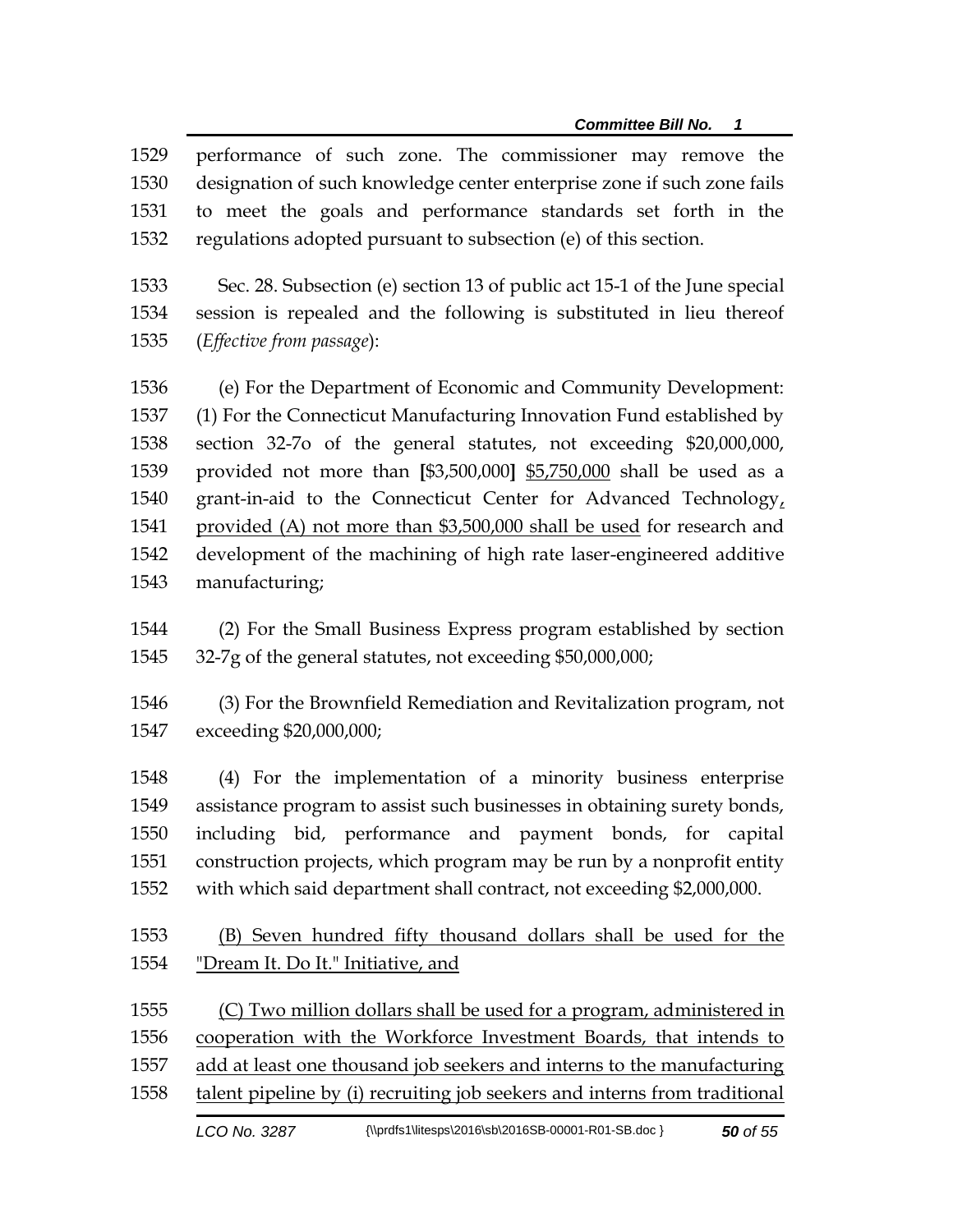and non-traditional manufacturing education programs, (ii) assessing and screening such job seekers and interns with regard to skills related to manufacturing, (iii) offering online manufacturing education to such job seekers and interns, (iv) linking screened and assessed job seekers and interns with manufacturers for six-week internships and twelve- week on-the-job training opportunities, (v) providing wage subsidies to manufacturers employing such job seekers or interns, and (vi) linking job seekers to manufacturers that are under the Subsidized Training and Employment program established under section 31-3pp of the general statutes or employ apprentices under a qualified apprenticeship training program, as described in section 12-217g of the general statutes.

 Sec. 29. (*Effective July 1, 2016*) (a) For the purposes described in subsection (b) of this section, the State Bond Commission shall have the power from time to time to authorize the issuance of bonds of the state in one or more series and in principal amounts not exceeding in the aggregate seven million dollars.

 (b) The proceeds of the sale of such bonds, to the extent of the amount stated in subsection (a) of this section, shall be used by The University of Connecticut for the purpose of acquiring, undertaking, constructing, reconstructing, improving or equipping or purchasing land or buildings for The University of Connecticut Waterbury Downtown Campus.

 (c) All provisions of section 3-20 of the general statutes, or the exercise of any right or power granted thereby, that are not inconsistent with the provisions of this section are hereby adopted and shall apply to all bonds authorized by the State Bond Commission pursuant to this section. Temporary notes in anticipation of the money to be derived from the sale of any such bonds so authorized may be issued in accordance with section 3-20 of the general statutes and from time to time renewed. Such bonds shall mature at such time or times not exceeding twenty years from their respective dates as may be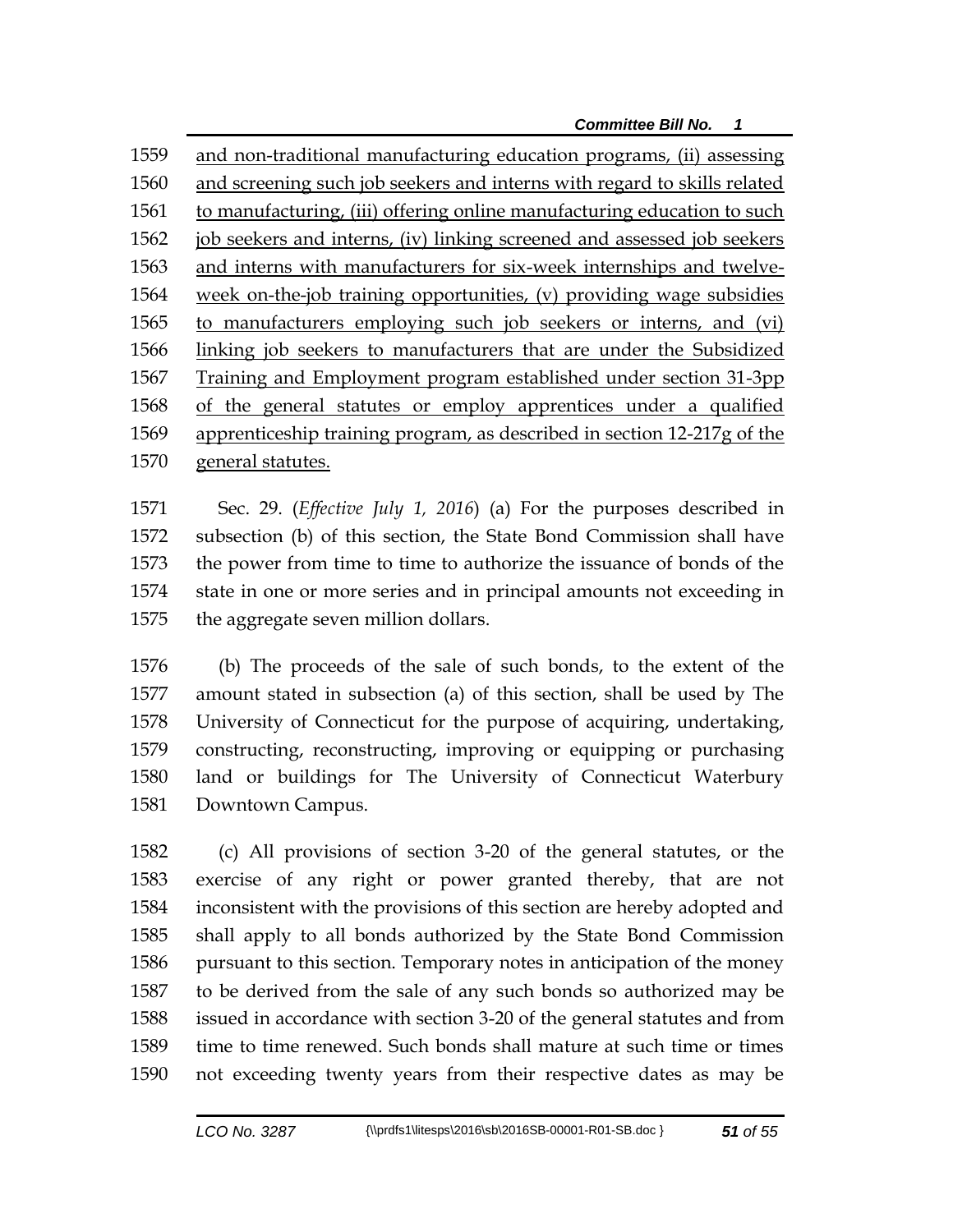provided in or pursuant to the resolution or resolutions of the State Bond Commission authorizing such bonds. None of such bonds shall be authorized except upon a finding by the State Bond Commission that there has been filed with it a request for such authorization that is signed by or on behalf of the Secretary of the Office of Policy and Management and states such terms and conditions as said commission, in its discretion, may require. Such bonds issued pursuant to this section shall be general obligations of the state and the full faith and credit of the state of Connecticut are pledged for the payment of the principal of and interest on such bonds as the same become due, and accordingly and as part of the contract of the state with the holders of such bonds, appropriation of all amounts necessary for punctual payment of such principal and interest is hereby made, and the State Treasurer shall pay such principal and interest as the same become 1605 due.

|           |                          | This act shall take effect as follows and shall amend the following |
|-----------|--------------------------|---------------------------------------------------------------------|
| sections: |                          |                                                                     |
|           |                          |                                                                     |
| Section 1 | from passage             | New section                                                         |
| Sec. 2    | from passage             | New section                                                         |
| Sec. 3    | from passage             | New section                                                         |
| Sec. 4    | from passage             | New section                                                         |
| Sec. 5    | from passage             | $1-79(12)$                                                          |
| Sec. 6    | from passage             | 1-120                                                               |
| Sec. 7    | from passage             | 1-124                                                               |
| Sec. 8    | from passage             | 1-125                                                               |
| Sec. 9    | from passage             | New section                                                         |
| Sec. 10   | from passage             | New section                                                         |
| Sec. 11   | from passage             | New section                                                         |
| Sec. 12   | from passage             | New section                                                         |
| Sec. 13   | from passage             | New section                                                         |
| Sec. 14   | from passage             | 32-235                                                              |
| Sec. 15   | from passage and         | New section                                                         |
|           | applicable to assessment |                                                                     |
|           | years commencing on or   |                                                                     |
|           | after October 1, 2016    |                                                                     |
| Sec. 16   | October 1, 2016          | 32-39                                                               |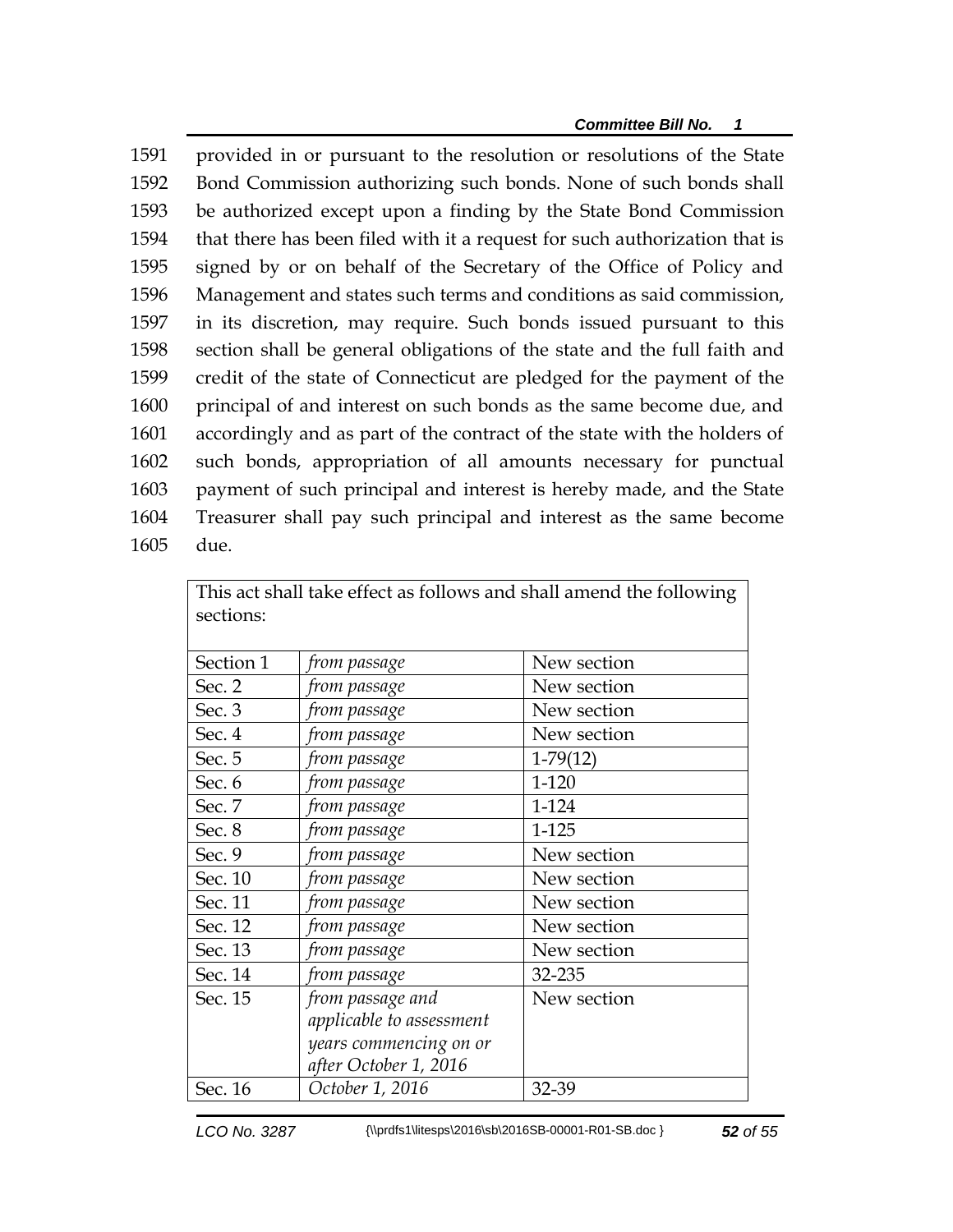| Sec. 17 | October 1, 2016             | $32 - 35(h)$            |
|---------|-----------------------------|-------------------------|
| Sec. 18 | from passage                | New section             |
| Sec. 19 | from passage                | New section             |
| Sec. 20 | from passage                | New section             |
| Sec. 21 | from passage                | PA 11-1 of the October  |
|         |                             | Sp. Sess., Sec. 52      |
| Sec. 22 | October 1, 2016             | $32-7g(c)$              |
| Sec. 23 | from passage                | 10-395a                 |
| Sec. 24 | July 1, 2016, and           | 12-704d                 |
|         | applicable to taxable years |                         |
|         | commencing on or after      |                         |
|         | January 1, 2016             |                         |
| Sec. 25 | July 1, 2016, and           | New section             |
|         | applicable to taxable years |                         |
|         | commencing on or after      |                         |
|         | January 1, 2016             |                         |
| Sec. 26 | from passage                | New section             |
| Sec. 27 | October 1, 2016             | New section             |
| Sec. 28 | from passage                | PA 15-1 of the June Sp. |
|         |                             | Sess., (e) Sec. 13      |
| Sec. 29 | July 1, 2016                | New section             |

## *Statement of Purpose:*

To (1) establish a new quasi-public entity to be known as ImpaCT and authorize bonding for such entity; (2) establish an innovation district program, give priority for certain small business express loans to businesses in such districts and authorize bonding for certain uses within such districts; (3) authorize bonding for the provision of evening programs in skilled trades provided by technical high schools; (4) establish an optional tax assessment method for properties within an innovation district; (5) modify certain provisions regarding Connecticut Innovations, Incorporated and transfer certain duties from such corporation to ImpaCT; (6) require such corporation to involve private partners in its venture and investment agreements; (7) require a performance audit of such corporation; (8) require the Commissioner of Economic and Community Development to develop a mentorship network; (9) authorize bonding for The University of Connecticut for hiring staff for its entrepreneurship program; (10) require that moneys from the state-wide tourism account be used for innovation and entrepreneurship marketing; (11) extend the angel investor tax credit for three years and to make such credit transferable; (12) establish a